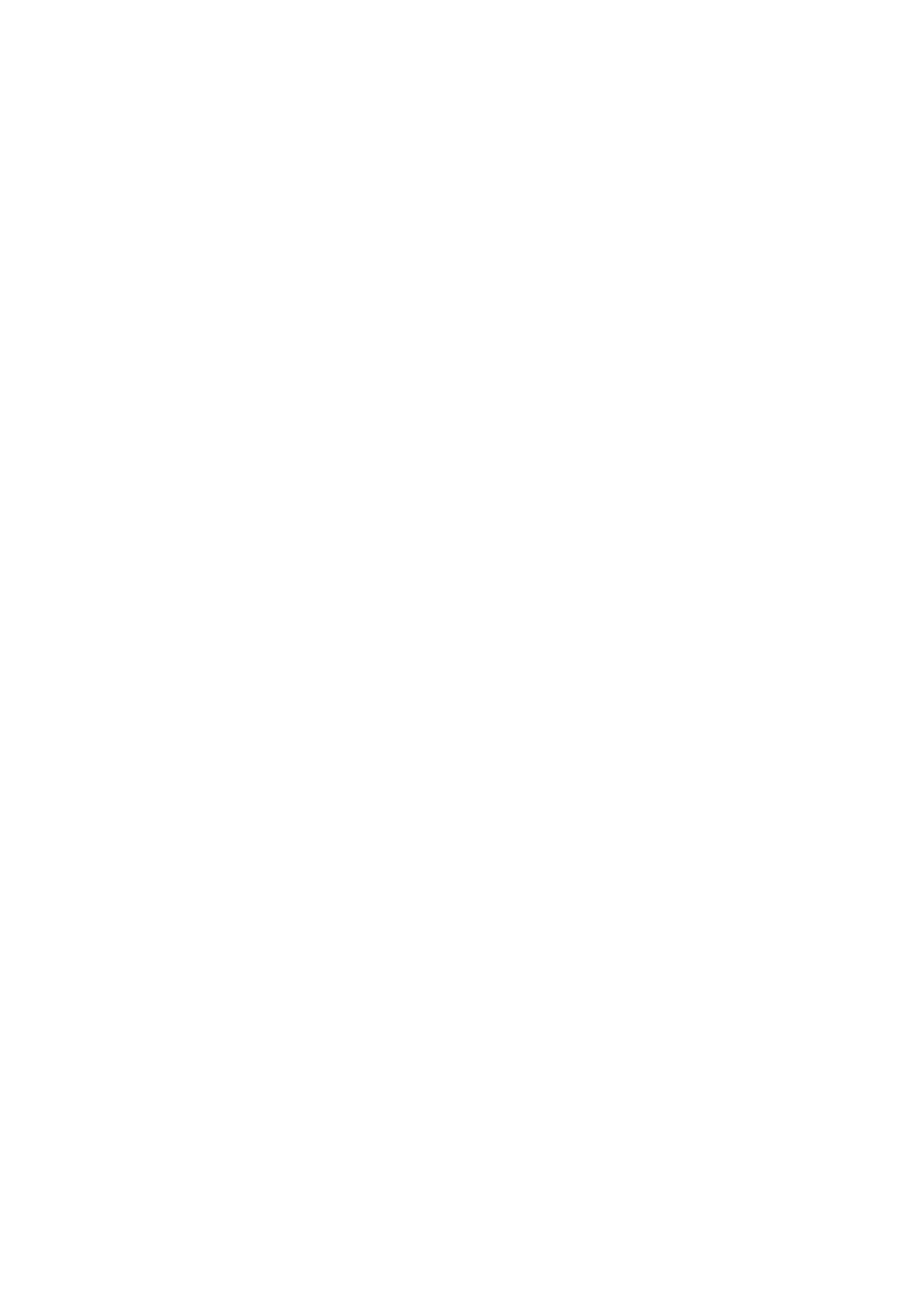Kirpal Singh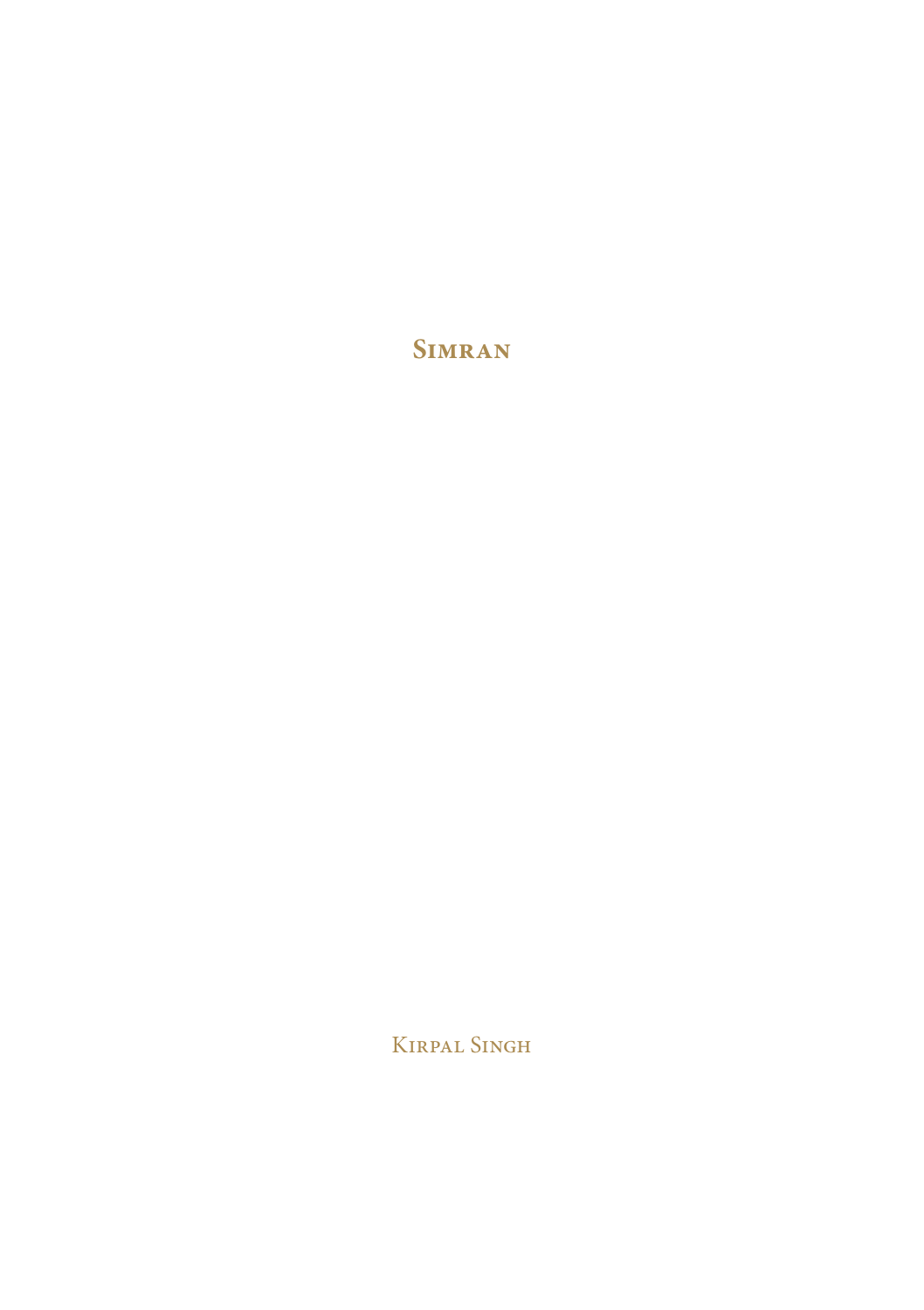

Kirpal Singh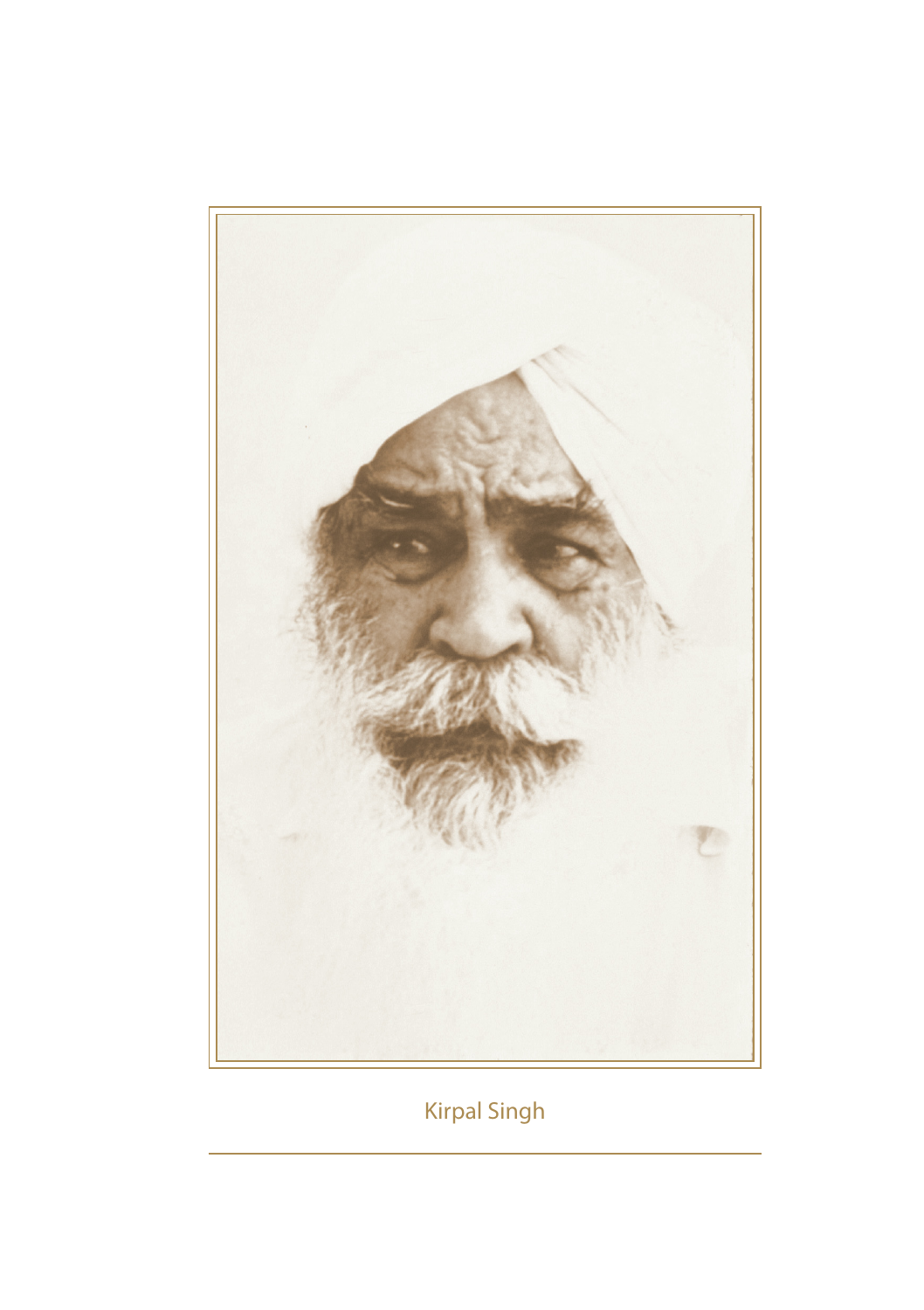

# **Contents**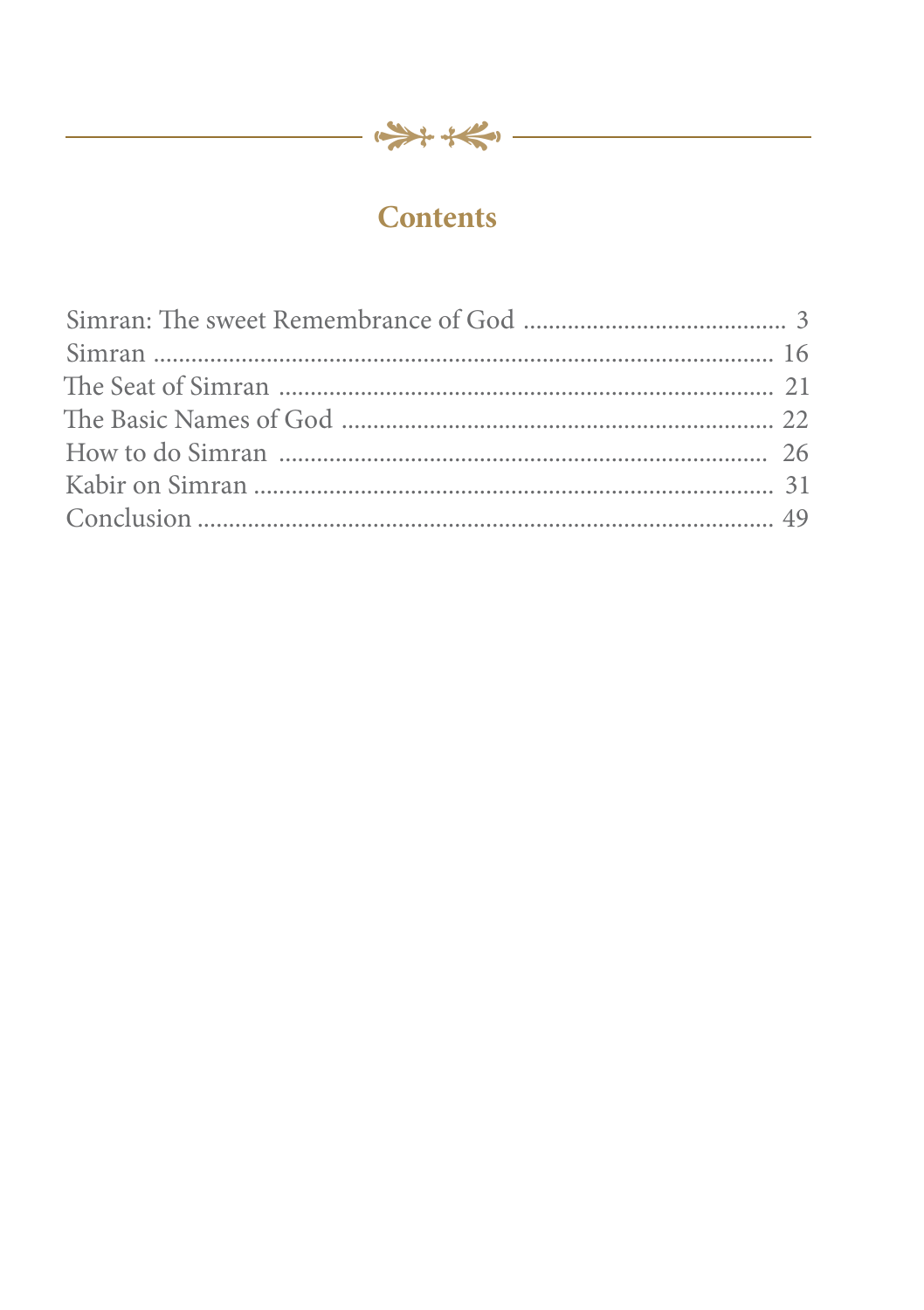*Kind hearts are the gardens, kind thoughts are the roots; kind words are the blossoms, kind deeds are the fruits.*

*Anonymous*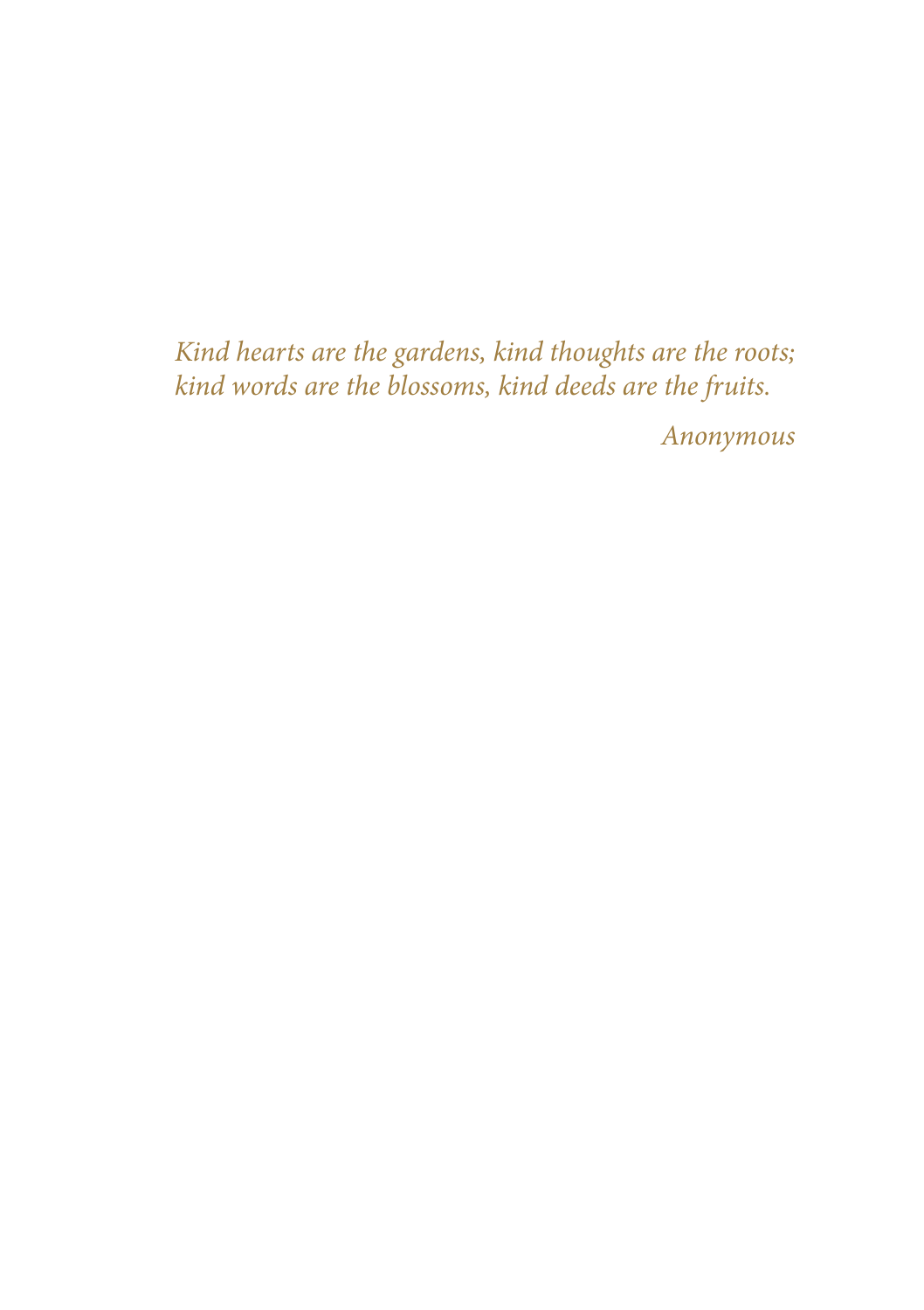$\sum_{i=1}^{n}$ 

### **Simran: The sweet Remembrance of God**

Dear Brothers and Sisters

Mr Khanna has asked me to give some message on my birth anniversary. The day of my physical birth fell on the 6th of February, 1894. The true date of my birth is the day when I sat physically at the Holy Feet of my Master Sawan Singh in February 1924. Still the truer date is when I was reborn anew into the beyond and met my Master in all His Glory in 1917, i. e., seven years before my meeting with Him physically.

I respect all Holy Scriptures of all the Saints Who came in the past as they all were given by inspiration of God. I had the good fortune to sit at the feet of my Master. That which I have received of my Master is what I deliver unto you.

I find it parallel with what all the past Saints have said. The difference is in the language or the way of expression, but the subject matter is the same. They all talk as to how to liberate our souls from mind and matter and know ourselves and know God. At the time of initiation the *Satguru* resides with the devotee. He is with you always even unto the end of the world and will be extending all feasible help. He will never leave thee, nor forsake thee. Whosoever's mind is stayed on Him with full faith, He will keep him in perfect peace. There is hope for everybody.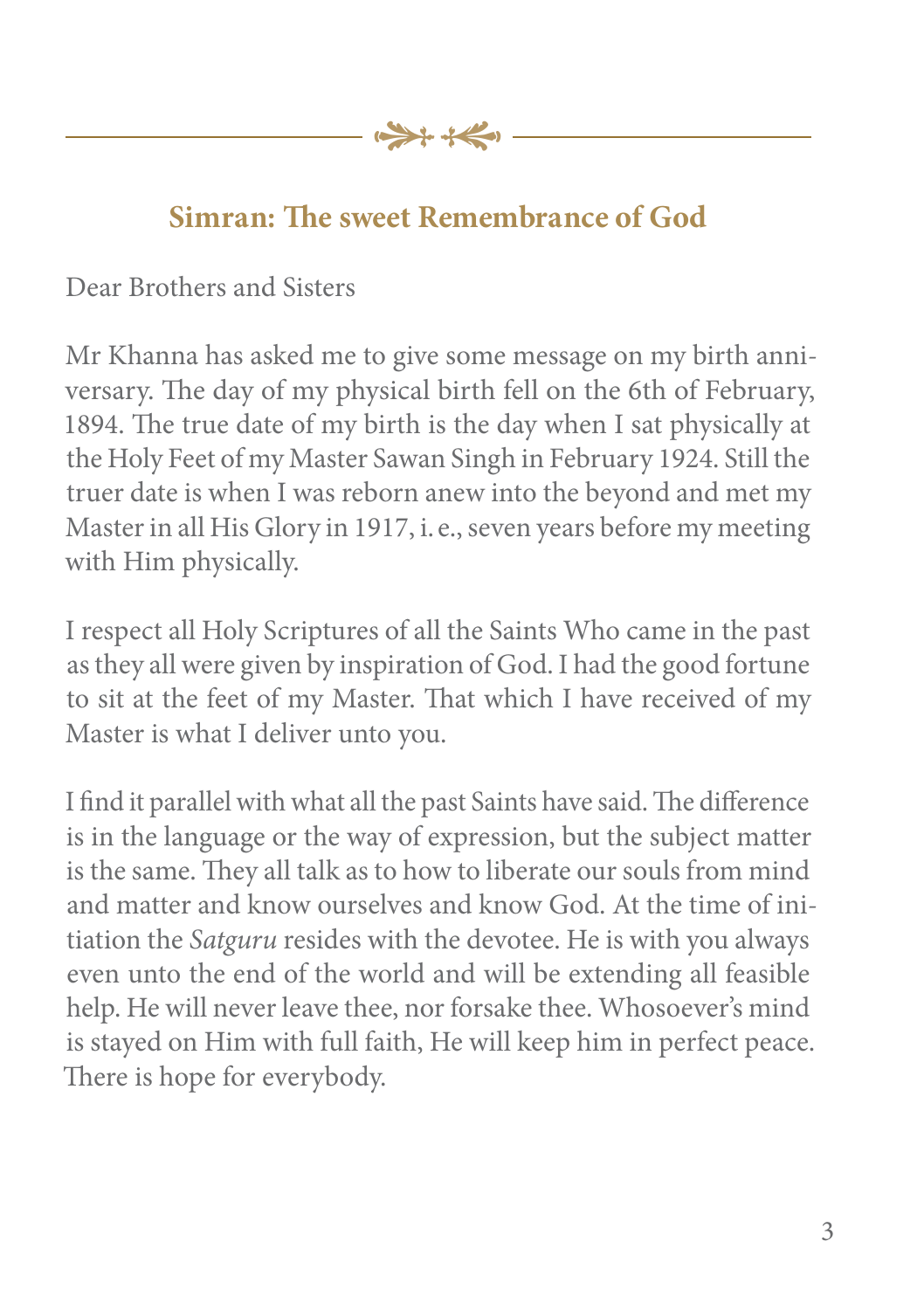بجانيها

Master-Power comes into the world to save sinners and to put them on the Way back to God. It is for you to remain devoted to Him, and keep His commandments.

The rest is for Him to do. God is Love. You are also Love. Love is the potent factor in meeting God.

*He that loveth not, knoweth not God.*

Therefore,

*thou shalt love the Lord thy God with all thy heart and with all thy soul and with all thy mind.*

I wish you to be the doers of the Word and not hearers only, for an ounce of practice is worth more than tons of theories. Reformers are badly needed, not of others, but of themselves. You shall have Godhead as salary. I wish you all Godspeed in your efforts to tread the Way back to God, which lies within you. My Love and best wishes are always with you and will remain with you.

The mystery of life is solved in the company of those who have solved that for themselves. How to find such a man? One Who has solved this mystery can help in finding the same Truth.

Someone questioned Guru Nanak as to how one could find a True and Real Guru, and by what signs He could be recognised.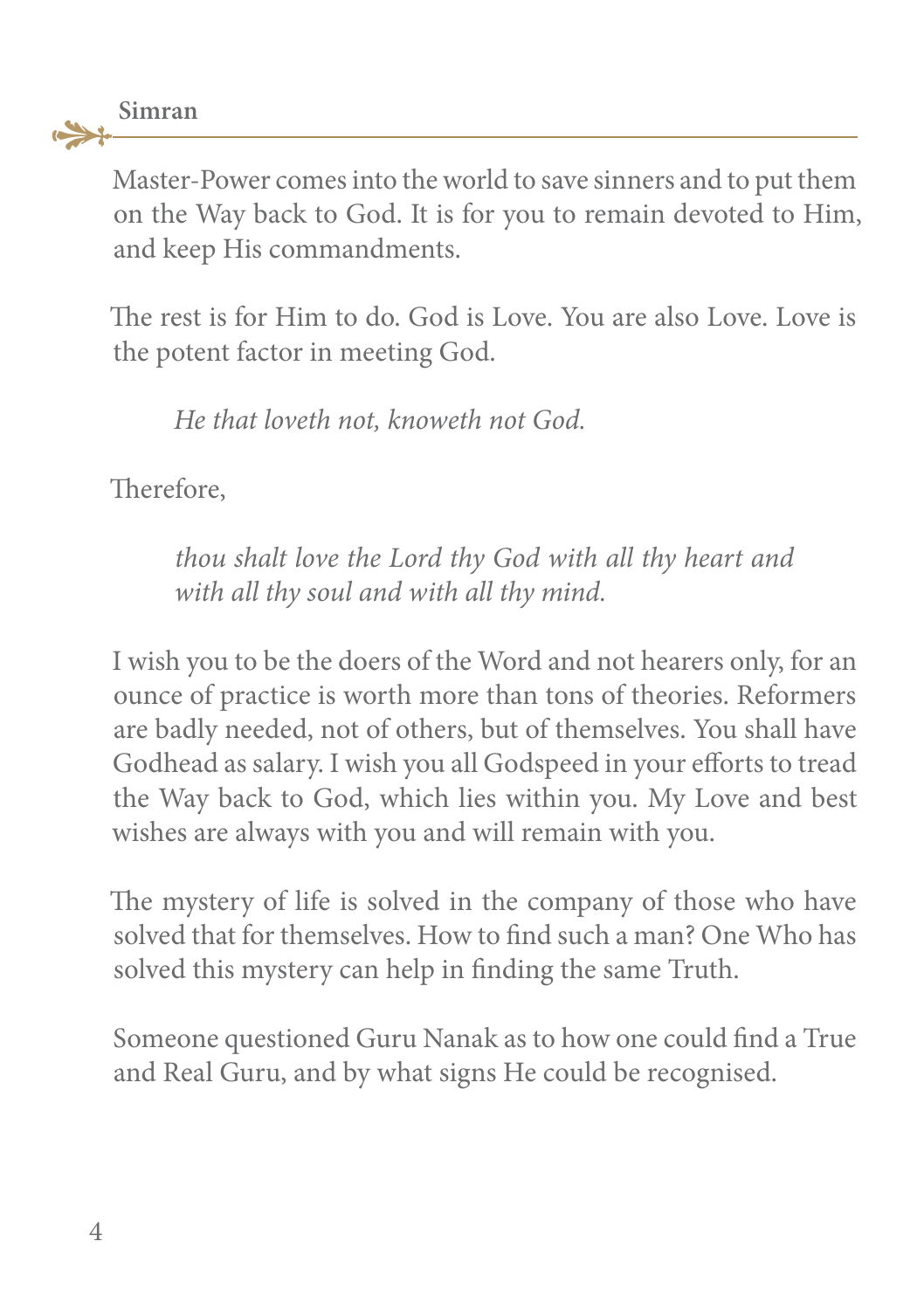Guru Nanak replied:

The human body is a temple of God, and it is by turning within that we meet God.

There is a way from this house of the body to another house within – the *Nij Ghar* or *Sach Khand* – which is the Real House; and here the soul finds everlasting peace.

The human body is just like a rented house, given to us temporarily – i. e., allotted span of life – until, in the meanwhile, the soul is wise enough to gain access to her permanent abode of everlasting bliss.

Now, the Real and True Master is One Who can show us the way out to the Kingdom of God within this body and can lead the soul from stage to stage until the kingdom is gained and the soul comes into her own.

The human body, like any other physical thing, is subject to decay and disintegration. Even this world suffers dissolution. But Sach Khand or the Kingdom of God alone is indestructible and eternal. The process of dissolution works up to the realm of Triloki or three worlds – physical, astral and causal planes – and that of Grand Dissolution up to the subtlest of the causal planes, but it cannot reach *Sach Khand*, or *Sat Lok* or *Mukam-i-Haq* as the Mohammedans call it – *New Jerusalem of the Christians* –, for it is the veritable Kingdom of God, as spoken of by Christ. The Saints have therefore set *Sach Khand*

 $+$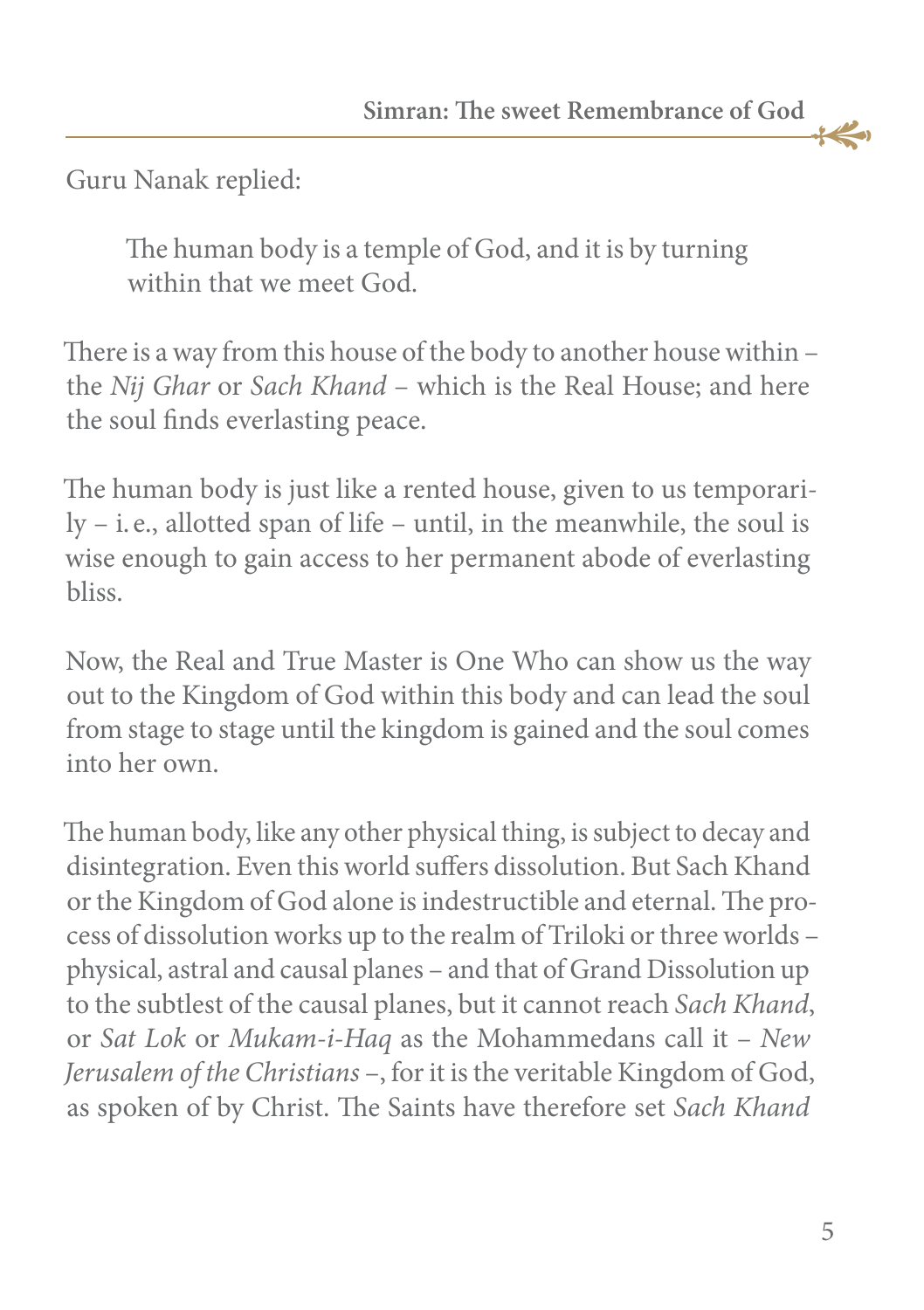بجانيها

as Their goal, which is beyond the ken of Dissolution and Grand Dissolution.

Next, the Satguru or the *True Master* points out the Way to the Kingdom of God. He tells us that the Divine Music comprised of five strains or melodies is always going on in the body. This continuous symphony is the connecting link between the Creation and the Creator. It is the ladder which the soul has to climb step by step in its onward journey to the Kingdom of God. This Music is most melodious, the like of which cannot be found on Earth. It has immense attraction and an irresistible appeal. The different melodies begin from Sahasdal Kanwal – the *region of the thousand-petalled lotus* – and reach as far as *Sach Khand*. The Master-Soul gives a contact to the human soul at the lowest end of the musical notes, besides some experience of the withdrawal of the sensory current from the body, both of which have to be developed by daily practice.

The Satguru comes into the world with the treasure of *Naam.* The Muslims call It the *Nada-i-Asmani* – Heavenly Music – and the Christians describe it as *Word*. The treasure of Naam is not the heritage of this or that particular nation or community, nor of any particular country, nor of any religion, caste or creed. Again, this treasure is freely distributed by a Master-Soul to all, irrespective of any of the above considerations. An aspirant may be a Brahmin or Kshatriya, a Hindu or a Muslim, or anything else, for that is not of any consequence. Each one of us can learn the *Art of Life* and the *Science of Spirituality* so as to find a way out to the Kingdom of God which is the common heritage of all and the summum bonum of life.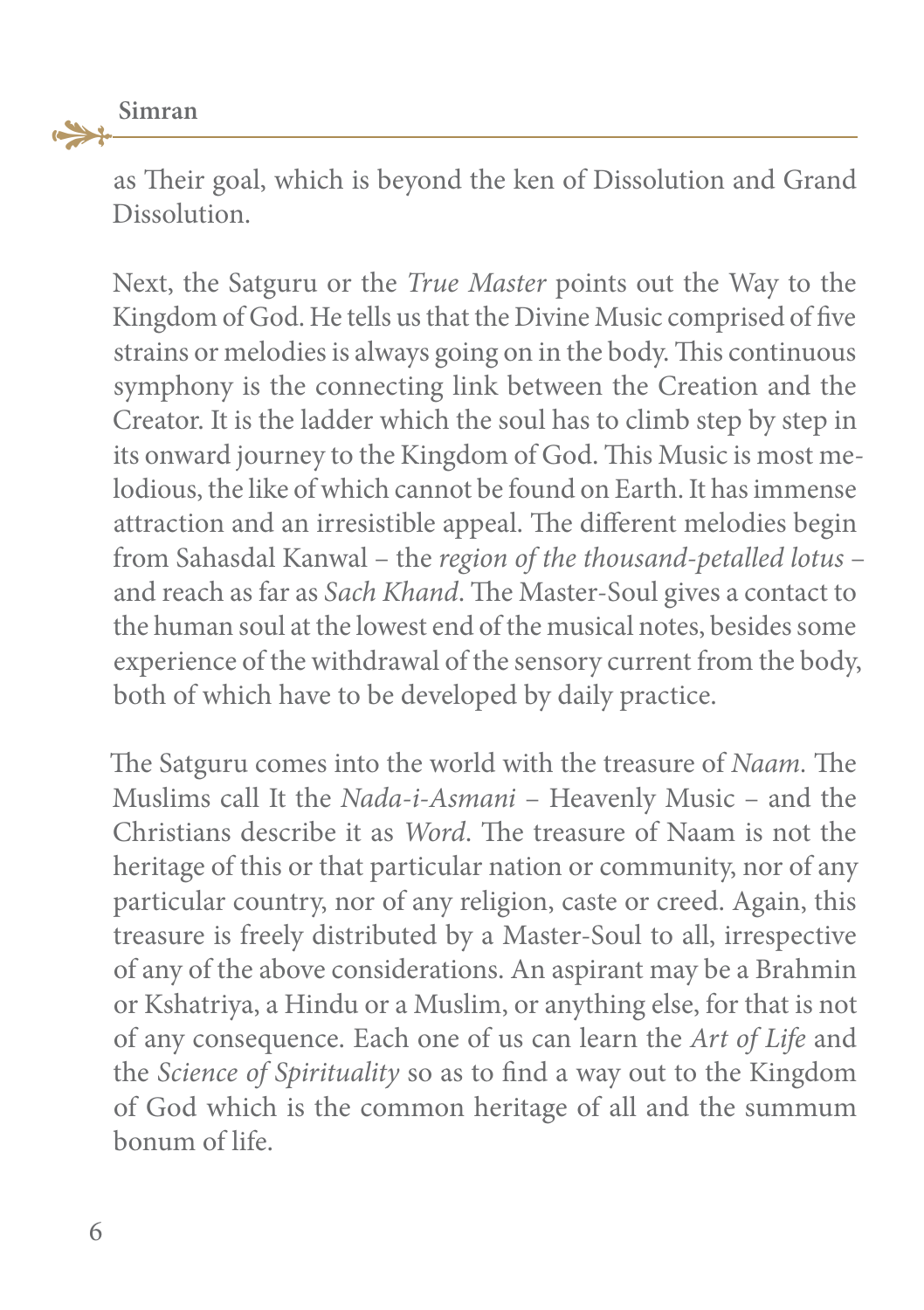

Saint Kabir, though a Muslim weaver, had among His followers Rajput chieftains like *Bir Singh* and *Bhaghail Singh*. Similarly *Saint Ravi Das*, cobbler by profession, had *Mira Bai*, a Rajput princess, and *Raja Pipa* in His Sacred Fold.

All that we have to ascertain is that the Master is *Shabda Sanehi* – He Who loves the Word and is Word Personified – and can give us first-hand experience of the Shabd or the Sound Principle to start with. If He satisfies these conditions, we should have no scruples on any ground whatsoever in accepting Him and learning from Him the Science of Spirituality.

The macrocosm is in the microcosm. The human body is the prototype of the universe and much more than that. In it there are millions of solar systems with their suns, moons and earths revolving in and out. The sweetest of the Sweet Music is also going on in it, emanating from the True Throne of the True King – God.

A Muslim divine also says in this respect:

*When I heard the bewitching strains of that Celestial Song, Kaaba (the holiest of the holy places of Muslim worship) and the temple (of the idol worshipers) both appeared to be bad caricatures before the Divine Intoxication It gave.*

 $+$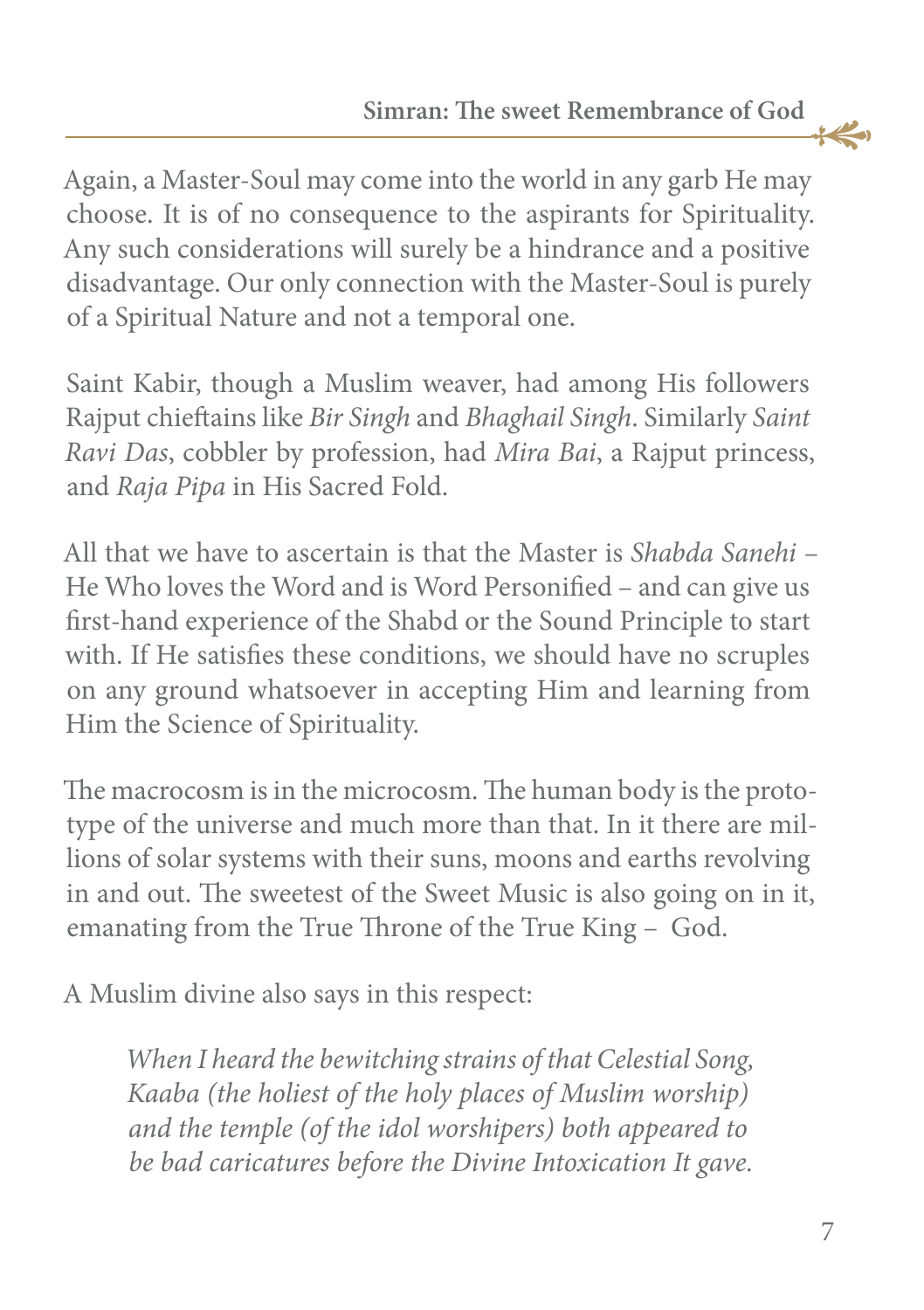بجانيها

Maulana Rumi says:

*The Saints are the True Devotees of God, always listening to the Divine Music within. That infuses life into the lovers of God.*

Shamas-i-Tabrez, another Muslim Saint, also speaks of It:

*Every moment a strange type of call is coming from the Heaven. I hear that voice and nothing else. Blessed indeed are they who hear this call.*

This Song is unique in character. No language can describe It – neither Turkish, nor Arabic, nor Persian, nor any other. It is in fact an Unspoken Language and an Unwritten Law unto Itself.

The Prophet Mohammed once declared that He listened to the Voice of God just as He listened to any other voice. But when questioned as to why it could not be heard by others, He said,

*You cannot hear this Voice as your ears have been sealed up. Hie to some Master-Soul with a prayer for breaking of the seal and then listen attentively in the silence of your heart.*

Mrs Annie Besant, the great Theosophist, calls It

*the Voice of the Silence*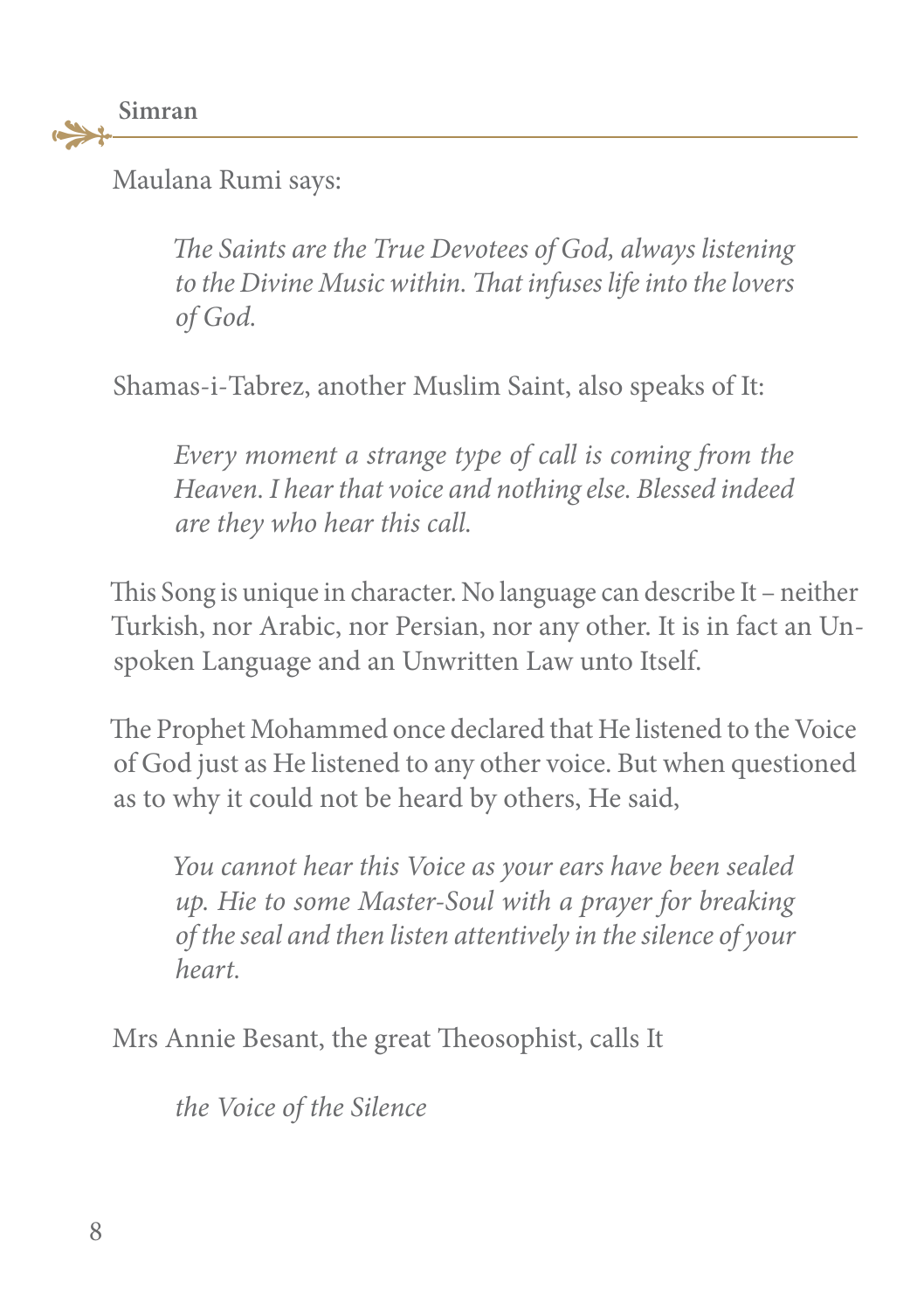and says

*[…] that the Silence becomes vocal when the mind is at perfect rest.*

Christ said:

*The Kingdom of God is within you,*

The trouble is that we search for It without and find It not. Man in his search for God has not spared any efforts. He has looked for Him in the sacred rivers – like Ganges, etc. –, in the snow-capped mountains of Badrinath, Kailash, Amarnath, etc., in the deep recesses of the forests and in the sacred places of all antiquity, but with no success.

As the *way out* to God lies within, you will have to find a Master Who knows the Way and would be a guide unto you until the goal is reached. This work only a True Master can do and no one else can do it.

Now the question comes: Where can this Divine Music be contacted?

To this the Master replies,

*This Divine Music is going on in Sukhmana.*

 $+$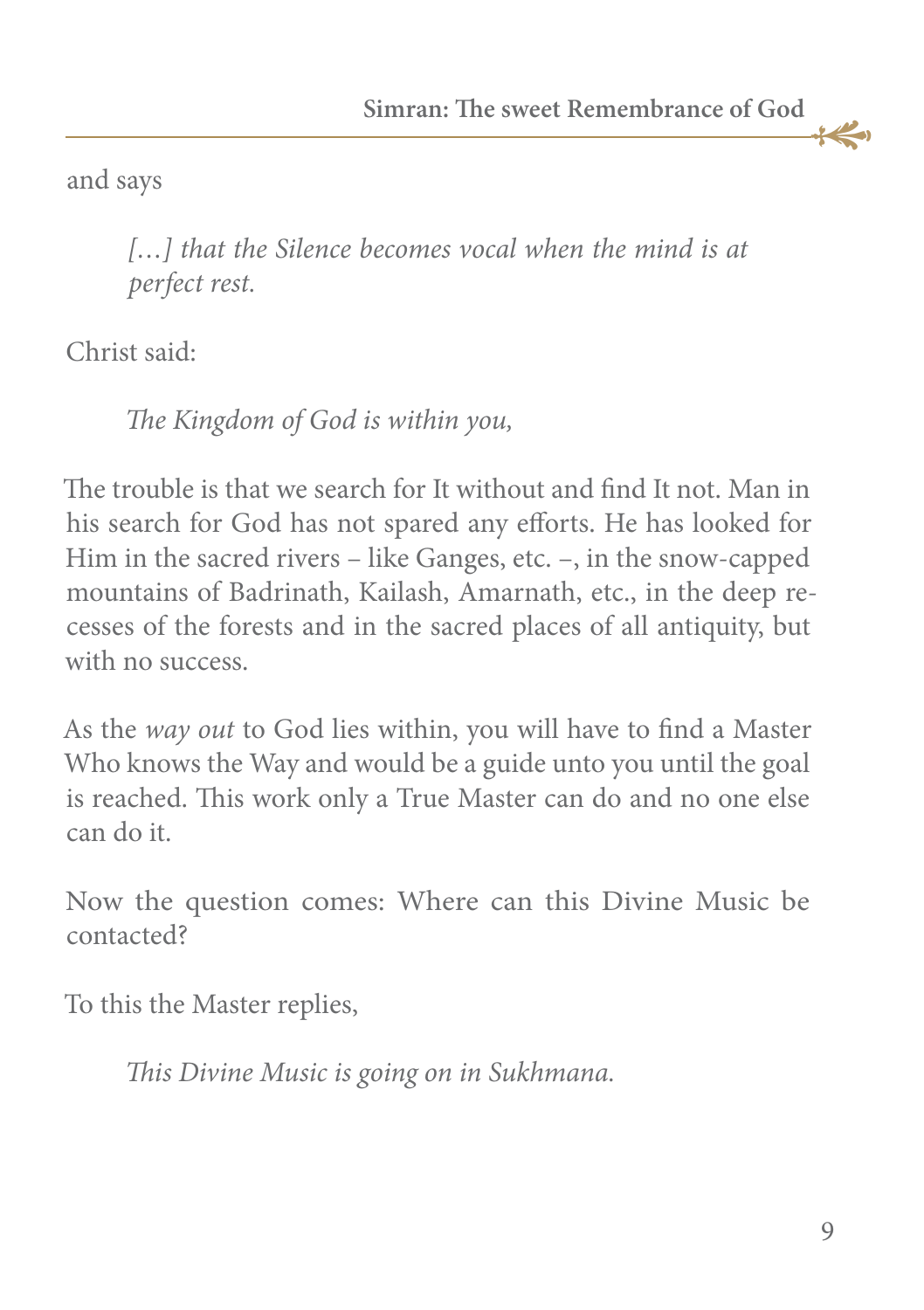بجانيها

It is a central cord between *Ida* and *Pingala*, the two cords on either side, which running through the spine and passing through the centre of and between the two eyebrows, reaches directly as far as *Sach Khand* or *Shah Rag* as named by the Muslims. It can be experienced by the soul in her deepest depths, when layer by layer the various sheaths or coverings – physical or gross, mental or subtle, and causal – are shaken off from the soul in her onward journey to the various Lokas or regions: the sun, the moon, the stars, spirits (Pithrian), Deities (Devian), etc.

At each stage, the Music becomes more enrapturing than before, until in Par Brahm, *beyond the three Lokas*, the soul becomes selfluminous in her pristine glory; then the Music too becomes exceedingly charming, in full swell with unending continuity. This is the *Ajapa Jap* going on at all times in an Unspoken Language.

As the soul hears it she gets magnetized, with the result that the mind with its outgoing faculties is paralyzed for want of the inspiration it is used to drawing from the Spirit, and gradually it loses its hold of her. The high-born maiden, *being a drop of the ocean of Sat Naam*, is freed from its clutches and now moves on unhampered.

It is of course impossible to describe the sublime symphonies in so many words as they are past description for want of adequate expression.

At present every soul has, on account of constant association with mind, acquired a tendency to flow downward and outward through the outgoing faculties. It is because of this that she cannot catch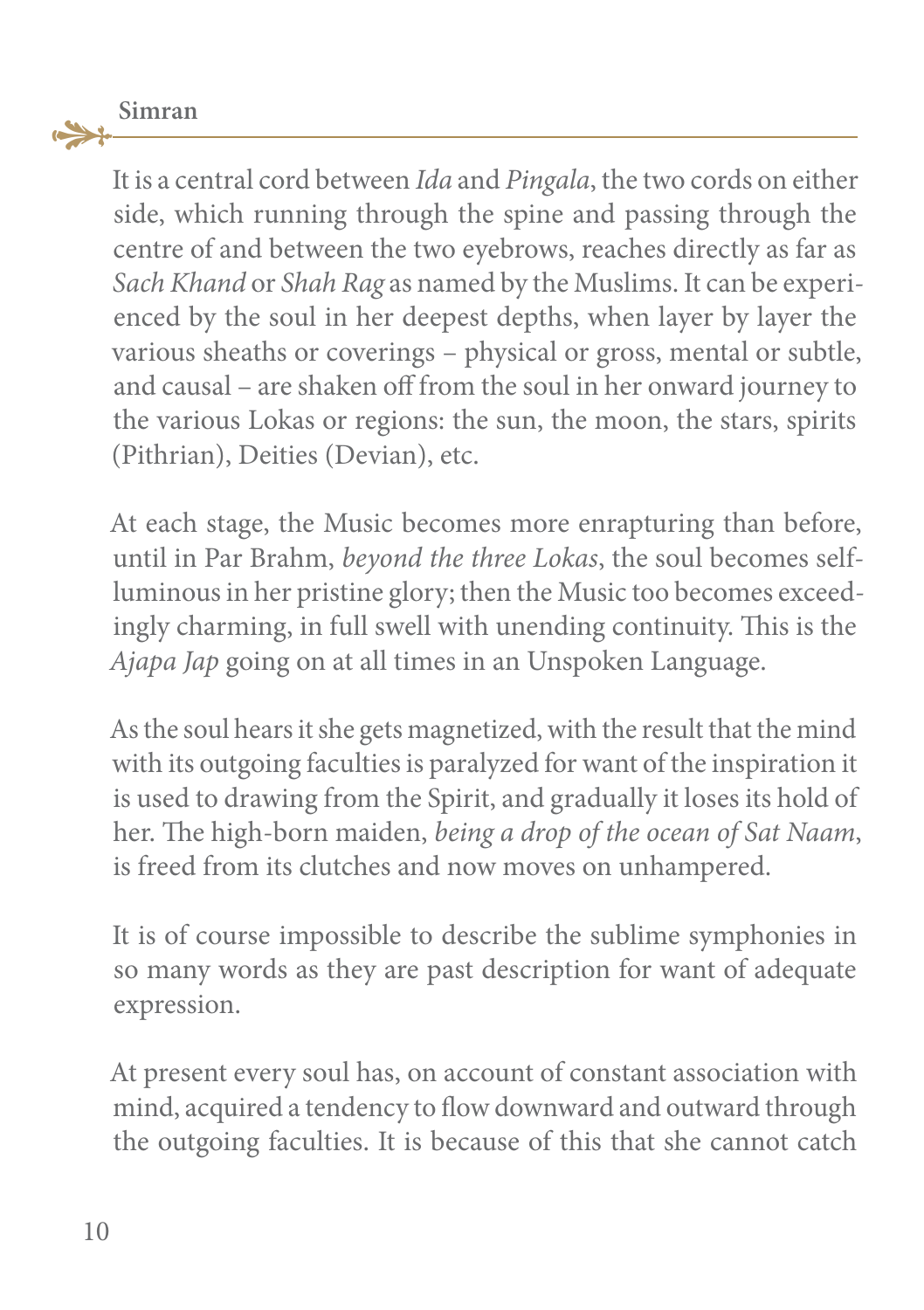the Sound Current – the Elixir of Life – within. A cup turned upside down may for ages remain in the rain but not a drop will fall into it. But if it is turned aright, it will get filled up in one or two showers.

Exactly is it the case with the soul. As soon as the Master-Soul gives her a contact with the life-giving Sound Current by turning it aright through the withdrawal of the sensory current, the lotus-like cup of the spirit gets more and more water of immortality until she gets drenched through and through and is saved forever.

Mind, you know, is ever after pleasures of one kind or another. But the pleasures of this world are all transitory and have always some sting at the bottom.

*Our sincerest laughter with some pain is fraught,*

says an English poet.

This renegade of the mind can only be subdued if some Internal Pleasure of rapturous strains of the Divine Music – the Word – is given to it in lieu of the external one. When mind tastes the Sweet Elixir, it is diverted from the worldly enjoyments and is subdued. The soul becomes free. This is the only remedy by which the sages controlled the mind. It held good in all ages – the Golden, the Silver and the Copper, and holds good even today in Kali Yuga or the Iron Age.

 $+$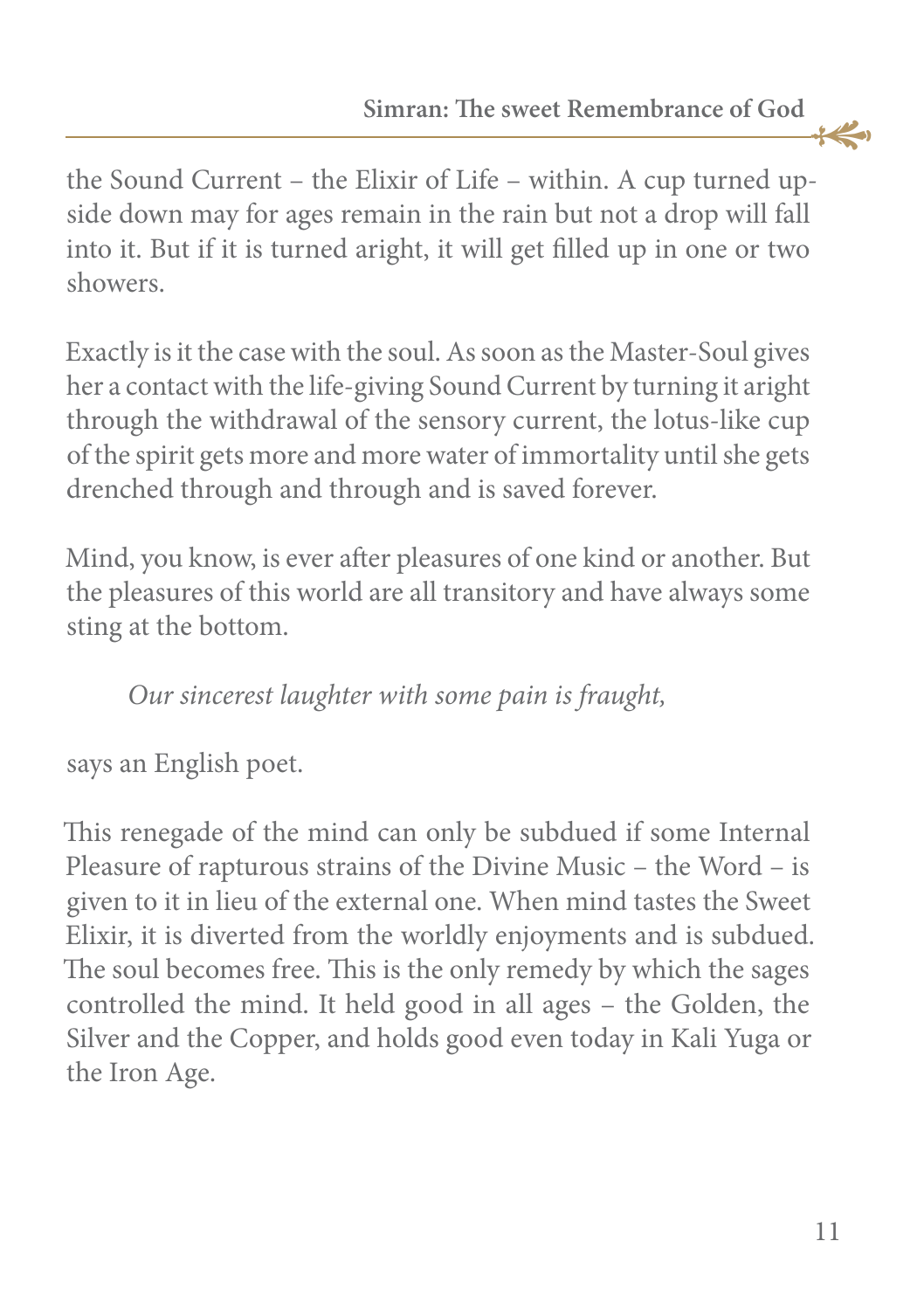بجانيها

The Sat is eternal. It was in the beginning, It was in the middle, and It shall ever remain until Eternity. The Divine Music of Sat is then the sovereign remedy for stilling the mind. In due course of time by regular practice the soul becomes fully absorbed into the Elixir of Naam and the mind is rendered absolutely ineffectual.

As said above, the Sound Current begins from *Turya Pad* when, the sensory current having withdrawn from the body, the soul enters into the Beyond.

The five strains in seriatim follow one another from one Spiritual Plane to another until Sach Khand is reached. One has to take hold of each of these strains or melodies for traversing from stage to stage until the final stage is attained. It is only here that salvation of the soul is assured and the cycle of births and deaths ends. This is the grand purpose of life, which one fulfils through the Grace of the Master-Soul.

The Master Saint Shamas-i-Tabrez says:

*The Great God has turned us out and closed strongly the door behind the eyes. He Himself comes to us in the garb of a man to take us back into His fold.*

The method by which He lets us in once again is explained further:

*First one has to withdraw into the silence of the soul, before he begins to hear the five strains of Music. The sensory current is to be withdrawn at the seat of the soul behind*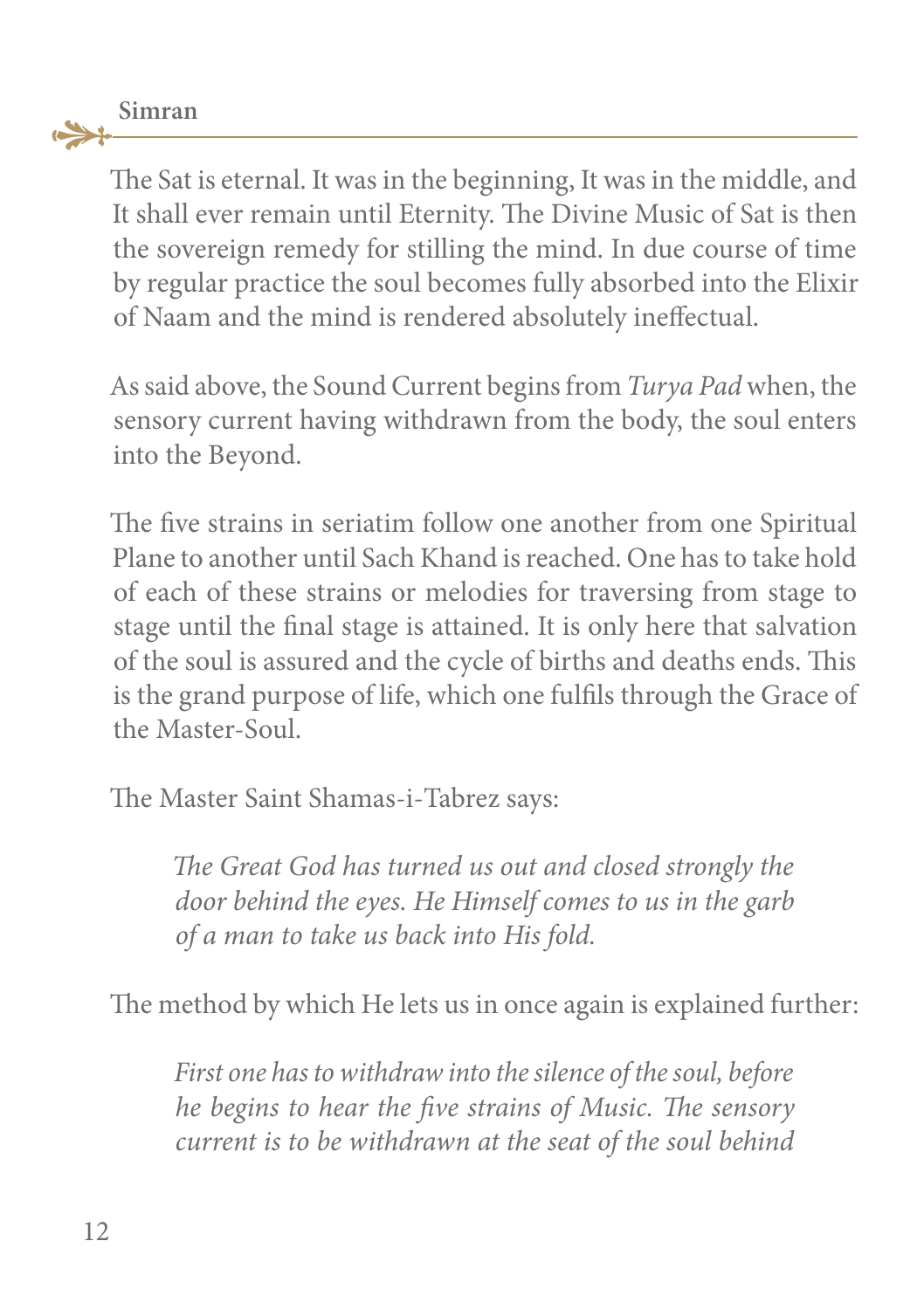*the eyebrows. The journey onward begins from this stage, the seventh in the order from below. When the soul rises above the six chakras or ganglions in the Pind or physical body and starts towards Sahasdal Kanwal – the thousandpetalled lotus –, the seventh stage, she catches the first of the five strains of the Divine Music and proceeds further. There is no Naam in the lower six chakras. These in fact are the grave, from which we have to rise above and come to the point from where the Grand Trunk Road of Spirituality begins.*

Another Saint says,

*At the seventh stage you begin to hear the five strains of the Divine Music, when you remove the tent of the soul from the graveyard of the body, comprising the six lower chakras. From here Heavenly Music takes charge of the soul and pulls it up from stage to stage until the final consummation with Sat Purush or Sat Naam takes place.*

Almost all the Saints have given the same qualifications of a True Master.

Guru Arjan says,

*Accept that man as a Guru Who can give you an experience of the Truth, the Naam. That is indescribable, no doubt, but we must have some contact thereof.*

In short, Whoever can tune us into the Shabd – the Divine Music.

 $+$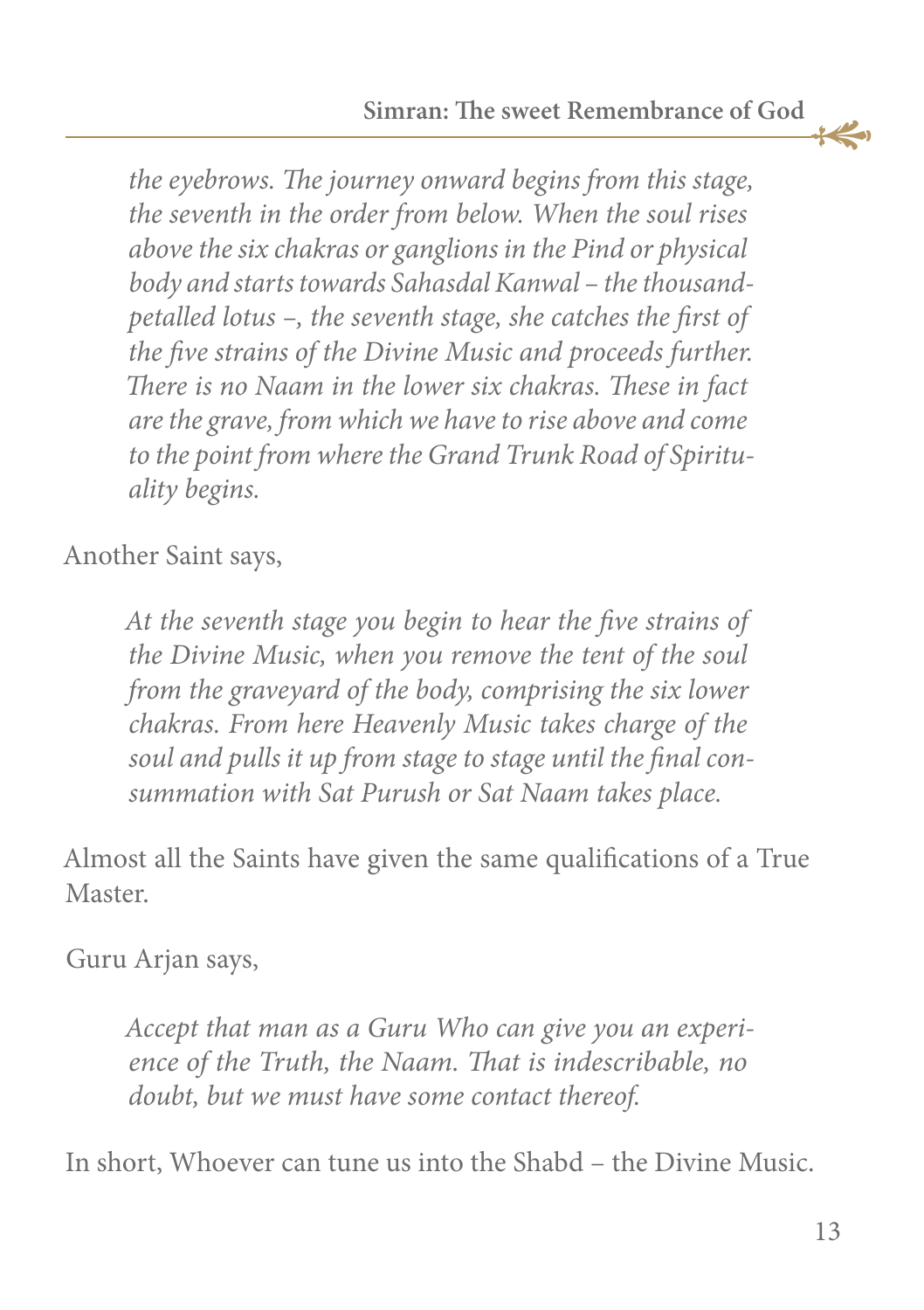بجانيها

Kabir also speaks in the same terms:

*We have so many sadhus, the great ones. I have respect for all of them. But the One Who is One with the Word, and can give us a contact with that, He overtops all, and I have the greatest regard for Him.*

Swami Shiv Dayal Singh Ji also speaks in the same way:

*Guru is He Who has Love of Shabd and practises no other methods except that. Whoever practises Shabd is the Perfect Guru. You sit at His feet, Who will give you a contact with It.*

He Who is Word Personified, Who was Word made flesh and dwelt amongst us, and can give us a contact with That, is held in high esteem by all Saints. The Holy Scriptures all speak in volumes of Their greatness.

It is through the Grace of God alone that a *jiva* – soul – comes across such a Master-Soul or Guide Who is well versed in the science of *Surat Shabd Yoga*. The Master in extreme compassion takes him into His fold and links him up with the Sound Current and thereby puts him on the Path of final liberation.

Guru Nanak says

*that He is an admirer of the man Who reaches His True Home in this way.*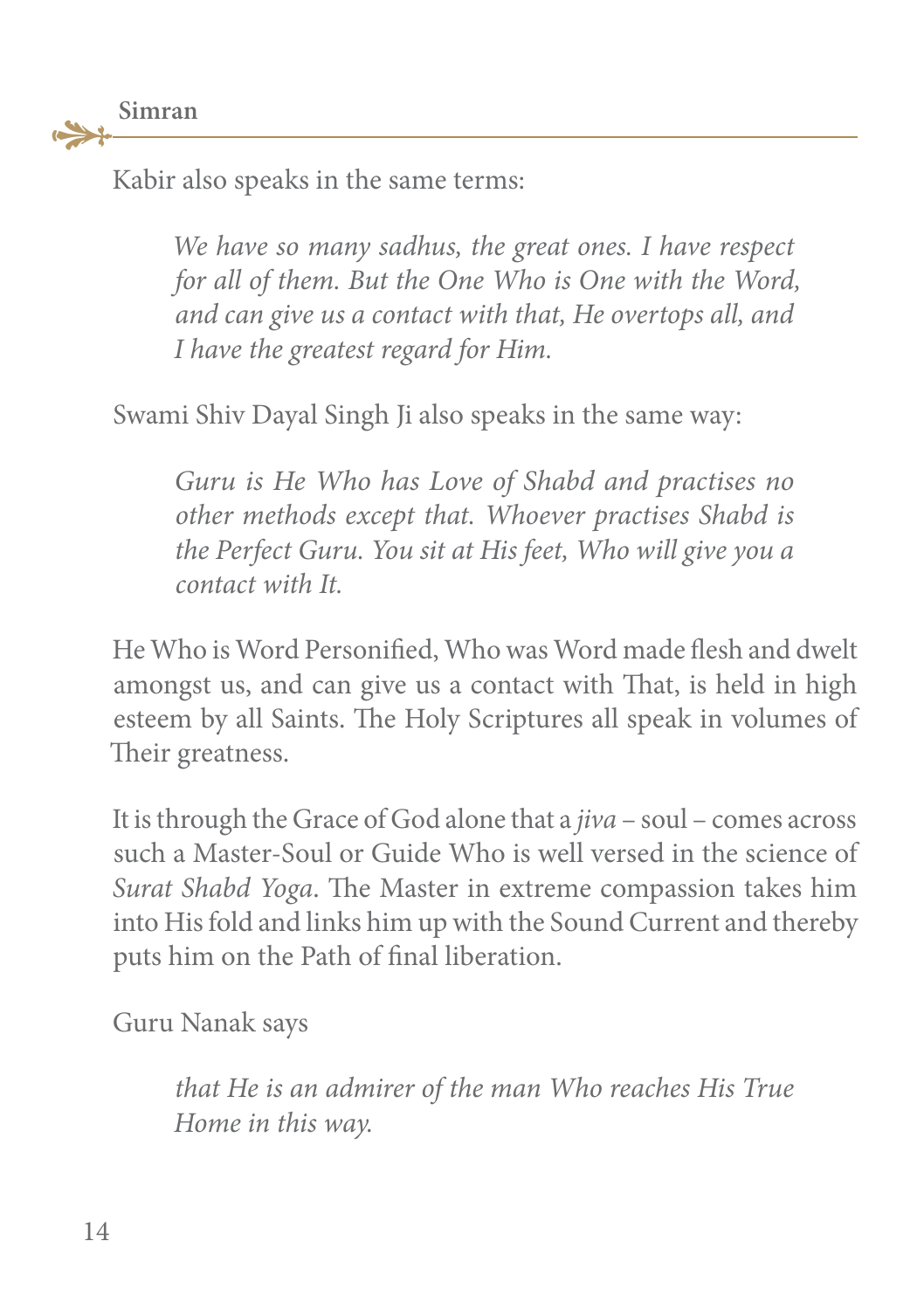The course of Surat Shabd Yoga, as described by Guru Nanak, is the most natural one. It can be practised by man or woman, young or old, alike. Even a child can practice it with ease. It is designed by God Himself and not by any human agency, and therefore it admits of no addition, alteration, or modification. It is God's Law that nobody can reach Him except through a Master-Soul. This is what is given out by almost all the Saints Who came so far.

The Master teaches us how to withdraw from the body and contact the Sound Current – the Word within. There are so many ways to withdraw from the body but the one devised by the Saints is the most natural and quickest and that is achieved through Simran or repetition of the Names of God. So I would like to just give in detail something about this subject which is very important and is the first step towards going up. As far as the Word or Naam is concerned I have already given a talk separately.

 $+$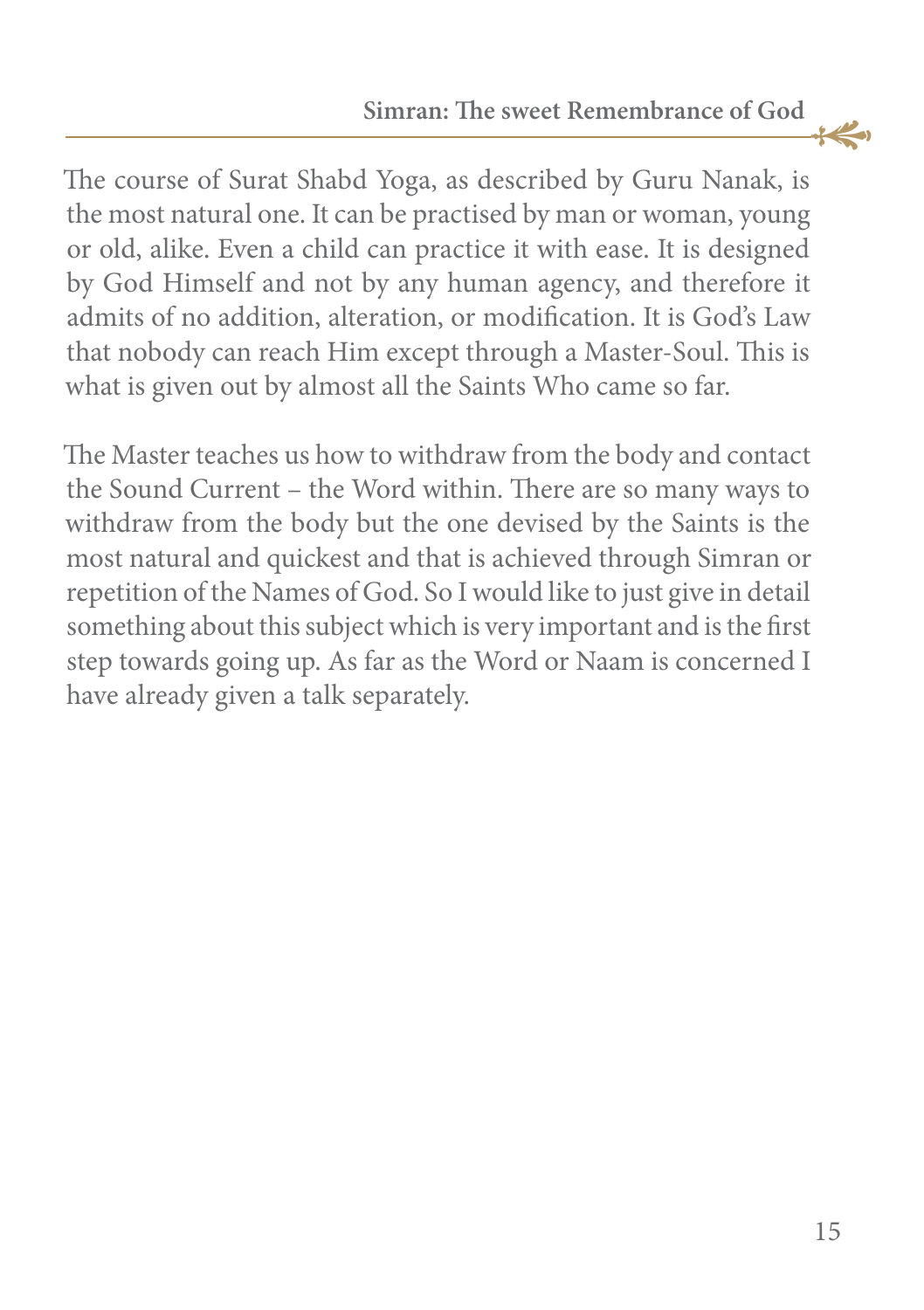بجانيها

#### **Simran**

I will now speak on Simran.

Everyone in the world is doing Simran of one kind or another. In fact none can do without it. A housewife, for instance, is thinking all the while of the kitchen requirements like flour, pulses, spices and pepper, lest any of these things run short. She is thinking of recipes for new dishes and delicacies. Similarly a farmer is always thinking of ploughing the land, furrowing the fields, sowing the seeds and harvesting and the like, besides his cattle and fodder. A shopkeeper is preoccupied with his stock-in-trade and keenly alive to rise and fall in the prices of commodities he deals in, and how he can make huge profits in his business. A school-master likewise dreams of his school, classes, pupils and lessons, on all of which his attention is closely riveted. Again a contractor is engrossed in problems of labour, material and various building processes.

Thus every one of us is constantly dwelling on one thing or another. This close association leaves an imprint in the human mind which in course of time becomes indelible enough and leads to complete identification of the subject with the object – and hence it is said, *As you think so you become*, or *Where the mind is there you are also*, no matter where the physical self is. This being the case, Saints take hold of a person from the line of least resistance.

As no one can do without Simran, the Saints try to set one type of Simran for another type. They substitute for Simran of the world and worldly relations and objects, a Simran of God's Name, or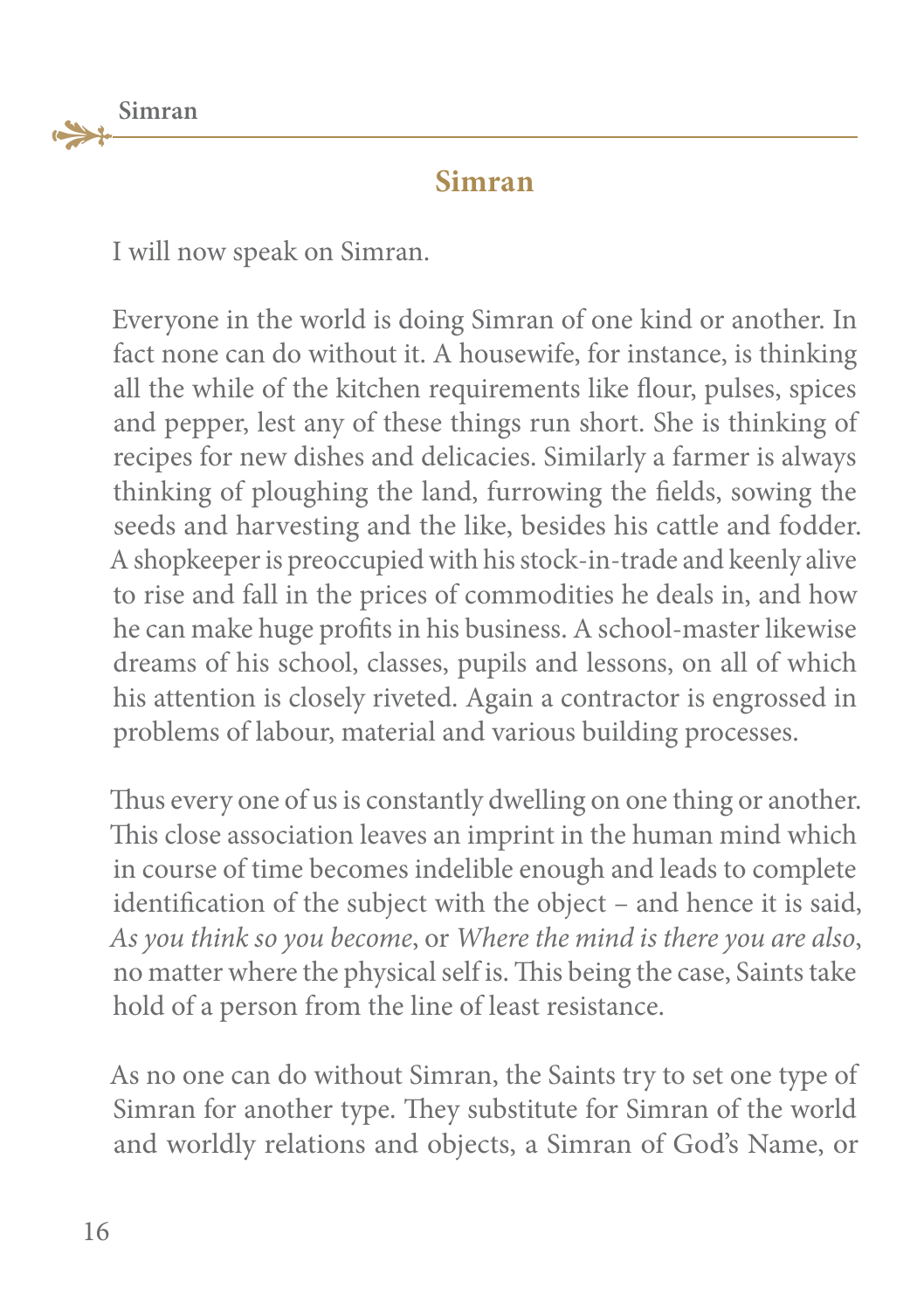Word. As the former leads to distraction of the mind, the latter pulls heavenward, leading to peace of mind and liberation of the soul. Three to four hours in a day has been enjoined as the minimum for Simran, and it may be gradually increased. The Mahatmas are never without Simran even for a single moment. As it is altogether a mental process – for it is to be done by the tongue of thought –, no amount of physical and manual labour can interfere with it. In course of time, like the tick of a clock, it becomes automatic and ceaseless for all the twenty-four hours. While the hands are engaged in work, the mind rests in the Lord.

I now give you some details of recipes prescribed for doing Simran or repetition of the name of God.

All persons are engaged in the doing of Simran in one form or another. Some do Simran by means of a beaded string called a rosary. In this type of Simran one cannot maintain undivided attention, for while doing it one has to roll off the beads with his fingers and reverse the head-knot on completion of each round of the rosary. In this way one cannot have single-minded devotion, without which there can be no gain. By constant practice the fingers automatically roll over the beads while the unbridled mind keeps wandering astray. •

This is why Master Souls always lay emphasis on mental Simran or one that is done with the tongue of thought. For Simran done with concentrated attention alone is beneficial.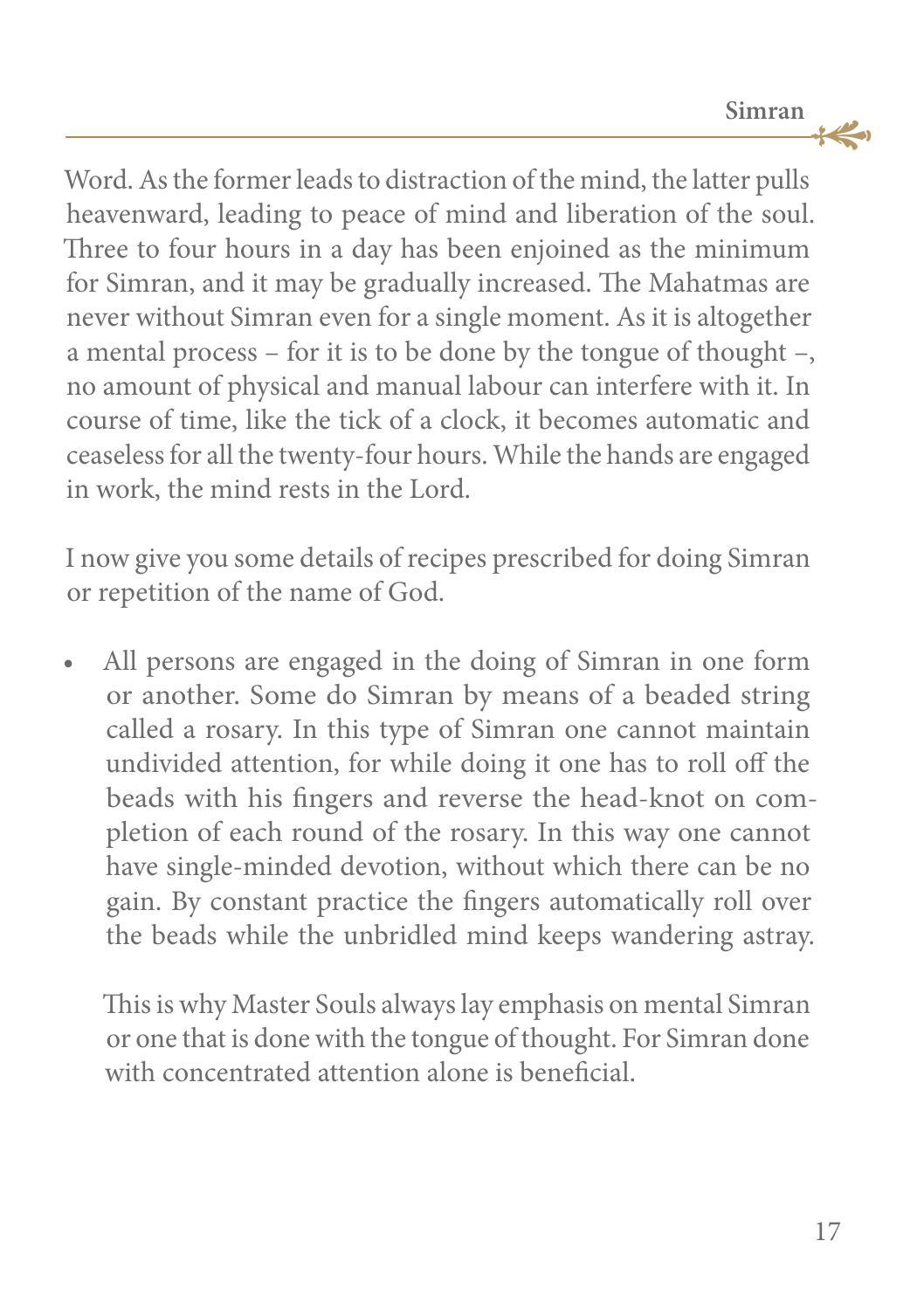بجانيها

- Again, there are persons who do Simran with their tongue. This type of Simran too is no better than that done with the help of the rosary. In this type also the tongue wags on in the mouth, while the mind runs riot all the time. •
- Some do Simran at the seat of the thyroid gland. This as well does not count for much unless it is done with the attention fully riveted to it. •
- Still others do Simran at the seat of the heart in unison with the constant heart beat, but here again the sine qua non is wholehearted attention before one can expect any benefit from it. •
- Another type of Simran is one that is done with the breath vibration of the vital air as it goes in and comes out; it gives just temporary stillness and is of little value. •

Each of the above *sadhans*, practices, has more efficacy in ascending order than the one preceding, but none of them per se is efficacious enough unless it is done with undivided attention. A person may experience a little calm for a while but it cannot help the spirit in withdrawal and concentration at the seat of the soul just behind the centre of the two eyebrows.

The Master-Souls in all times and in all climes have therefore gone to the very root of the thing – the discovery of the Self called *Atma Siddhi*, the experience of the Changeless One, beyond time, space and causation – something subtler, higher, nobler, purer and more powerful in the entire creation, and have enjoined Simran of the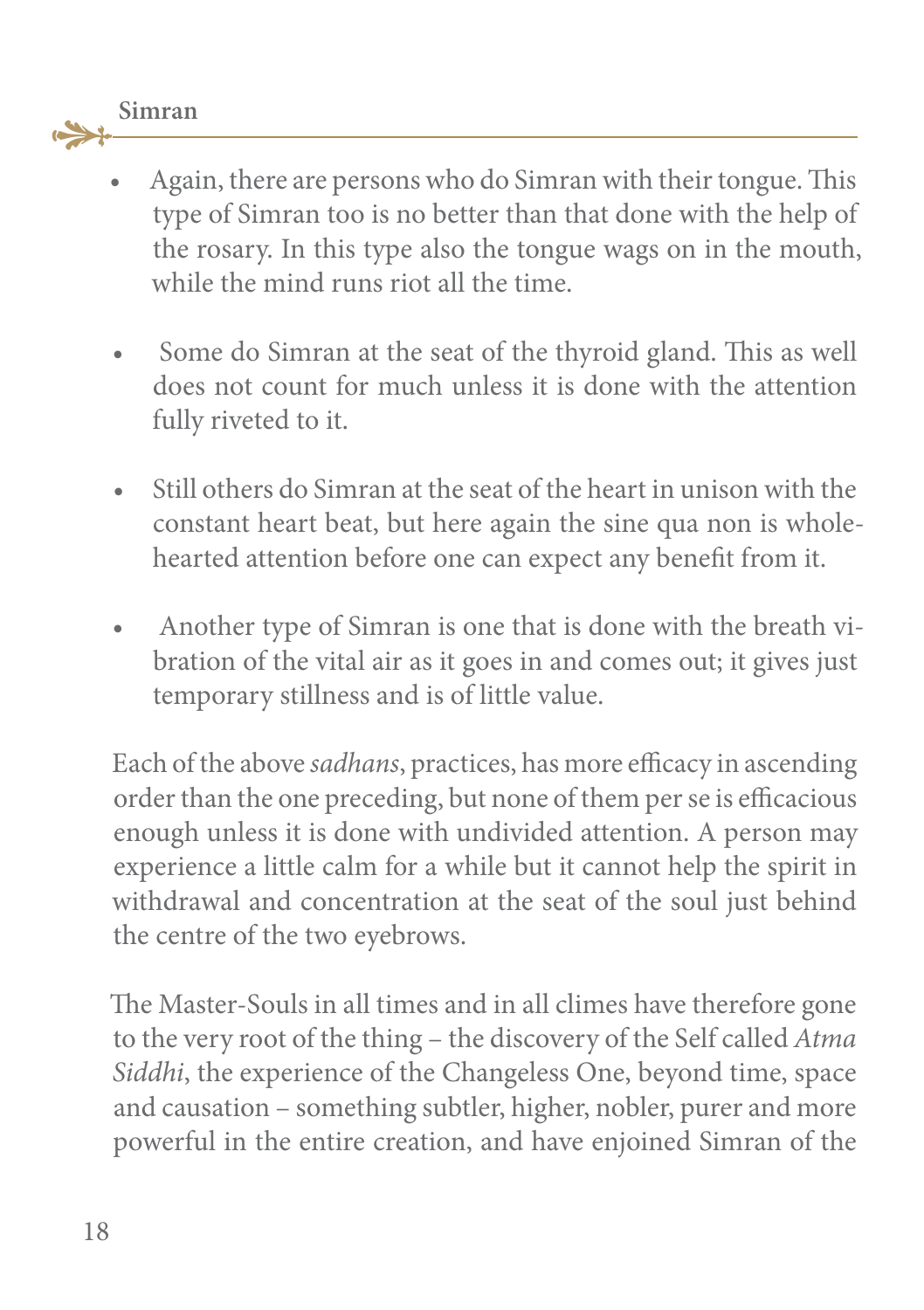Highest Order: one done mentally on the Divine Ground, before the Threshold of God's own door, about which Christ says,

*Knock and it shall be opened unto thee.*

Again the gospel says with regard to single-minded attention,

*If thine eye be single, thy whole body shall be filled with Light.*

This eye is called in Sanskrit as Shiv-Netra or Dev-drishti. The Muslims describe it as Nukta-i-Sweda. William Wordsworth, a great romantic poet, refers to it as an Inward Eye.

Muslim Saints classify Simran or Zikr into five categories:

1. **Zikr-i-Lassani** or **Zikr** done with the tongue. It is also called *Kalma-e-Shariet* or *Nasut*.

2. **Zikr-i-Qalbi**, done with Qalb or at the seat of the heart by the process of Habas-i-dam – Pranayam or control of the breath. It is technically called *Kalma- i-Tariqat* or *Malqut*.

3. **Zikr-i-Ruhi**, done with full attention and known as *Kalma-i-Marefat* or *Jabrut*.

4. **Zikr-i-Siri**, that leads to the inner secret of reality. It is named *Kalma-i-Haqiqat* or *Lahut.*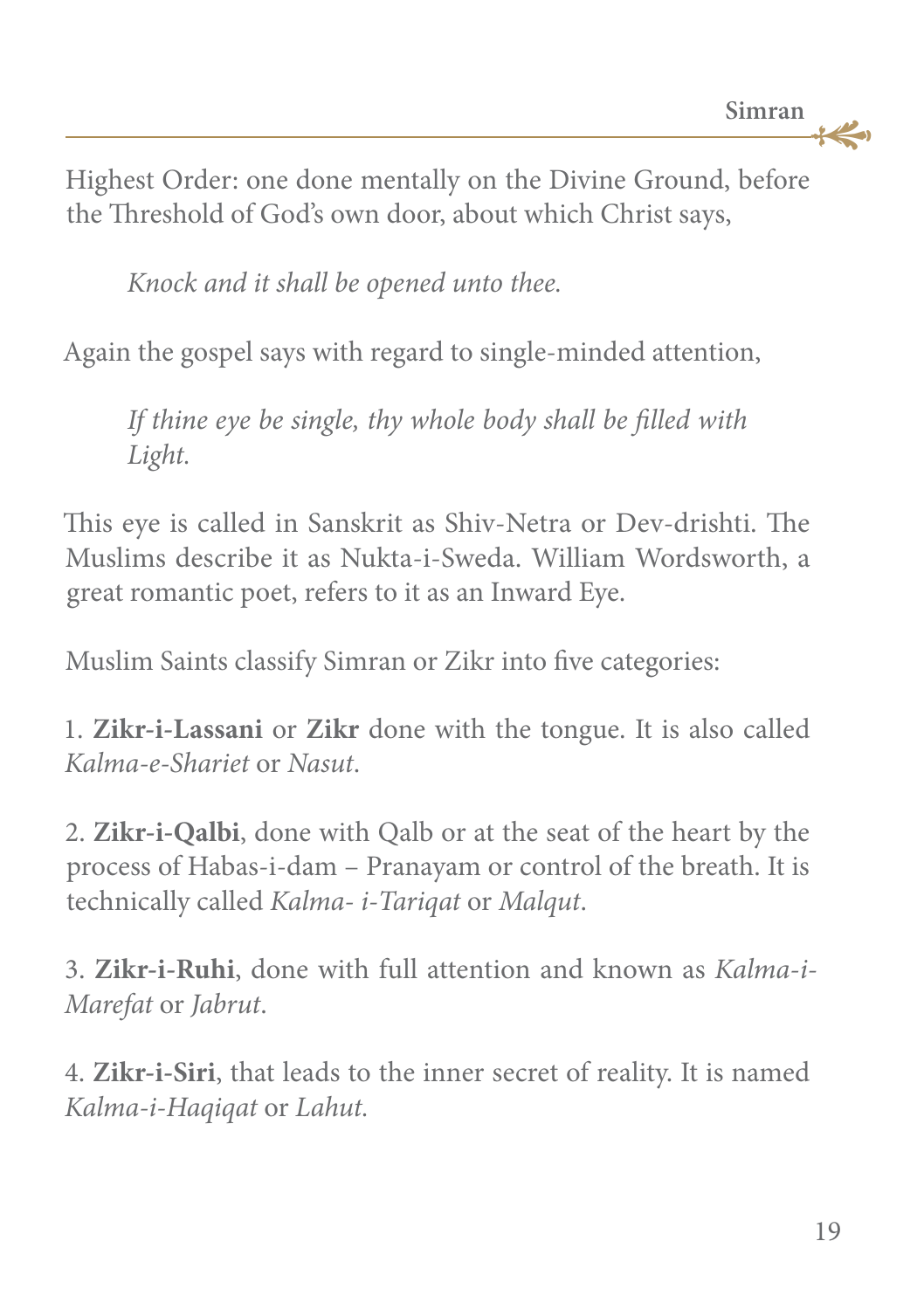بجانيها

5. Lastly **Zikr-i-Khaffi**, or one that unlocks the secret door. It is called *Hahut*.

Maulana Rumi, a Muslim Saint, while speaking of Zikr or Simran, therefore considers such Zikr alone of the highest type as helps in manifesting the Reality within, viz., **Zikr-i-Ruhi** as opposed to **Zikr-i-Lassani**.

Similarly Rishi Sandilya in his Upanishad tells us that Bekhri Simran – done with the *tongue* – is quite good, but Upasu – done with the **breath slowly** – is better still, while Manski – done *mentally with the tongue of thought* – is the best and tops all the rest.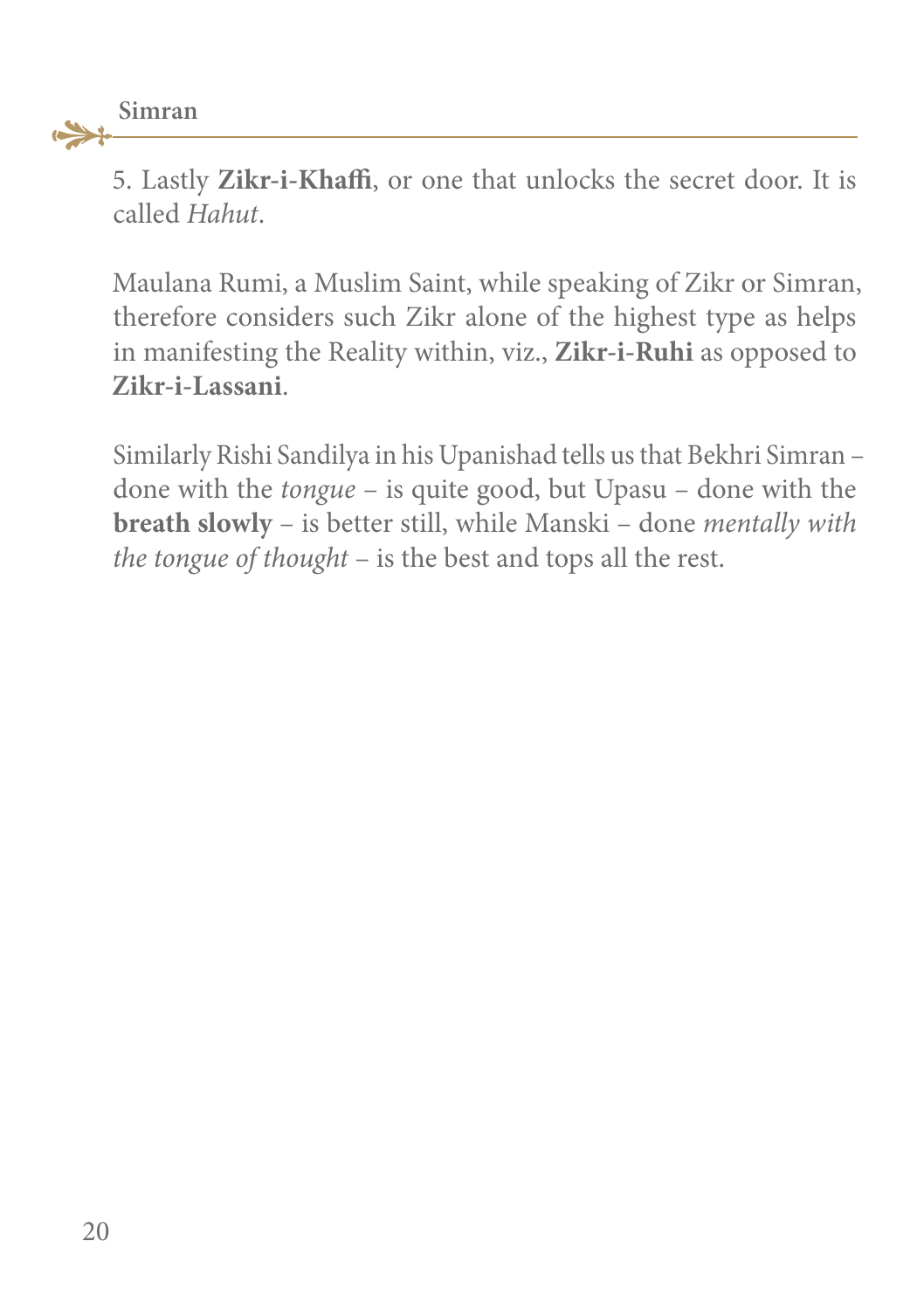$+$ 

### **The Seat of Simran**

Now we have to see where the repetition of Naam is to be done. The Divine Ground on which Simran should be done is the centre between the two eyebrows called variously as Third Eye, Tisra Til, Shiv-Netra or Nukta-i-Sweda. It is the gateway leading to the subtle planes.

In the state of wakefulness it is the seat of the spirit or psyche and it is located above the six physical ganglions. We have to transcend both the astral and causal planes above the physical plane.

The Yogis step by step cross over the six physical centres until they finally and completely traverse and go over the physical plane. Instead of descending down into the lower ganglions and then going up by piercing them through in the upward journey, it would be easier and better by far if one were to commence the journey right ahead from the seat of the soul in the wakeful state which is at the back of the two eyes.

The easiest way to withdraw the spirit from the body to its own seat is by means of some mental Simran, as may be enjoined by the Master-Soul.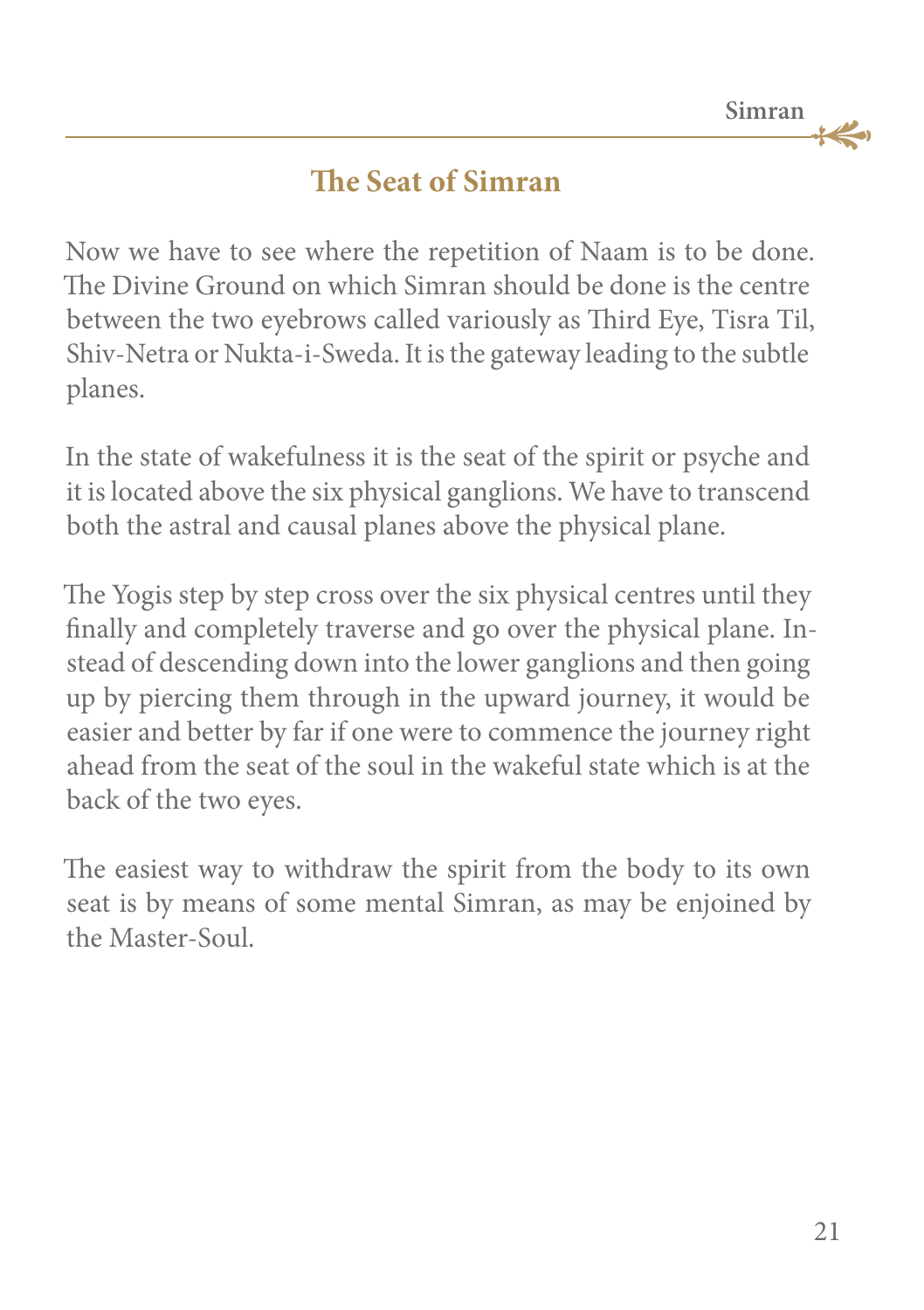بجانيها

## **The Basic Names of God**

Let us now see what Simran is and what the relation is between the Name and named.

For Simran there are two kinds of Names,

1. original and

2. derivative.

Generally people engage in Simran of one or another of the derivative or attributive Names of God, as may have an appeal to the individual concerned. This may be good and useful to a certain extent but it cannot work as an *Open Sesame* to the higher and Spiritual Planes within.

Master-Souls always do and recommend Simran of the highest type, to wit, of the Original or Basic Names of God for these open up charmed casements and bring to view vistas leading to Spiritual Realms within the body. Such Names are charged with and electrified by the thought transference that usually accompanies them when communicated to an aspirant by a Master-Soul. As these are magnetised, they have the power to attract and pull the spirit up to the planes to which they relate. The engrafted words charged with the Divine Spirit of the Master very soon bear fruit.

Christ in this connection says,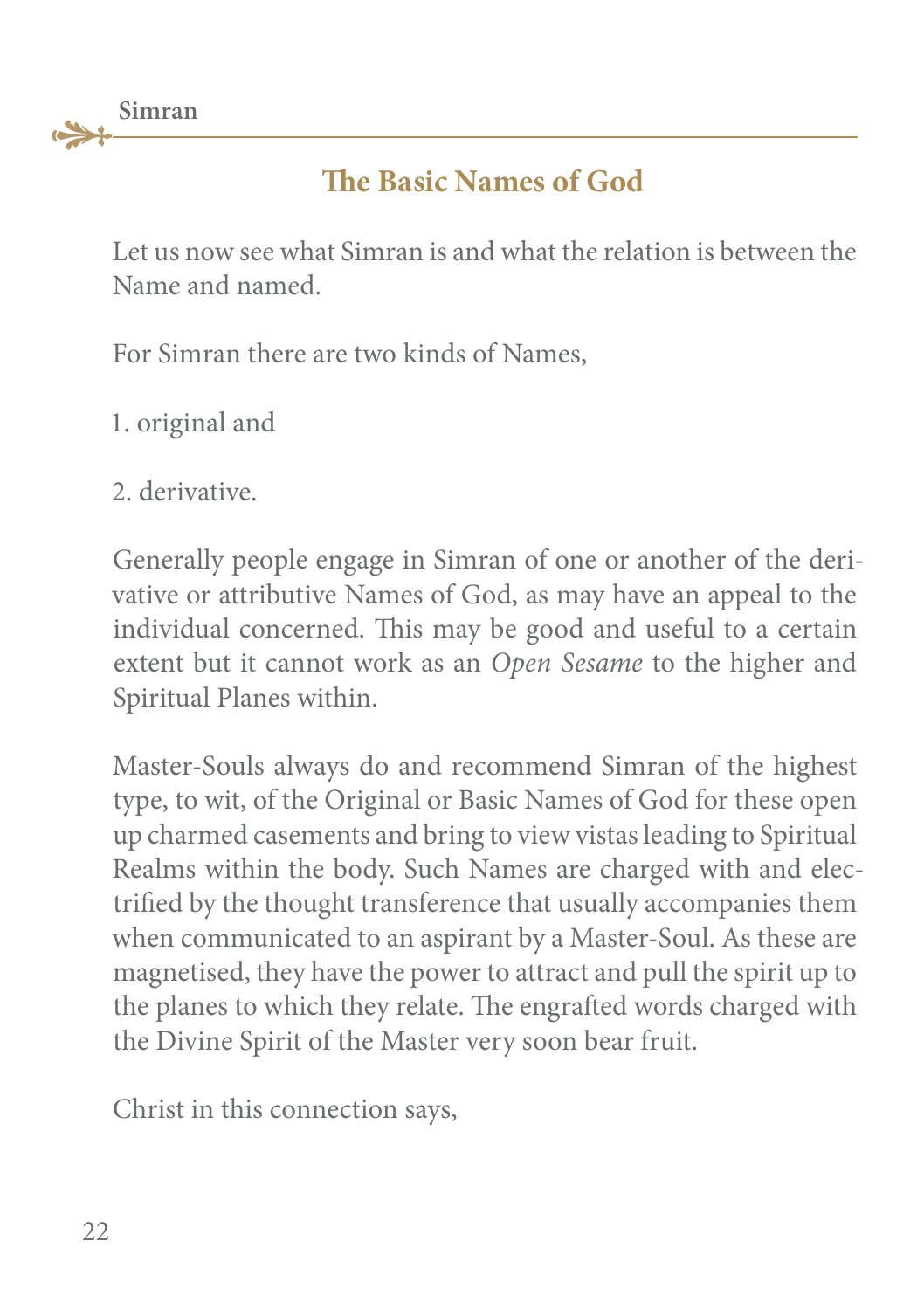*I am the vine, ye are the branches, and as branches cannot do without the vine, ye cannot do without me … Let you abide in me and my words abide in you.*

Again, these charmed words of the Master – *Basic Names of God* – have the power to dispel the forces of darkness that may meet and assail a Spirit on its onward journey. Simran of these Names helps the soul both in the physical plane and supra-physical planes, one after the other. Hence it is imperative that Simran be done of such Names as the Master-Soul enjoins, for they are charged with a tremendous Spiritual Power which negative powers can hardly put up with and from which they flee as from an enchanter driven. Immortal and everlasting as these Words of the Master are, they bestow life everlasting to the soul in which they sink and take root. Death cannot come near such a soul.

This is why it is said,

*Take not God's name in vain.*

Every name has its own significance, influence, energy and power. If one thinks of ice, he is reminded of the bleak cold and the shivers it brings; the thought of fire puts into mind its attributes of heat and warmth. The word , lawyer' is suggestive of courts and cases, and , doctor' at once conjures up pictures of hospitals, patients and medicinal chests, etc.

It is a common saying,

*As you think, so you become.*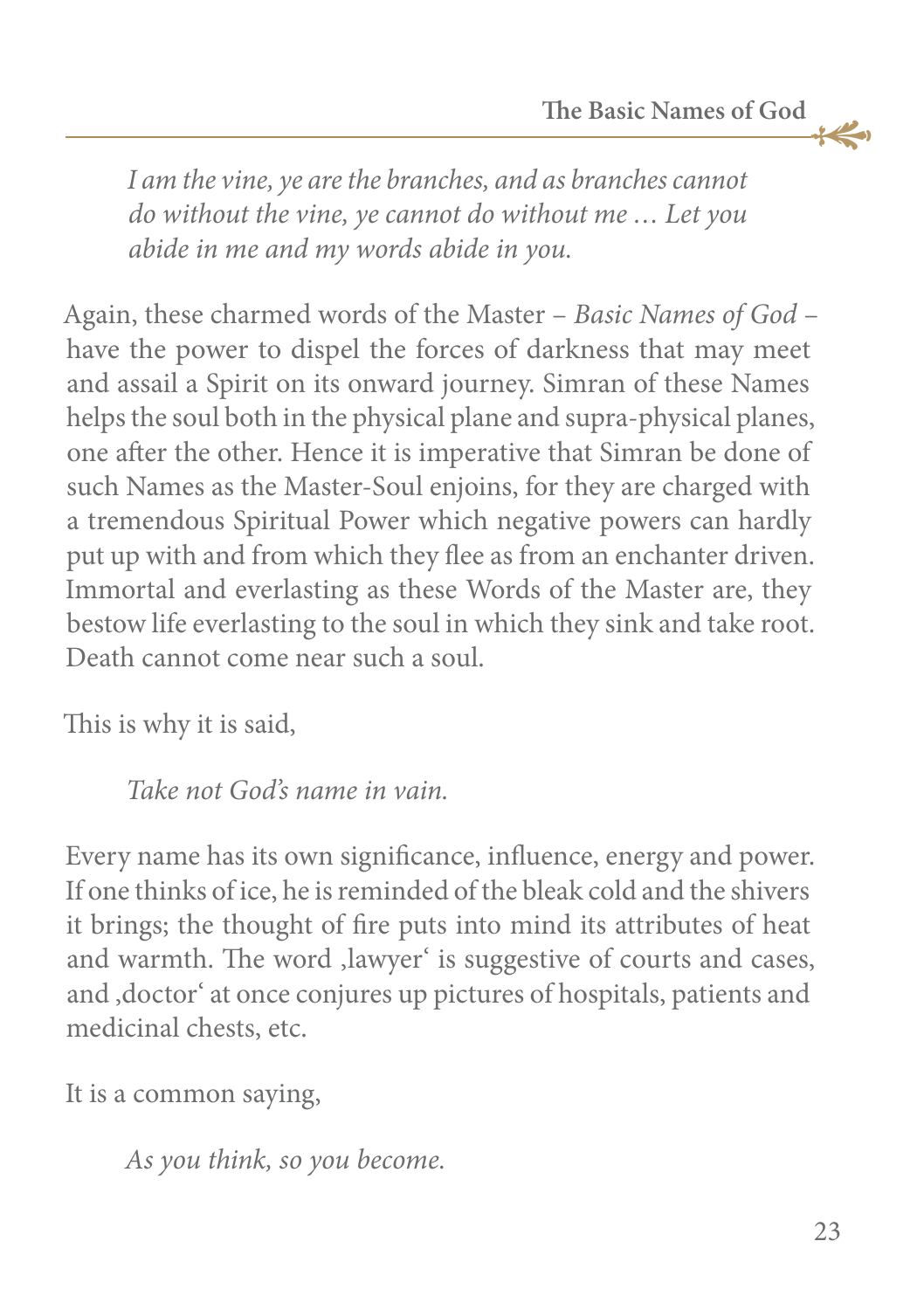بجانيها

Thought is said to be the keynote to success. There is always a strong link between a name and the named, and much greater and stronger is this link between God and His Names. It may be said that God Himself resides and dwells in His own Names – basic and original and not derivative or attributive.

Simran of the Basic Names of God has an inevitable influence on the mind. It leads to Dhyan, making the spirit forgetful of the world and worldly objects. In meditation nothing but concentrated Simran remains and from the great and deep silence of the heart – Hriday Kamal of the Saints, i. e., the Divine Ground behind the eyebrows – there issues forth a ceaseless Sound Current, Which helps in pulling the spirit up, leading to the withdrawal from the body – without of course breaking the silver cord – and guides the spirit in its onward journey into various spirit realms.

The Luminous Form of the Master always remains with the spirit helping and guiding it at every step.

This Sound Principle is the link between God and man and in this way an indissoluble bond and relationship is established between the Creator and His creation. This Sound Current is variously described by various sages. The Vedas speak of It as *Sruti* – that which is heard; the Upanishads describe It as *Nad* or *Udgit* – song of the other world. The Muslims call It as *Bang-i-Asmani* or *Kalma.* In Gurbani we have references to *Shabd* and in the Gospel It is mentioned as the *Word*. The Zoroastrians call It *Sraosha* and the French have given It the name of *Elan vital* or *Life-Current*.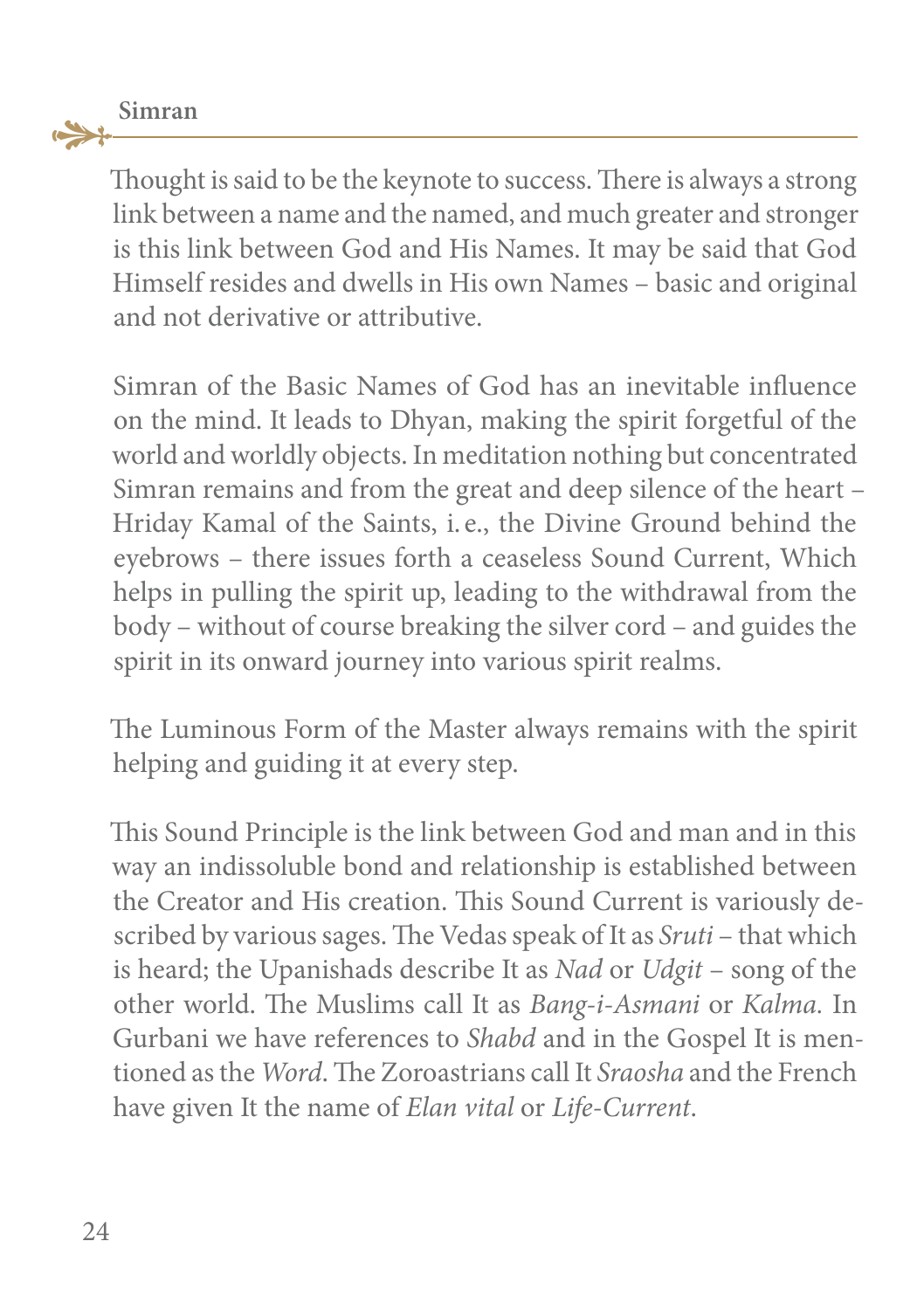Once the consciousness takes root in this Sound Principle or Voice of the Silence, Life Everlasting is assured to the spirit. There is no other Way to God than this and it can only be reached by means of Simran of God's Names. *Knock and it shall be opened unto thee*, is what the Gospel preached. Emerson calls it *tapping inside*. This knocking and tapping is possible only when through Simran the mind is stilled and the spirit is withdrawn and concentrated before the very door of God.

This then is the Way as ordained by God Himself, but no one can find it without the Grace of the Master-Soul, an Adept in the Science of Spirituality, not only in theory like Yagyavalkya but in practice as well like Ashtavakra, One Who has transcended all the planes – physical, subtle, causal and beyond – and holds a commission from God to lead other souls to Him.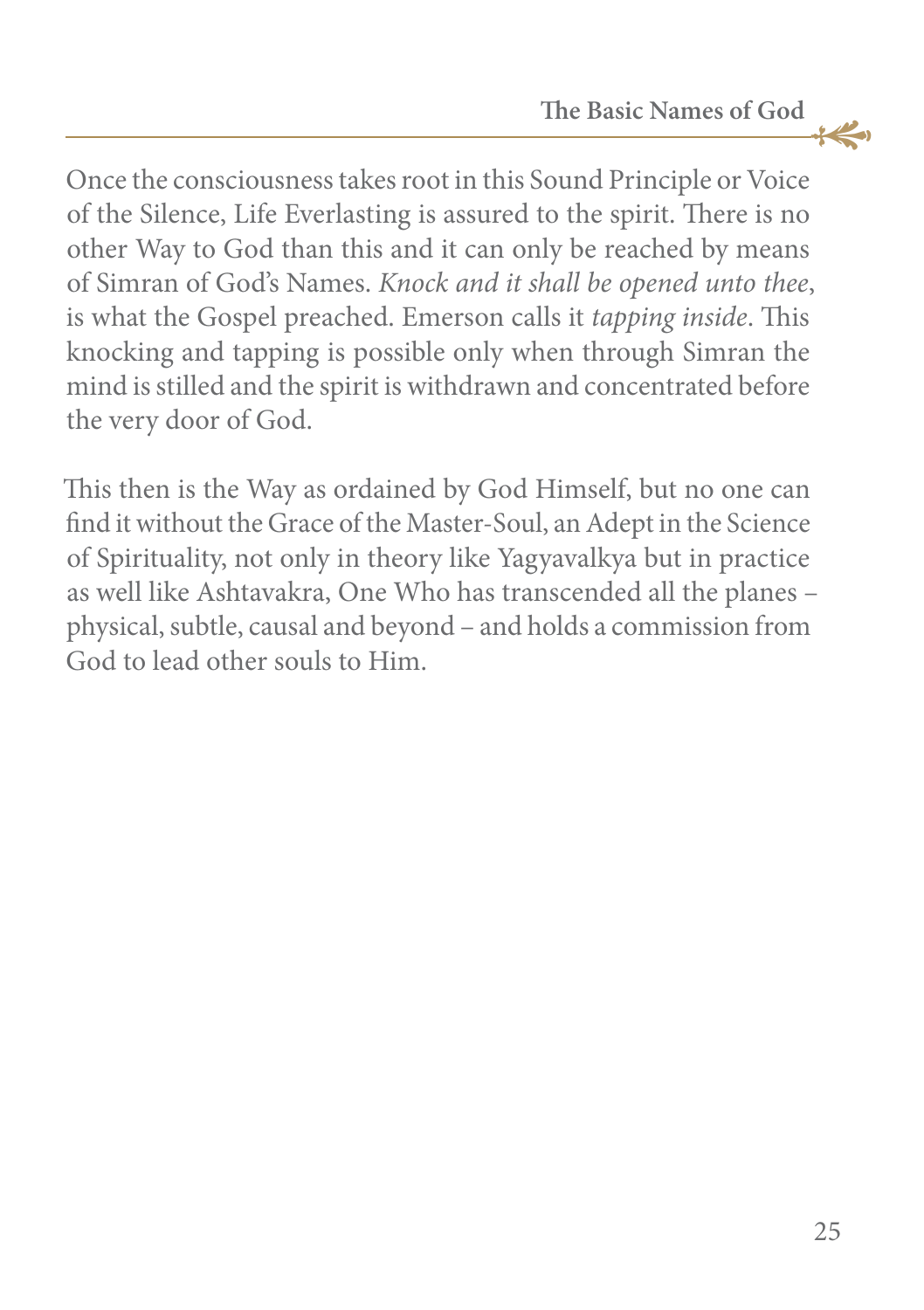بجانيها

### **How to do Simran**

For Simran one has to adopt some convenient posture and then fix his attention on the Divine Ground between the eyebrows.

Simran is entirely a mental process and is to be done mentally with the tongue of thought, while the gazing faculty is to be fixed at the spot behind the two eyebrows as said above.

The Words as given by the Master may slowly be repeated mentally or with the tongue of thought.

It should be done without causing any strain or pressure on the forehead. The practice may be started with a half hour or so as may be convenient, but in course of time it should be developed to two or three hours a day or even longer. Simran of the Divine Names introverts the mind and weans it from worldly thoughts and mundane matters, until it gets stilled and is equipoised.

Some do Simran with closed eyes and others with open eyes. The first in some cases sinks into drowsiness leading to what may be called Yog Nidra, and the second in some cases keeps the mind engaged on environments. One has therefore to guard against both pitfalls. Simran with closed eyes is preferable provided, one retains full consciousness. It must be done regularly every day at a fixed time.

Hafiz, Sufi poet of Persia, says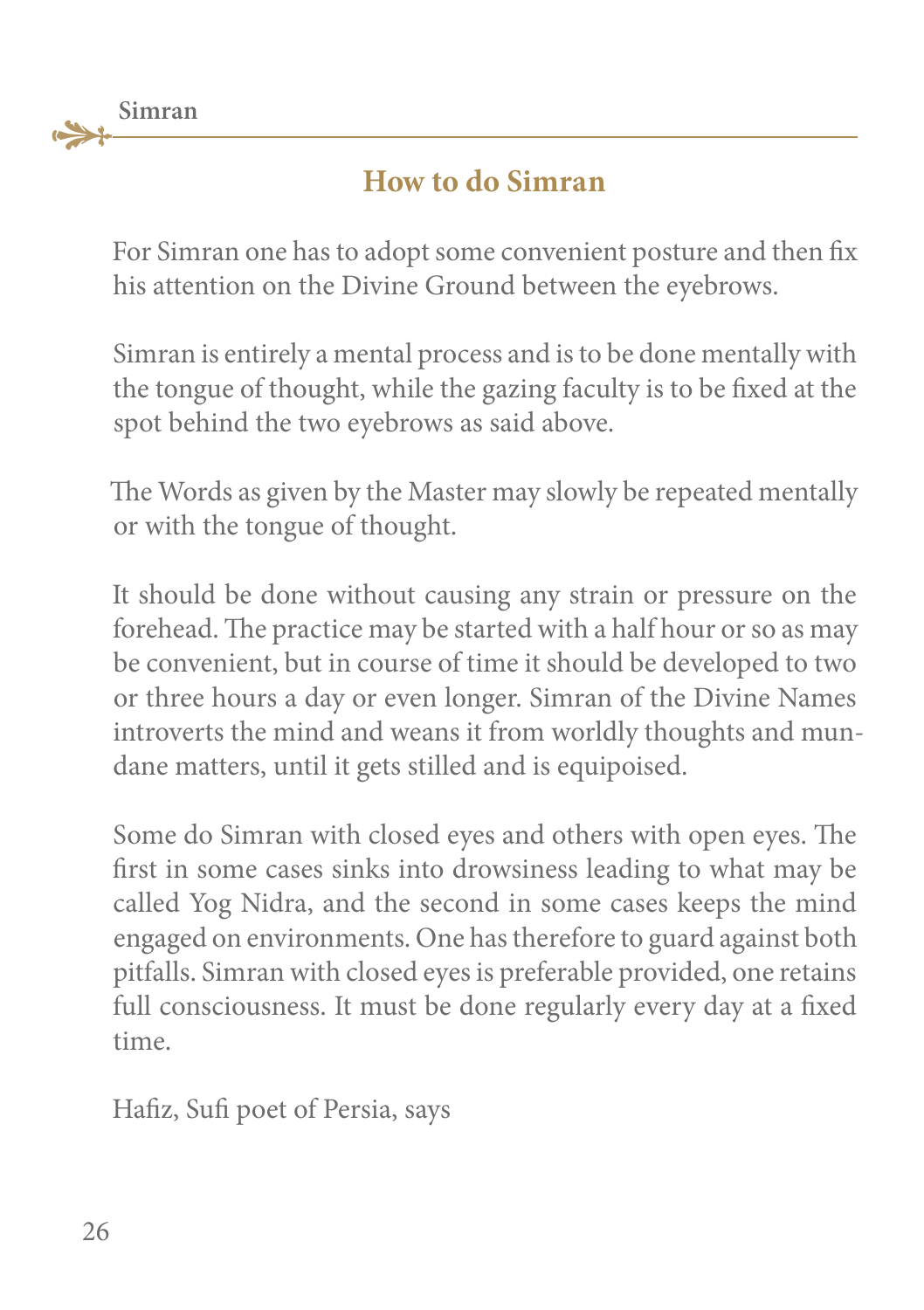*The only job is to pray, unmindful of whether it is accepted or not.*

This means you have to remember the Lord internally without any clutching to receive one thing or the other. We have to leave everything to Lord or Master working overhead. Just as we need food for the body, so do we need food for the soul. We are very careful in giving food to the horse of the body, but starve the rider – the spirit – the life-giving fountainhead that enlivens the body and without which it has no value. We must provide food to spirit more regularly than we do for the body; no matter where we are, whether at home or abroad, and no matter what the circumstances may be, this should be our first and foremost concern.

The Simran of Naam or Word is an Elixir of Life and in fact a panacea – healing – for all ills, physical, mental, accidental or ordained. It is a food for the spirit and when the spirit is strong and healthy it will charge the body with vital currents of Life and Light – *Elan vital* – dispelling all darkness from head to foot. It is the Bread of Life spoken of by Christ when He declared:

*You cannot live on bread alone.*

But you can live on the Name of God alone.

Simran and Dhyan – meditation – flood the spirit with the waters of life. Spirit comes to its own, rises in its latent Godhood and, like a tumultuous mountain stream, rushes headlong towards the ocean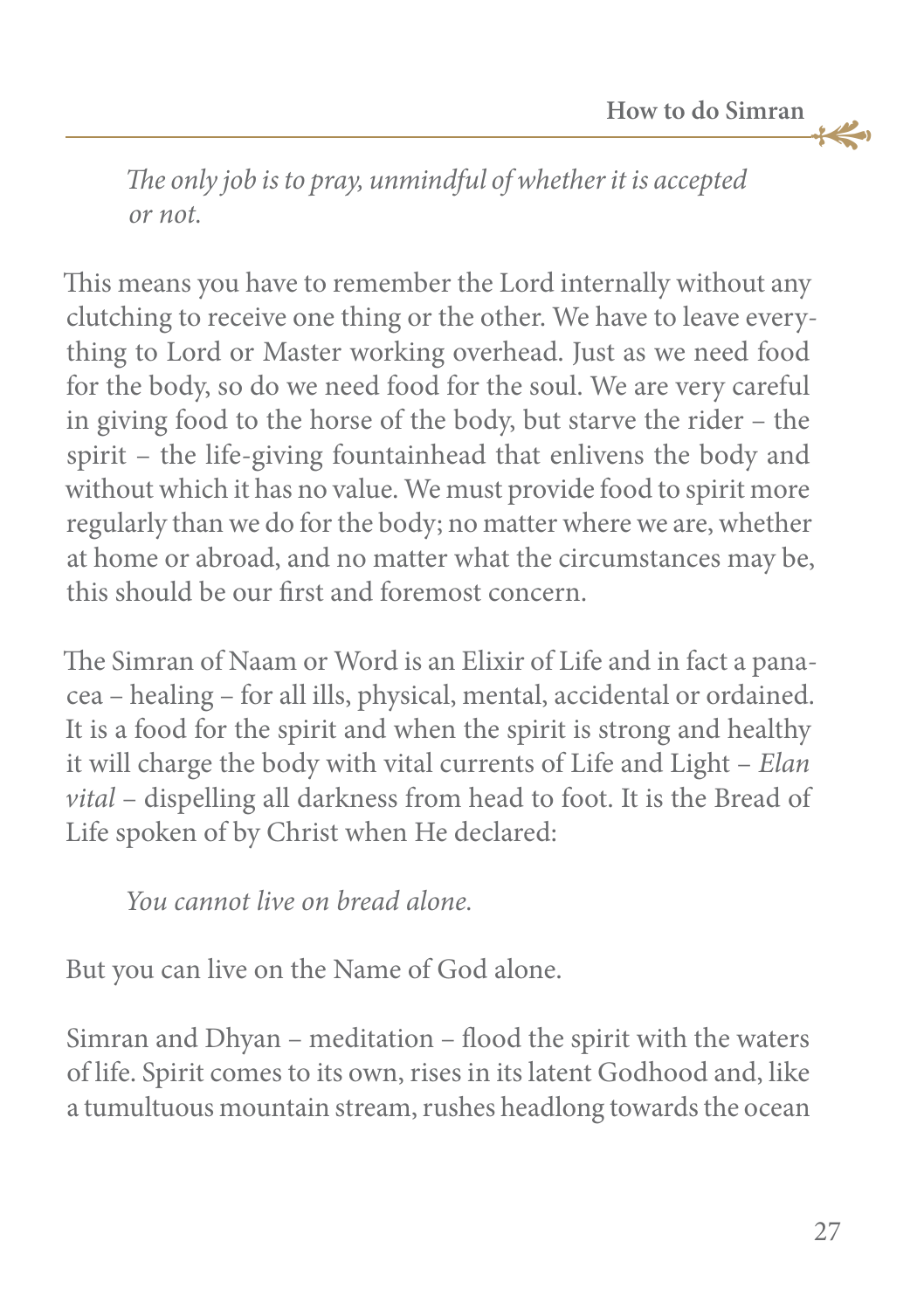بجانيها

of life which is its perennial source and merges therein, losing its separate identity.

There are no limitations as to time and place for Simran. It may be done at any time and at any place, sitting or standing, walking, or in bed, but it must be done in a state of conscious wakefulness. Early morning hours – *Amrit Vela* – is the best time for Simran.

A light and frugal night meal, consisting of milk and fruits, and morning ablutions are aids in the right direction. Purity of thoughts, words and deeds go a long way to make success of the Sadhan – Spiritual Discipline – for ethical life precedes Spiritual Life and is, in fact, the very ground on which the Spiritual Structure has to be raised.

For a householder, it is very necessary to observe strict discipline in life, in matters of diet, drink and speech. Again Simran must be done slowly and the Words are to be repeated or thought out with clarity. The whole process is to be carried out with Love, devotion and single-minded attention to ensure quick results.

When properly done for some time, a state of Divine Intoxication comes upon the spirit and blessed calmness is experienced. All worldly thoughts vanish like thin air and the spirit feels freed from the bodily tenements and is irresistibly drawn upward by the Unseen Power of the Master. When it thus withdraws from the sensual planes, it gets concentrated at its own seat, the Inner Light dawns, and one by one Spiritual Experiences like the starry welkin, the moon and the sun unfold themselves.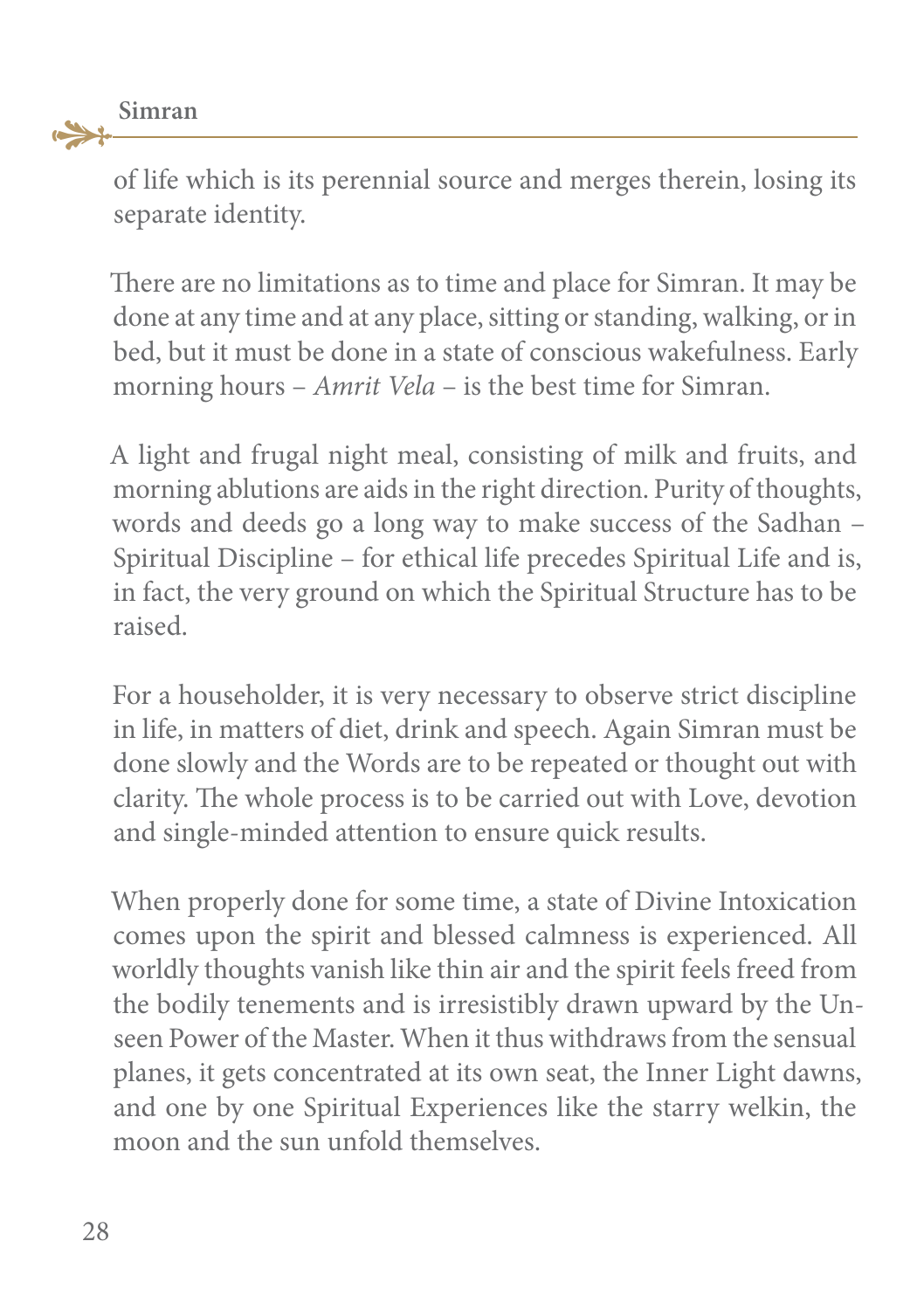One comes across frequent references to these things in all the scriptures both ancient and modern, like the Vedas, the Upanishads, the Holy Koran, the Gurbani, the Gospel, etc.

The Prophets Mohammed and Moses speak of the various Inner Lights. In the Gospel there are repeated references to the thunder and lightning in connection with the Voice of God as It spoke to the prophets.

As the spirit crosses over these initial stages and lands in the subtle plane, the Luminous Form of the Master appears, takes charge of the soul and leads it on the onward Spiritual Journey from plane to plane. With the advent of the Master the work of Simran is completed, and the aspirant's soul lies wholly in the hands of the Master-Soul.

Guru Arjan, the fifth Guru of the Sikhs, has given a glowing account of the results which one can have by doing the sweet remembrance of the Word. He impresses on us to remember Him all the time in the words as used by the Saints in the past.

There are so many names of the One Reality and our aim and goal is common. We have to start from the name and contact with the Named. Unless you contact the Named you cannot derive the full benefit of the words repeated by you. For instance you say ,water' in English, ,aqua' in Latin, ,pani' and ,aab' in Urdu and Persian, ,jal' and ,nir' in Hindi, but by repetition of these names alone your thirst cannot be satisfied. It is only by drinking the particular fluid which is called by so many names that your thirst is appeased.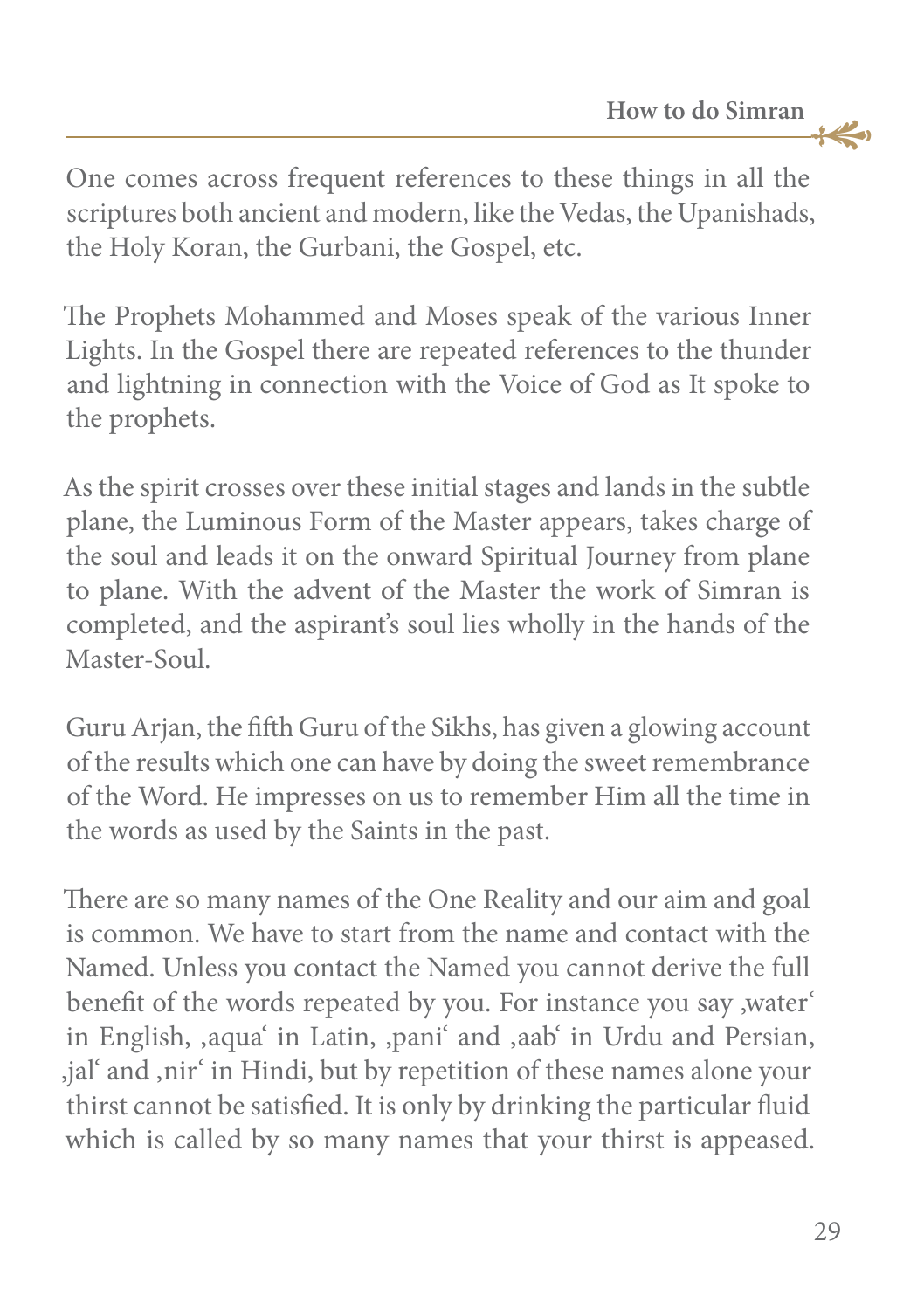بجانيها

By doing Simran of the world and its environments, they have so much taken possession of us that we have become the world and its environments. We have to use the same methods so as to eliminate all the worldly thoughts from within by remembering sweetly of the Lord in so many words devised by the Saints so far.

So there are two uses of Simran:

One use is to withdraw from the body by Simran of the electrified words given by a Competent Master, and the second is to drive out the world and its thoughts from within us by the constant remembrance of the Lord in so many ways as prescribed, the description of which has been given above in detail.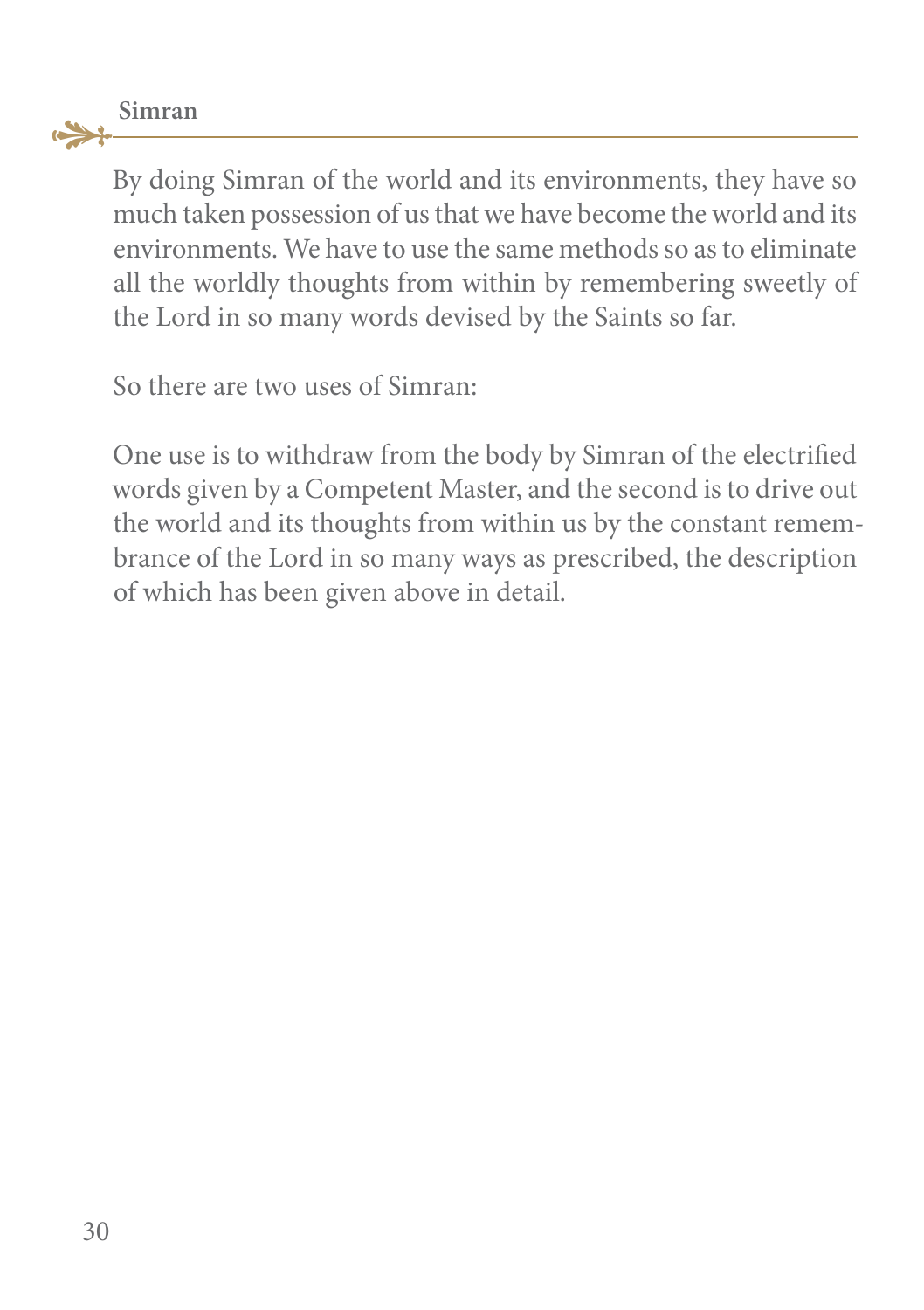#### **Kabir on Simran**

I have given a digest of the whole subject matter in connection with Simran. It will not be out of place to put before you the sayings of the different Saints on this subject. I now put before you the statements made by Saint Kabir on the subject.

He says:

*Comforting is God's Name. All ills it dries (cures). Remembrance of God's Name leads to Him besides.*

Further, Kabir says:

*Among high and low, among rich and poor, great is he who prays and greater still he that motiveless does so.*

The pelf and power hardly make a man. Poverty and riches are both transitory. A man of Simran stands far above all mankind. He is much more blessed than the rest. Most people crave for worldly things. Some are desirous of having children, others hanker after wealth and still others after name and fame. The kind Father, of course, grants prayers of all. But a man of Simran, on the other hand, asks for nothing. He seeks God for God's sake and hence is the crowning glory to Him.

Once Akbar, the great Mogul Emperor, while riding, lost his way and felt thirsty.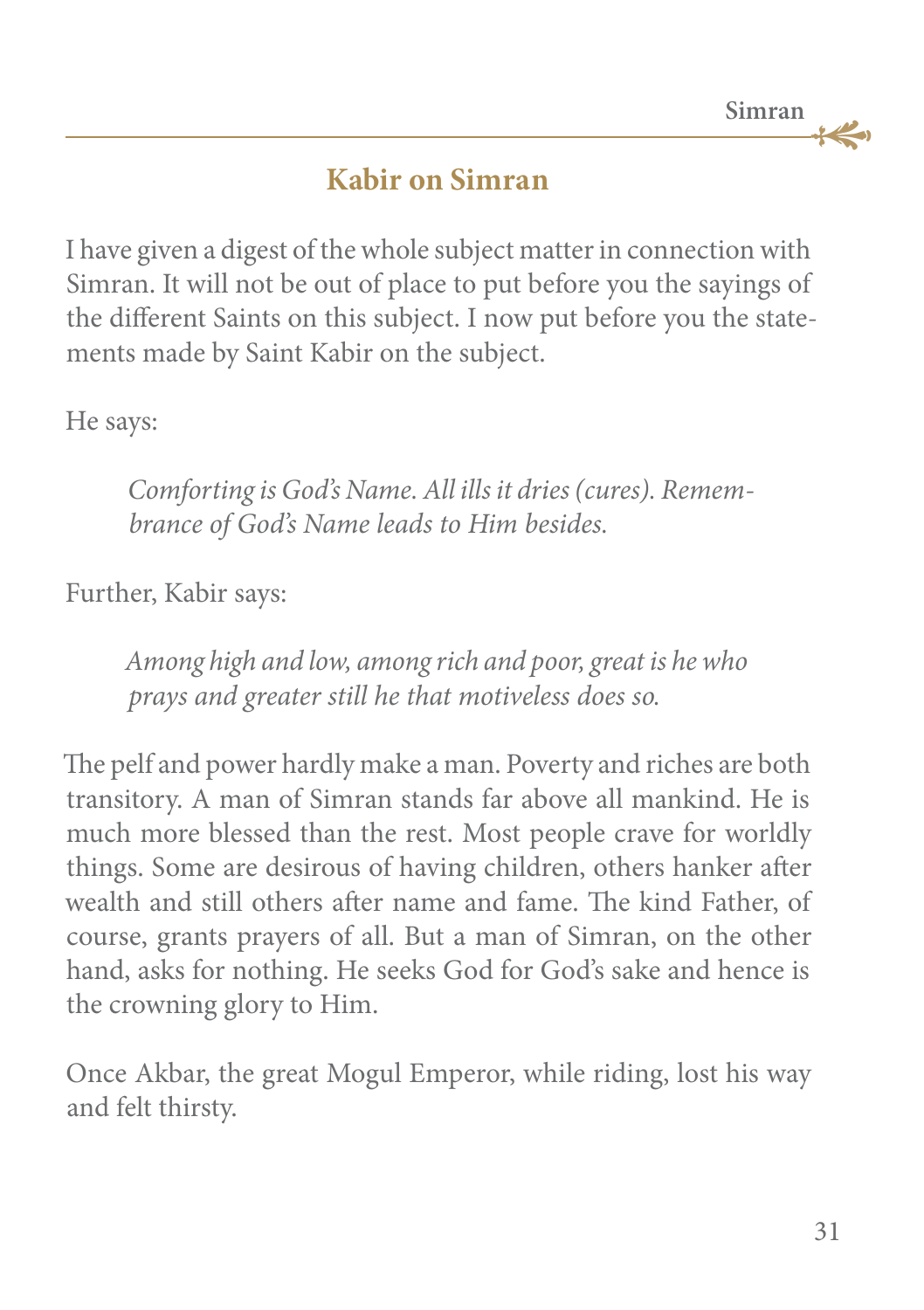بجانيها

He asked a farmer standing near a well for water. The peasant tied the Emperor's horse to a nearby tree and gave water and food to him, little knowing who he was. The King was pleased with his hospitality and told him who he was and bade the farmer to see him, should he ever stand in need of anything. After sometime the farmer had an opportunity to visit the metropolis. He went to see the King as he was bidden to do. On going to the royal palace, he found that the King was busy praying and at the end he requested God for the peace and prosperity of his kingdom. Seeing this, the farmer felt humiliated for having come to beg from a beggar; for he too could directly appeal to the Great God, Who listens alike to the prayers of both rich and poor.

Guru Nanak has said,

*Why should we ask for worldly things from God?*

All those who love the body and bodily relations go the way of hell, but one who does Simran motiveless is truly great. We generally pray for the fulfilment of our wishes and desires. So long as a man or a woman is full of these, the human body far from being a temple of God is an abode of Satan.

So Kabir says

*that God loves those who love God alone: for no other purpose but for the Love of God.*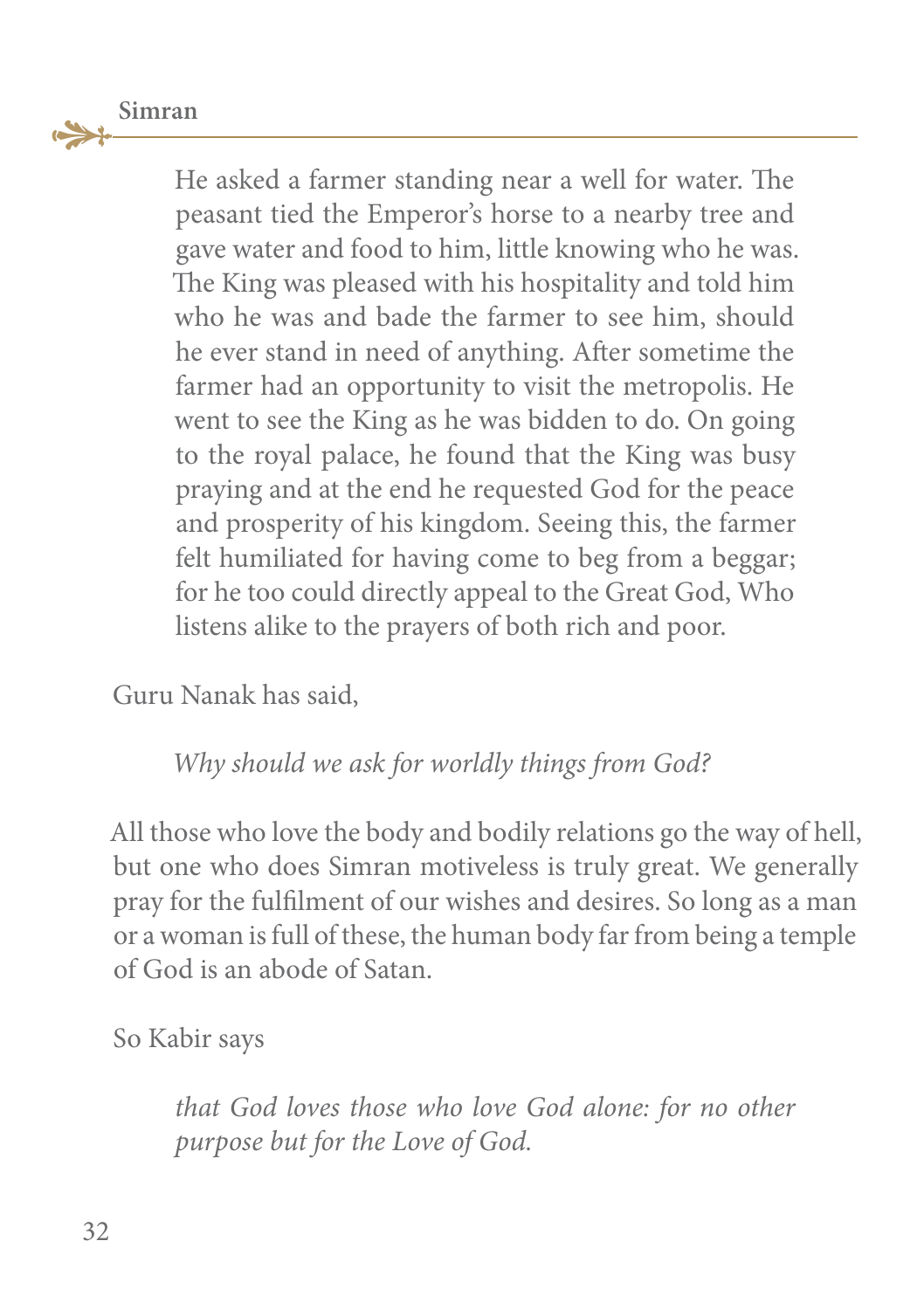The same is in the Sikh Scriptures:

*What should I ask for? There is nothing lasting in all the world over. I see the whole world passing away.*

Kabir says,

*In pain we pray to God, in pleasure we forget, could we in pleasure pray, then pain would not come up.*

We remember God only when we are hard pressed from every side. It is affliction and not affluence that turns us Godward. If one were not to forget God in prosperity, adversity would never come near him. Hard times only come as a result of sins committed when forgetful of the Lord. Simran – or constant remembrance of God – is a tonic for the soul. It makes the will grow stronger from day to day.

Troubles and trials, however severe, cannot cow him down. With a smiling face he pulls through the storms of fate or destiny unscathed.

Simran is a panacea for all the ills of the world. It is a potent remedy and works wonders to remove worry where all human efforts fail. A man of Simran never has any worry or anxiety. Simran, to be very effective, must be constant and ceaseless.

Once Moses, the Prophet of the Hebrews, felt that he was the most devoted of God's creatures.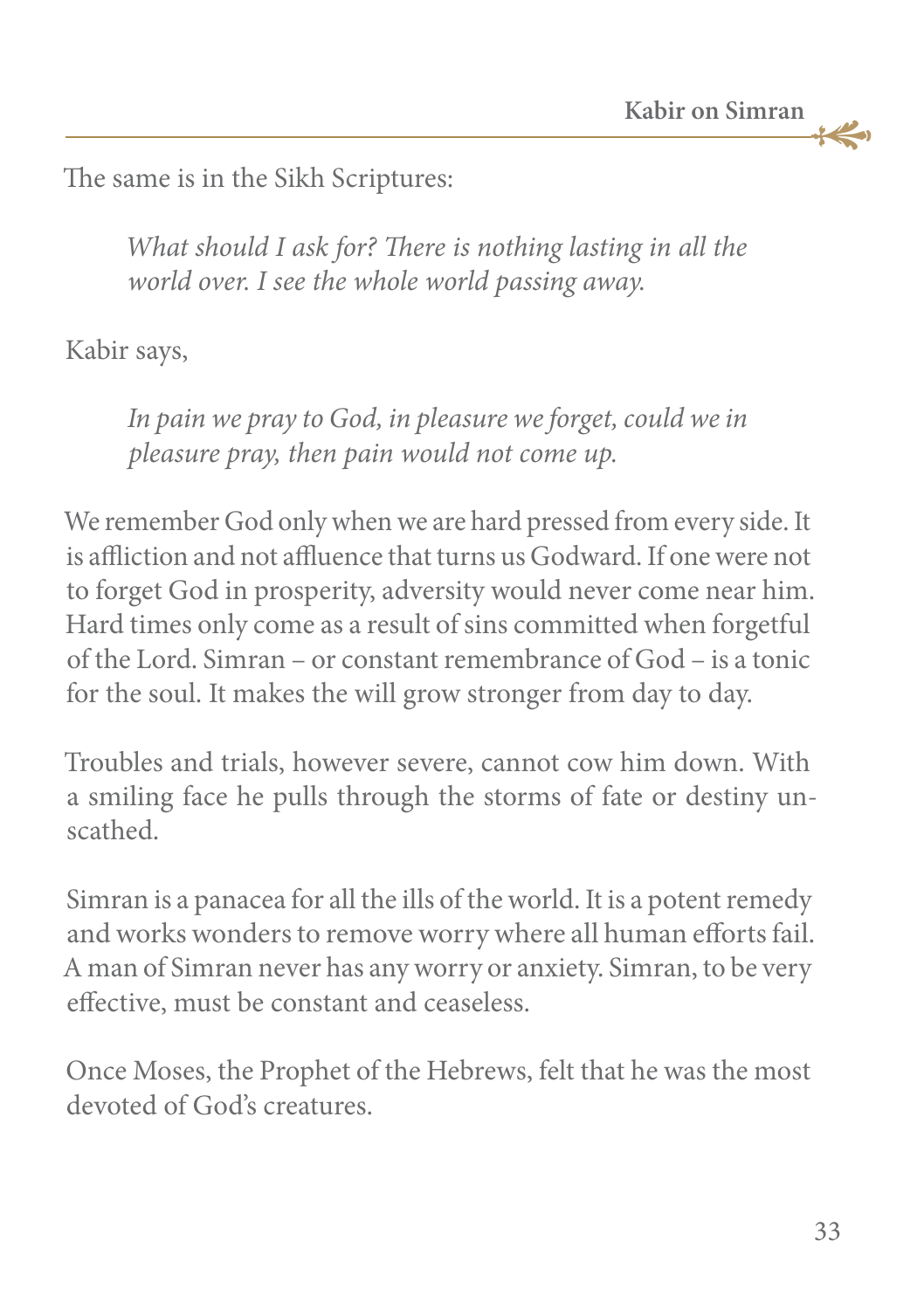بجانيها

In an egotistic frame of mind, he questioned God if there was in the world a greater devotee than himself. The Great God told Moses that among His devotees were included many birds and animals besides human beings. Pointing to a solitary bird in the jungle, God directed Moses to meet the said bird, if he wanted to know the great depths of devotion. As Moses did not know the language of the birds, God endowed him with an understanding so that he may have a talk with the bird. Moses approached the bird and inquired as to how he was. The bird replied that engaged as he was in constant remembrance, Simran, he could ill afford any time for a useless conversation except for the Beloved's sake Who had sent Moses to him. Next the prophet asked the bird if he had any trouble in which he could be of any help to him. The bird replied that he had no trouble whatsoever, but if the prophet wished to do him a favour, he asked him to bring nearer to him the spring of water that lay at a distance, as a flight to it to quench his thirst interfered in his Simran. This incident humbled the pride of Moses.

Guru Nanak also speaks in this wise:

*If I forget You, oh God, even for a fraction of a minute, this amounts to me more than fifty years.*

Again He says,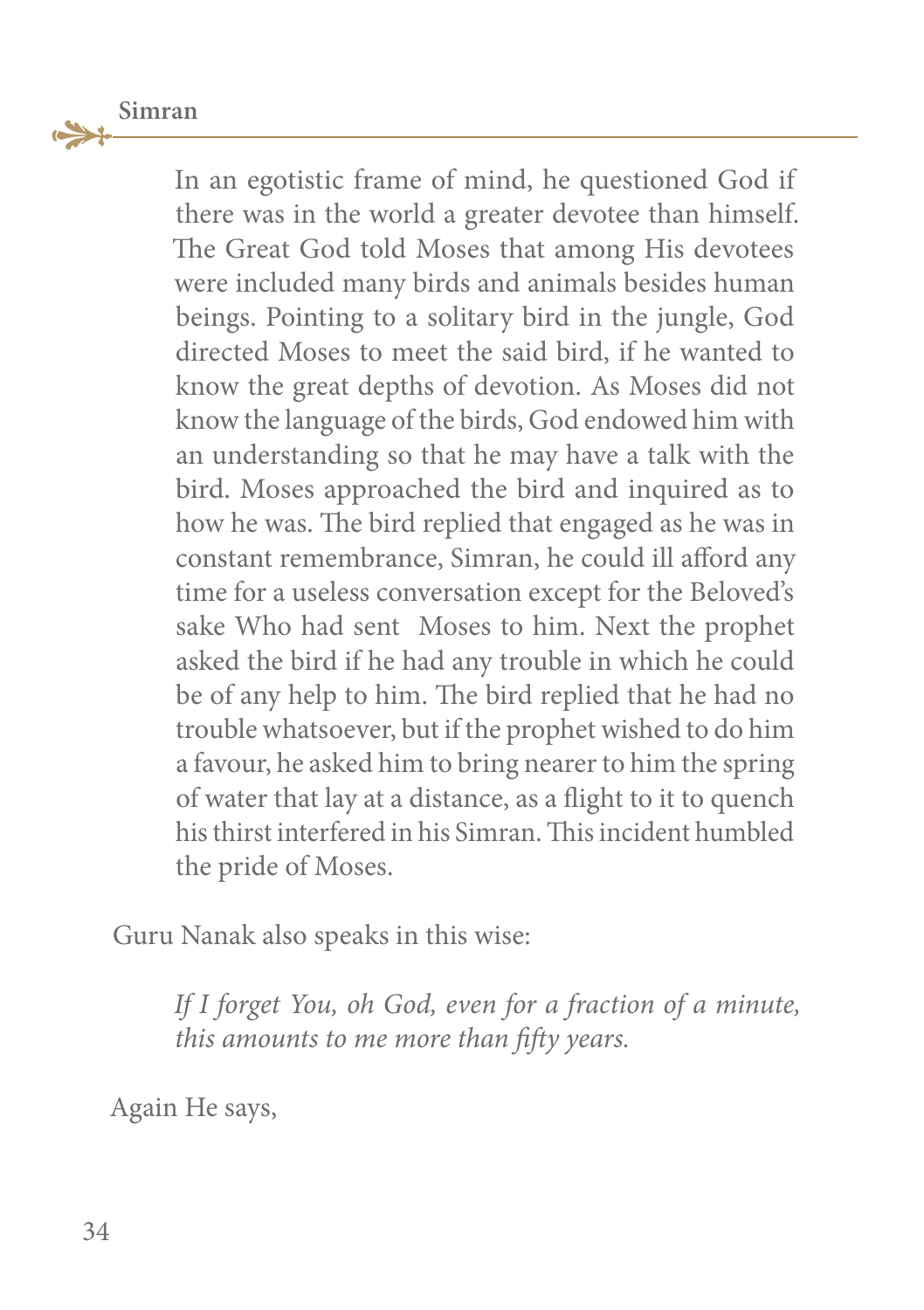*He who is in constant remembrance of God, only he is alive, oh Nanak; all others are as it were dead.*

Simran must be done at all costs. Constant remembrance of God is life-giving to the devotee.

Guru Nanak says,

If I remember Thee I live. When I forget Thee that means death to me.

There are many devices to develop concentration. Some stand for hours and hours. Others keep their arms uplifted. Some engage in breathing exercises like Pranayama, and some sleep on nails or sit under the burning sun with four fires lit around them – i. e., Panch Agni Tap or the austerity of the five fires. But all these methods are artificial.

Simran or the remembrance of God is the only natural method and the easiest to follow and develop. It can be practised with equal ease by both the young and the old – in one's hearth and home and in the midst of kith and kin as well as in his business.

Kabir further says:

*Forgetful of prayer in pleasure, we pray only in pain; so says Kabir: such prayers go all in vain.*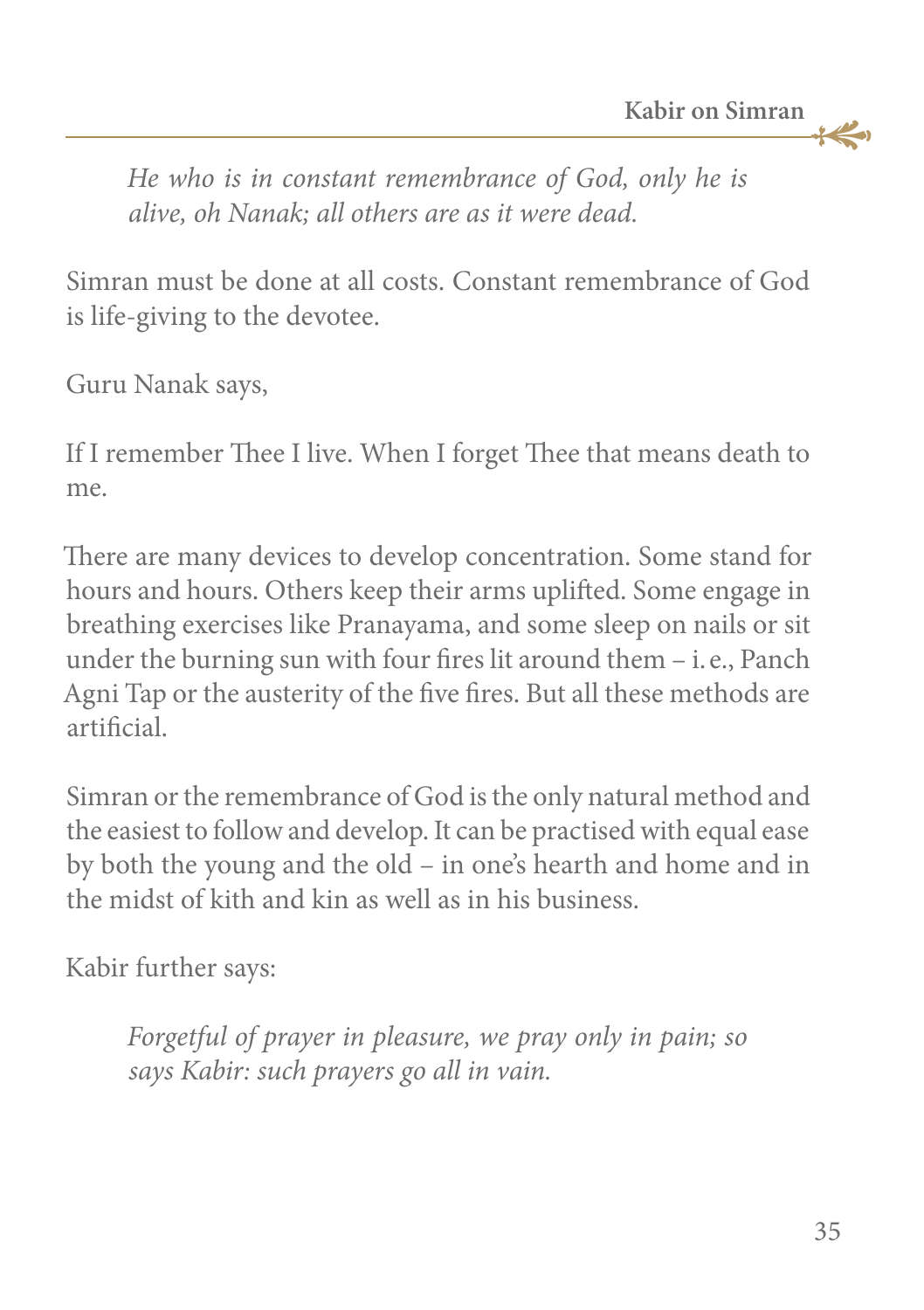بجانيها

Since we remember the Lord only when in trouble and never care for Him when in affluent circumstances, Saint Kabir says that God also does not listen to such selfish prayers which are muttered in vain in distress over one's ailments or when one is involved in a lawsuit, etc.

Prayer should be ceaseless, overflowing as a lover's passions are, forgetting not his love even for the twinkling of an eye. When a man falls in love with a woman, he carries her image in his mind at all times whether sleeping or awake, sitting or standing.

If one could carry with him the Love of God like this, it would be grand indeed.

Kabir goes on to explain how the sweet remembrance of God should be done. He gives another example of the same type.

He says:

*Attend to the prayer as do the village maids, who move talking with attention always fixed on pitchers overhead.*

The daily routine of life, says Kabir, does not interfere with the Simran.

The village maids as they go to fetch water carry pitchers of water one above the other on their heads and in spite of an unseen path, they keep jesting and talking among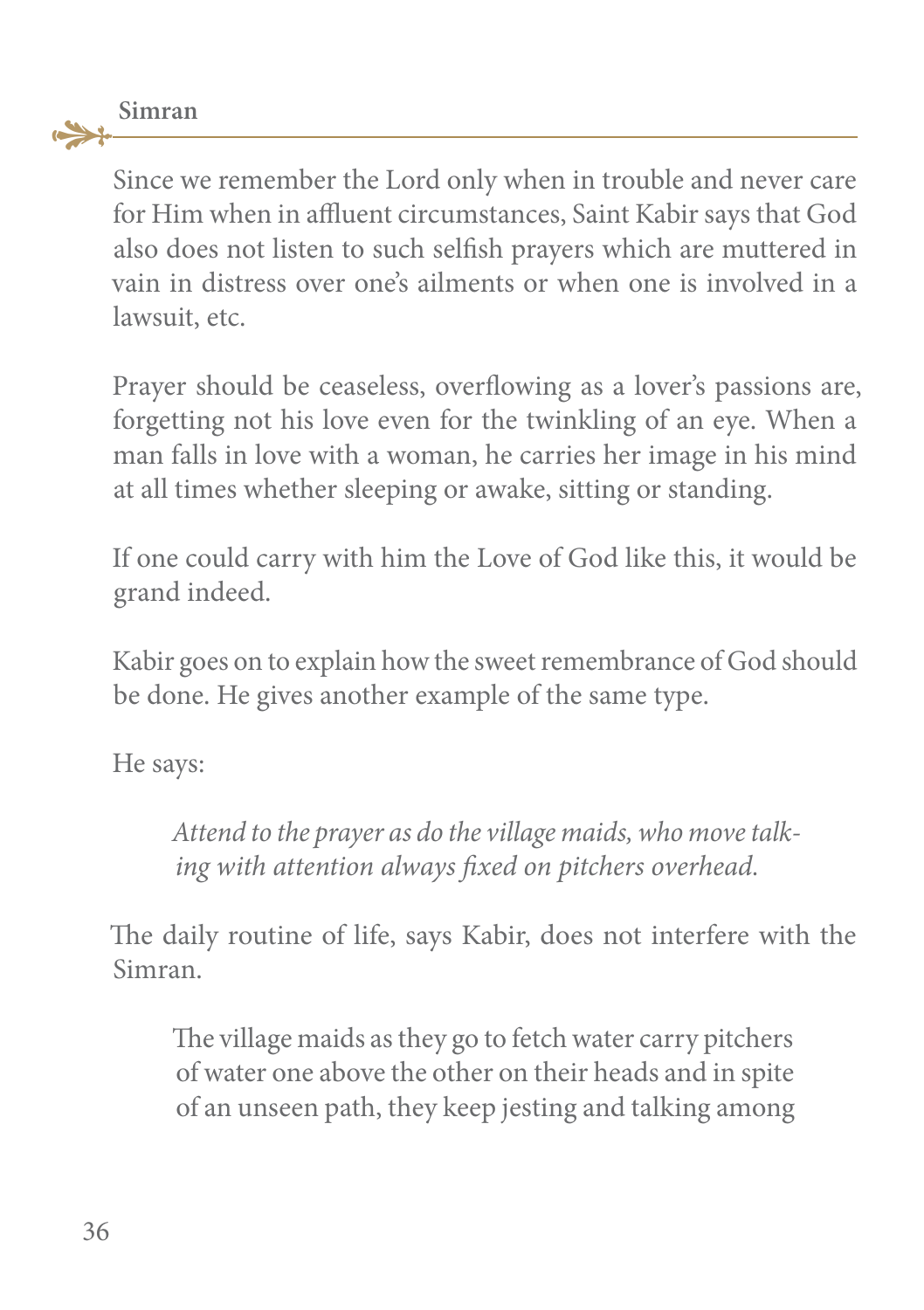themselves while the pitchers remain steady on their heads, as their attention is pertinently fixed on them.

Similarly one need not forget Simran even in the midst of the hustle and bustle of life and worldly obligations.

Kabir again says:

*Attend to prayer as kine do the calves, who grazing under lea, never forget their young.*

When a grazier takes the cows for grazing they do not forget the young ones they leave behind at home. All the while they are busy grazing in the field their attention remains fixed on their calves. In this way while engaged in worldly pursuits, we should not forget our aim and objective in life, i.e., God-Realisation.

Kabir gives another example to explain and bring home the fact that we should do the remembrance of the Lord:

*Attend to the prayers as misers do the wealth, with mind forever fixed on the hoarded pelf.*

A pauper collects his money by begging coppers and keeps counting it day and night. Whether sleeping or waking, he is dreaming all the time of his little hoarding. We too, should like a pauper always keep an account of the Simran that we do and try to accumulate bit by bit the wealth of Naam – not forgetting it for a moment.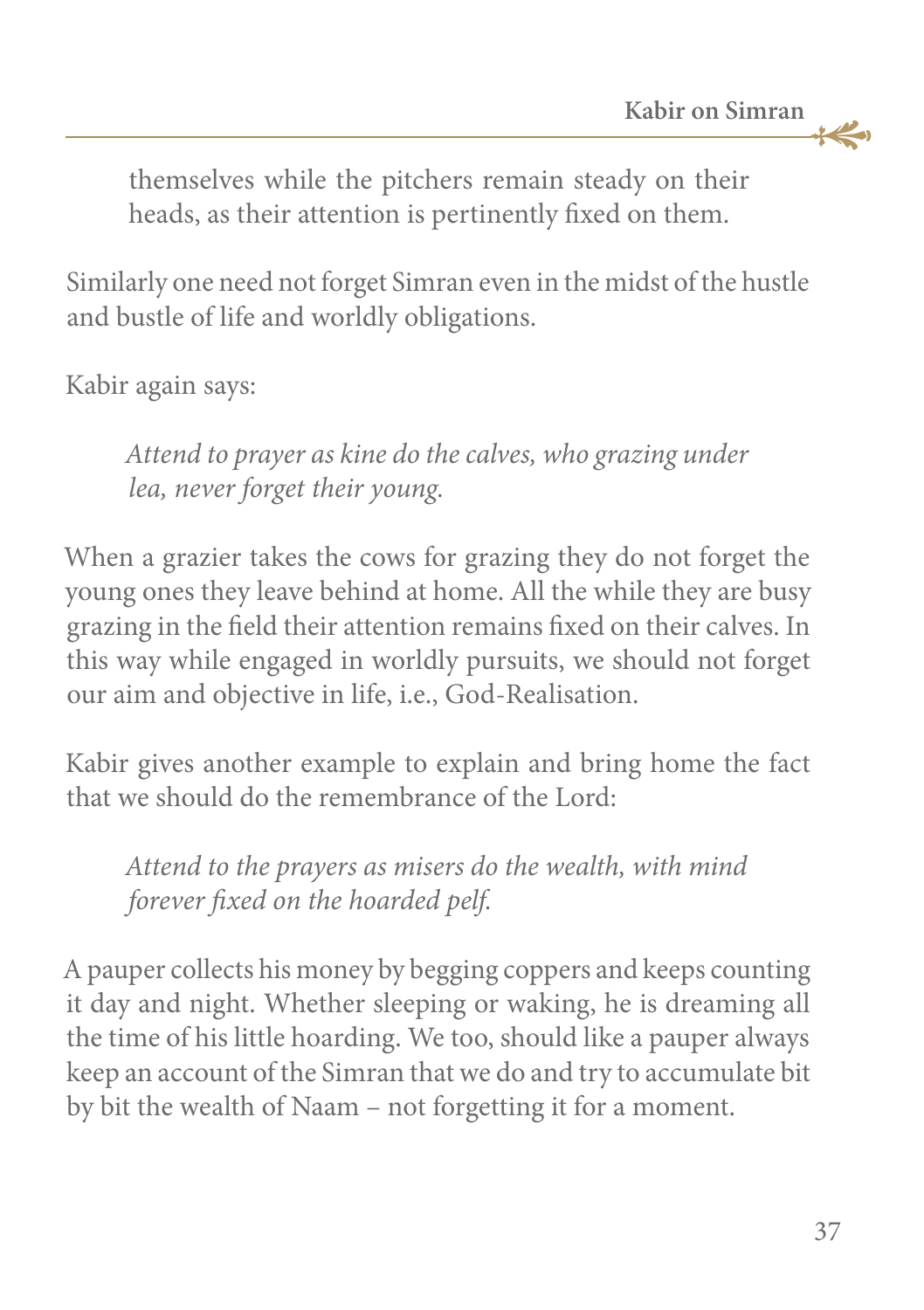بجانيها

Kabir has given so many examples so that we may understand the True Value of Real Simran which brings forth fruit.

*Love the prayer as the deer loves the trumpet sound who life and freedom risketh for sweet music's sake.*

A fleet-footed deer which cannot otherwise be caught is entrapped by the hunters, just by means of playing upon the drum. He is so enamoured of the sound that he is irresistibly drawn towards it and helplessly places his head on the musical instrument. In just the same way, when once the ever restless mind hears the *Nad* – or the Sound Current within – it is charmed, stilled and becomes motionless.

Soul when freed from the tentacles or talons of the mind is able to soar easily to higher regions.

Another example He gives:

*Love the prayer as the moth loves the light, in its flame doth burn itself, never turns aside.*

Light is the very life of the moth. He loves it so passionately that he does not hesitate to singe himself to death, rather than to avoid it. Kabir Sahib therefore says that we must love Simran as the very breath of our life whether rich or poor, healthy or sick, awake or asleep, and like a moth be ever-ready to sacrifice our very self in our devotion to our ideal.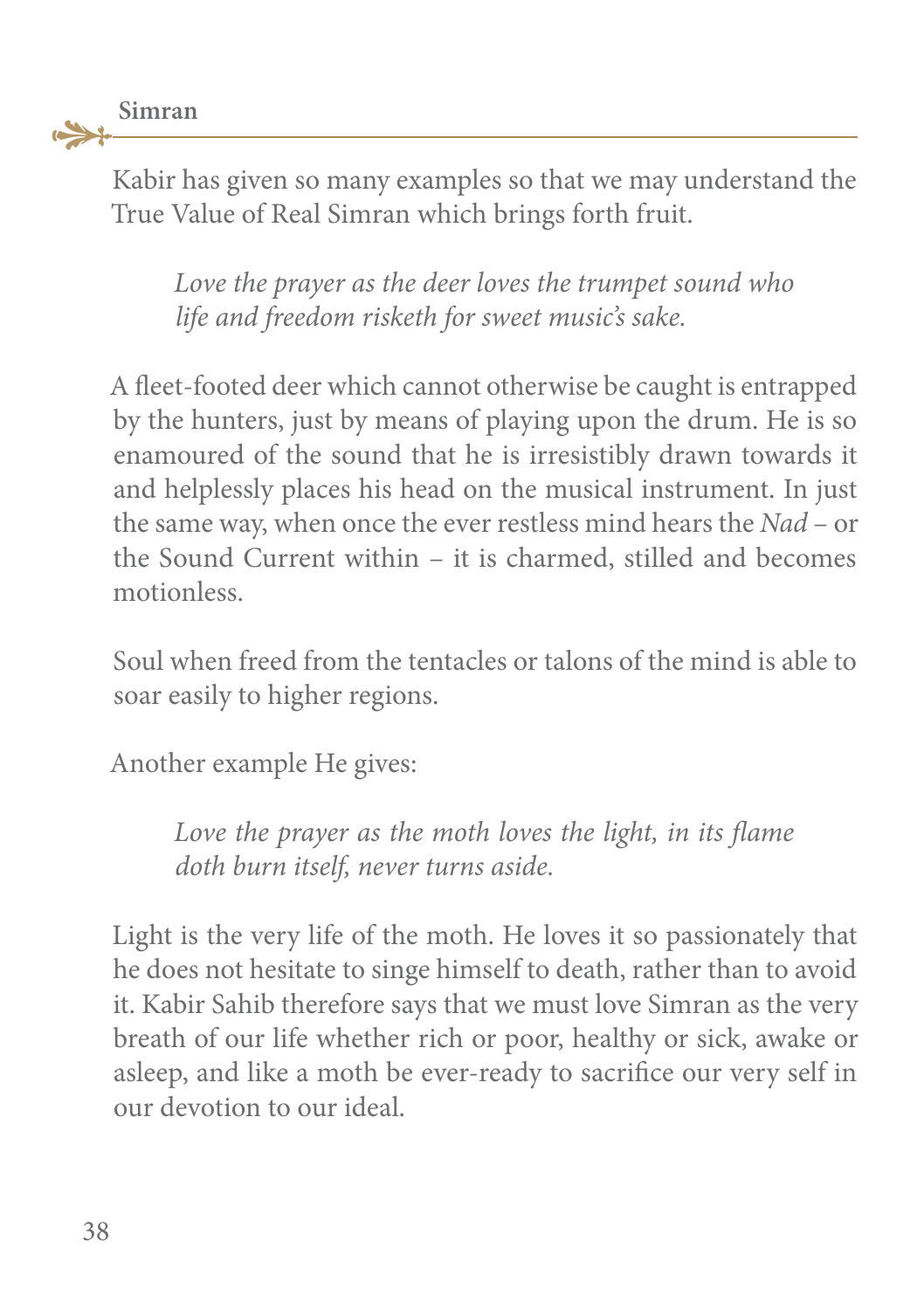Again He says:

*Lose yourself in the sweet remembrance as the keet in the bhirangi, who for sooth loses itself to rise bhirangi like.*

Bhirangi, an insect, after almost killing a keet, another insect, revives the latter to life by bestowing its powerful attention to it. The keet when charmed back to life is no longer a keet but becomes a bhirangi-being saturated with the life-impulse of the latter.

In just the same way Kabir says that one who does Simran and gets firmly engrafted therein will have new birth and new life quite distinct from the old sensual life he has been living hitherto.

This is the *second birth* of which all the Saints speak.

Christ says,

*Unless you lose this life you cannot have Life Everlasting.*

*Except a man be born of water (first birth) and of the Spirit (second birth) he cannot enter the Kingdom of God.*

*The first birth was of corruptible seed, and the second shall be of seed incorruptible.*

This may be called *birth in Christ*, and when it actually takes place, one would like St Paul say,

*It is not I but Christ speaks in me.*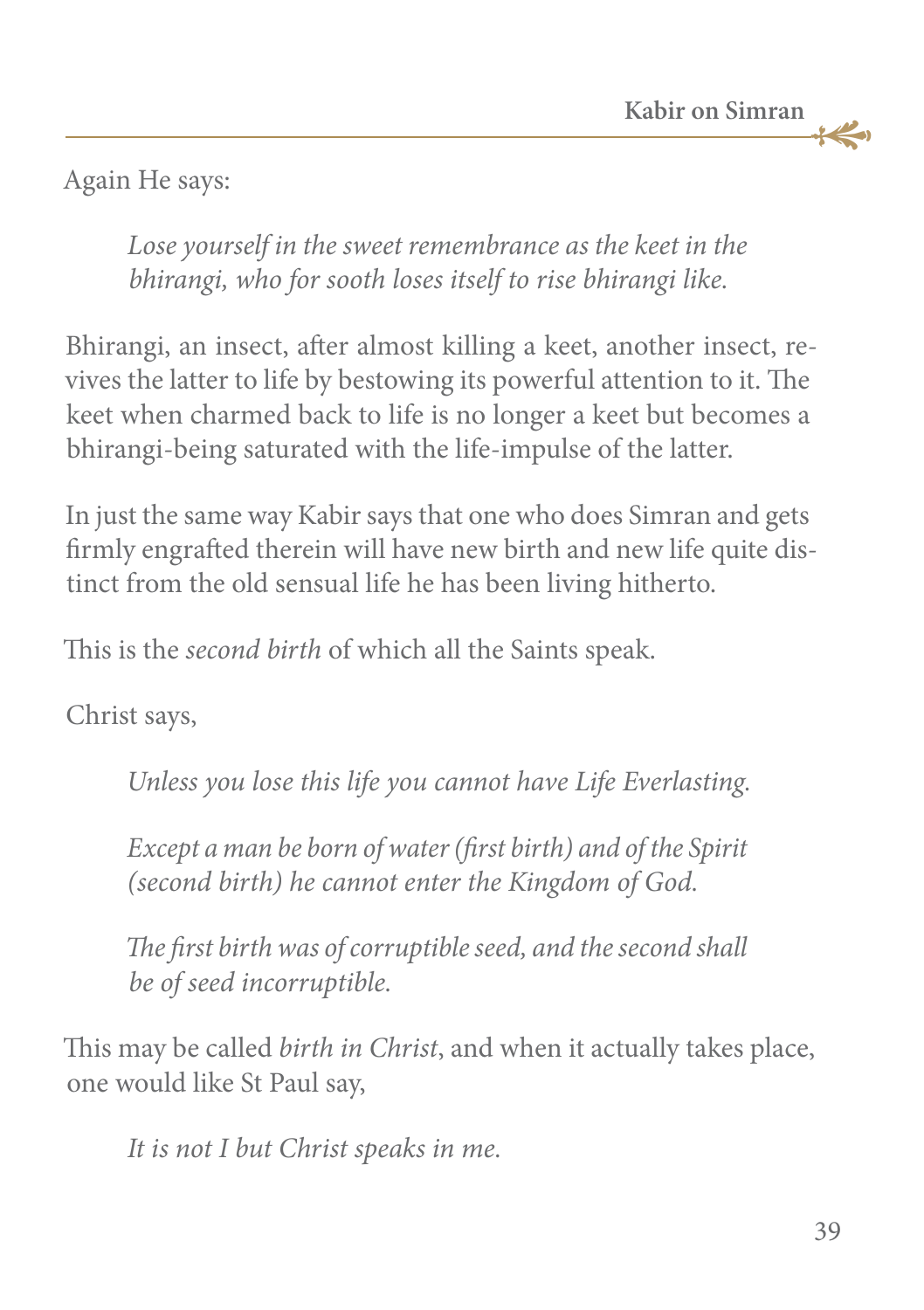بجانيها

The principle of engrafted life works alike in plants as well as in man and is in accord with the laws of nature.

Hazrat Baziad Bustanvi, a man of extreme piety and devotion, once looked within Himself and found nothing but God. In a state of Divine Intoxication He exclaimed,

*I am God!*

His disciples, unused to hearing such apparently sacrilegious words, wondered what had happened to the Pir – Master. After some time, when the Master had come down from the super-conscious state, they inquired of Him why He had exclaimed that He was God which was quite contrary to His usual instructions to them – that God could not come into a human body. The Master told them that the expression I am God was not uttered by Him but by someone else – He could according to the Koranic Law be condemned as a heretic for uttering such blasphemous words. After some time, this Hazrat was once again seized by a fit of God-intoxication and began to exclaim,

*I am God.*

This time some of His disciples came down upon their Master with staves, spears and swords.

In the Masnavi by Maulana Rumi – the original poetic narrative in this behalf –, it is stated that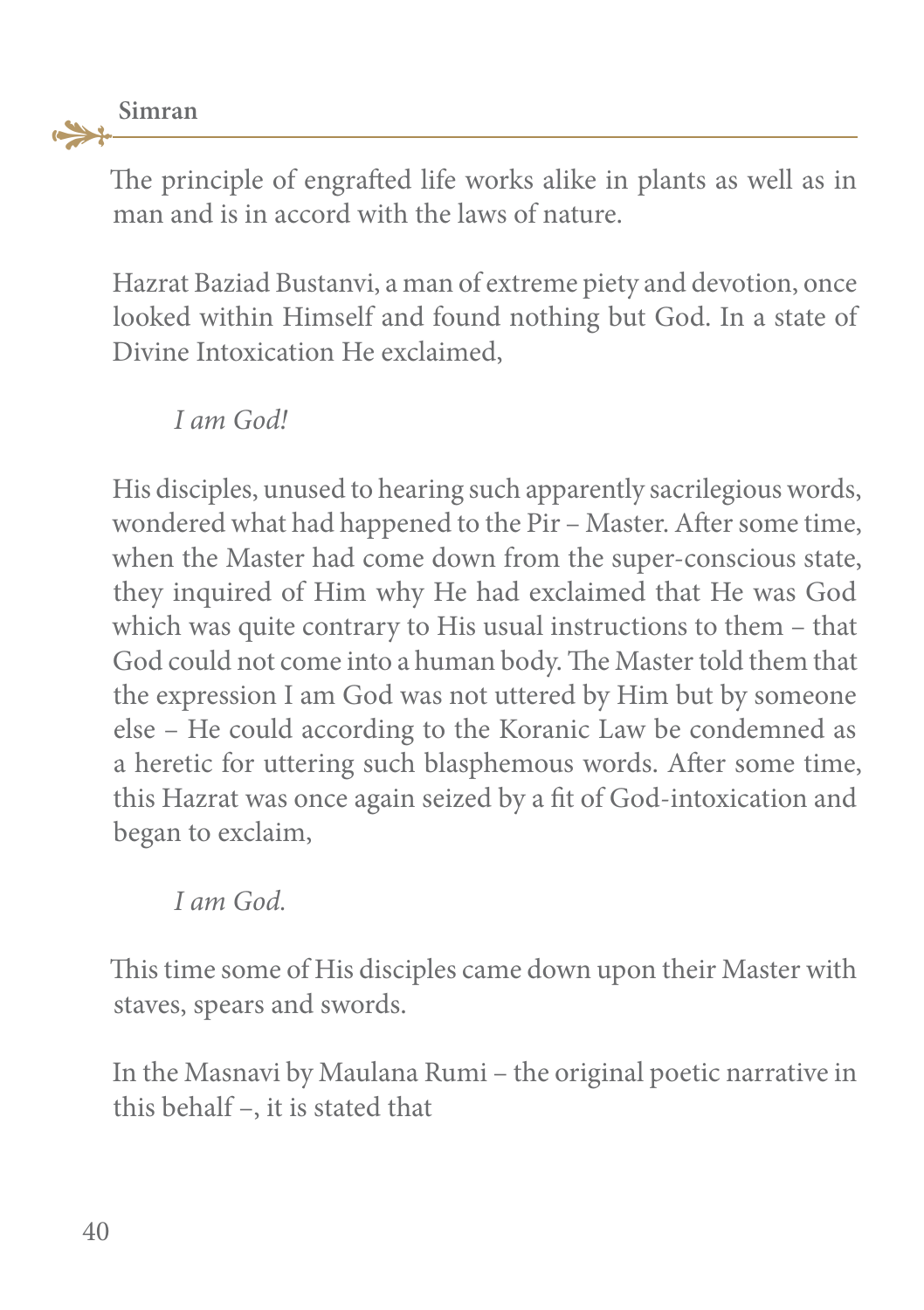whoever aimed a blow at the Master's head, hands or legs got his own chopped off, while the Master beside Himself kept chanting, I am God. The disciples were amazed and inquired of the Pir the significance of the incident. The Pir with a smile on His face informed them that One Who merged His little entity – soul – into the Greater Entity – Oversoul – becomes One with God and no one could hit or harm Him.

Similarly it is mentioned in Ghat Ramayan – a Sacred Book of the Hindus – that Tulsi Sahib of Hathras – a man of Great Devotion – when staying with Baji Rao Hulkar, a Maharatta chieftain of Stara, once said:

*While the people see my physical raiment (the body), I actually live out of it.*

Our own Master Hazur Baba Sawan Singh Ji was once on tour to Gujranwala city in the Punjab when some opponents came up with the idea of fighting. Master was inside. He rose up. He was in a state of God-intoxication and said,

*Look at me, who am I?*

And it was all quiet.

This is the general experience of those who sometimes become God-intoxicated. Such statements bring out the true meaning of Simran.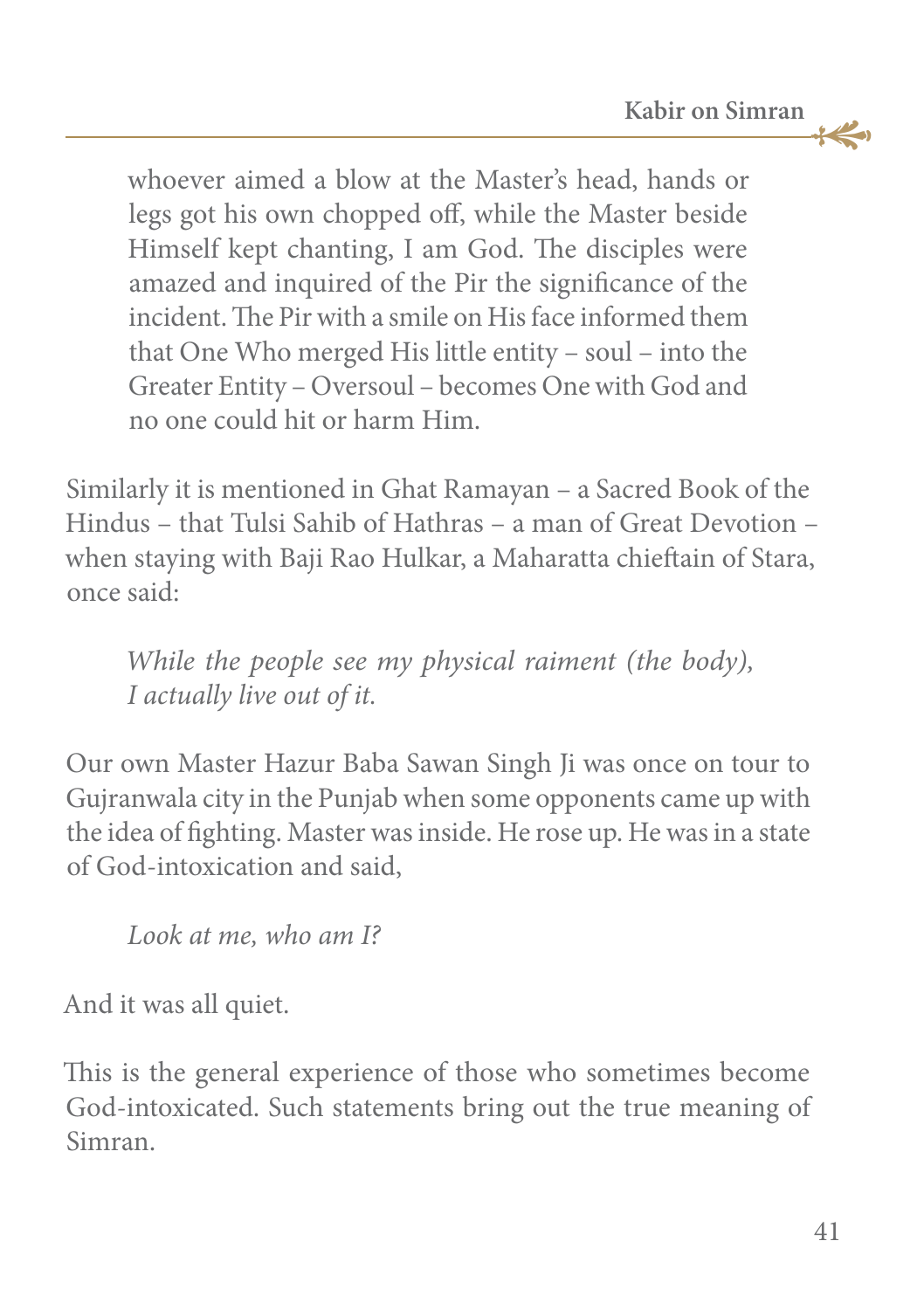بجانيها

Saint Kabir gives so many examples. He says:

Love the prayer as fish love the water, who would rather *die than be separated from their element.*

Water is the vital element of fish without which they cannot live. A fish would prefer to die rather than live without it even for a single moment. Similarly, Simran – the Sound Current – is the vital element in which we live and move and have our being. Unless we by actual practice realise this Fundamental Truth, we cannot have peace.

Now He further explains:

*Pray we with all our heart in the silence of the soul; shut off the world without to unveil the Truth within.*

Simran is to be done with the tongue of thought and not by word of mouth. It is entirely an Inner Mental Process, to be practised only after the outlets of the outgoing faculties are closed up. The treasure of Simran is to be kept hidden from the people of the world. It is the most precious wealth, the value of which worldly people can hardly realise.

*The Reality dawns only when you tap the veil behind the eyes.*

Christ too says in this behalf,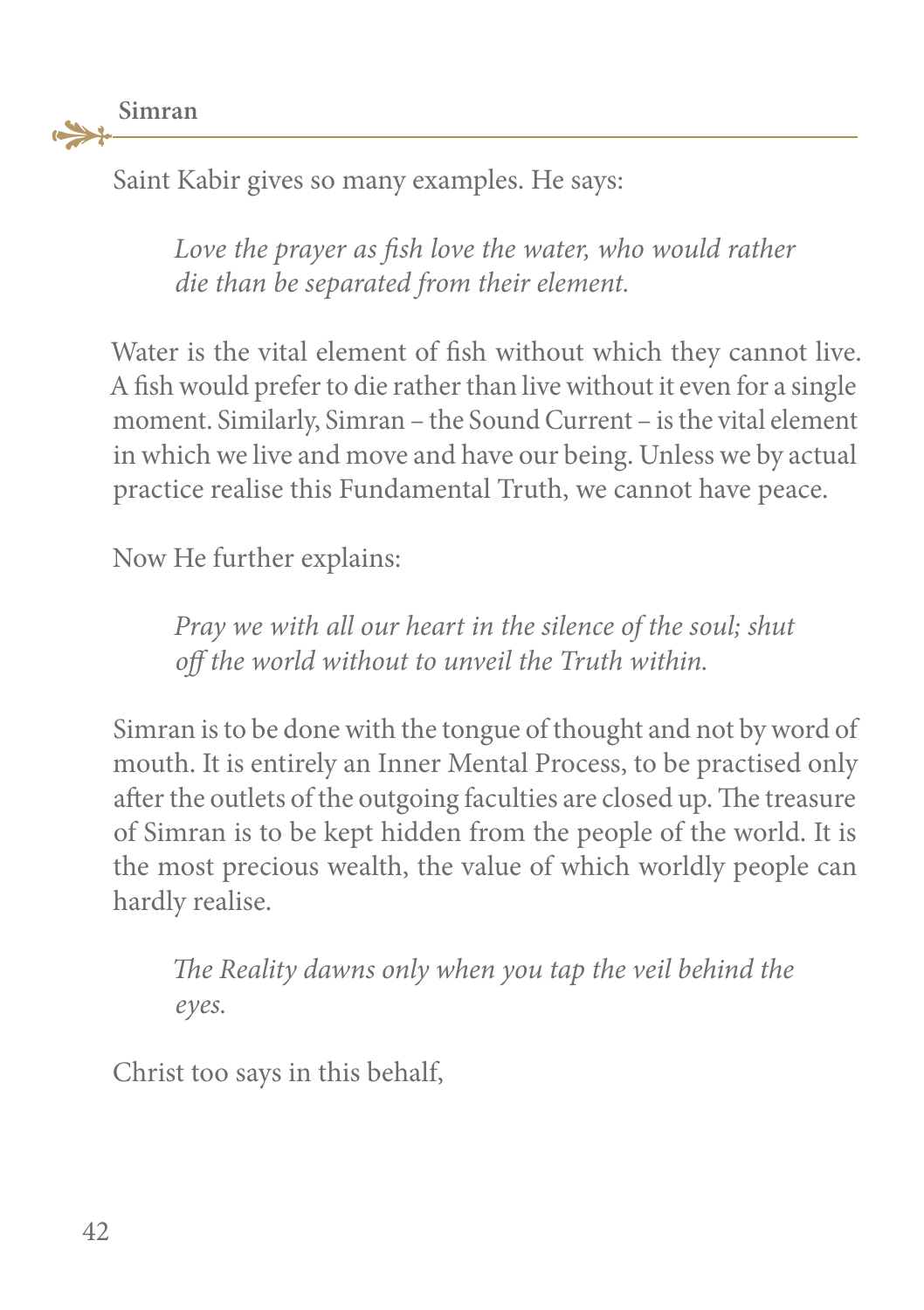*Seek and ye shall find. Knock and it shall be opened unto you.*

Referring to the outer process which we generally do by way of Simran, Kabir says:

*By telling beads we please ourselves and yet we never gain; but if we were to make a bead of the mind, an Inward Light would dawn again.*

The telling of beads on the rosary gives just a mental satisfaction, but leads nowhere. If you were to turn the beads of the mind you would witness God's Light within.

Kabir Sahib says

*that there is hardly any need of beaded rosaries for while the hands are engaged in telling the beads, the mind is fixed on the beads without and cannot possibly withdraw within; and without this there is no gain whatsoever. Conversely, when the mind is once absorbed in Simran – mental concentration – the iron curtain will fling open – at the Open Sesame or enchanted words.*

He says:

*Aeons have passed in telling beads, yet our minds changed not; so cast off the wooden beads and take to the mental ones.*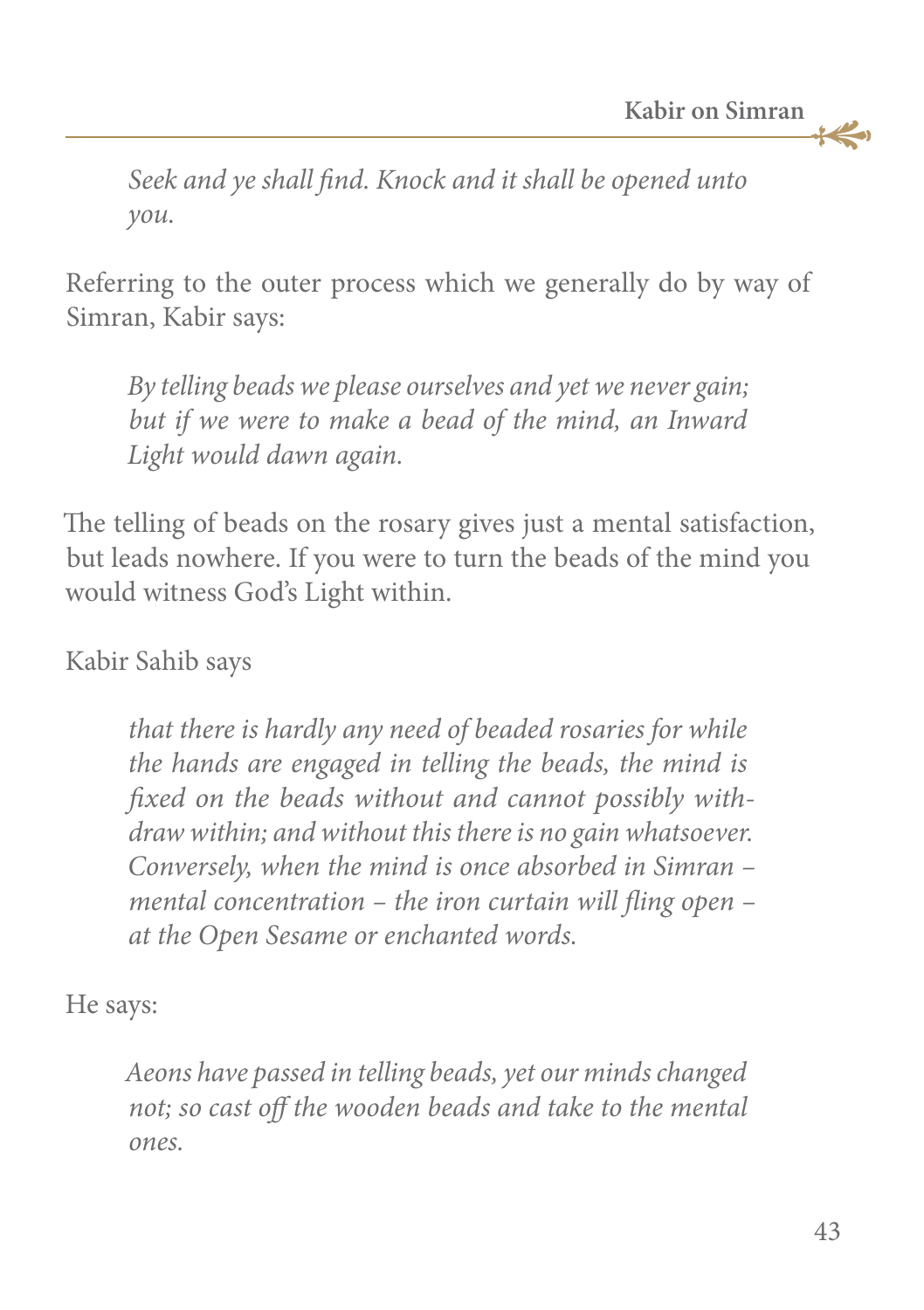بجانيها

Kabir Sahib therefore says,

*We waste our entire life in performance of outer works of merits, but the soul finds no inlet. The veil within does not give way and soul remains without. We should, therefore, turn the bead of the mind, and it will act like a push-button giving an ingress of the soul to Spiritual Realms within.*

Kabir further explains:

*Continuous flow the symphonic strains sublime; Divine in birth, they subdue the mind.*

By concentration a feeling of numbness gradually creeps up on the hands and feet and spreads on to the rest of the body until the sensory current gets focused on the centre of the soul behind the two eyebrows – from whence during wakefulness it proceeds. The concentrated energy then falls back upon the veil behind the eyes which is rent asunder, opening a brilliant vista ahead.

The sun and the moon in turn appear with a melodious Sound Current emerging from beyond. These unbroken strains of Music continue of their own accord. When this stage is reached an aspirant has nothing more to do except to be absorbed in Them.

Kabir goes on further saying that:

*True rosary lies in the mind, the rest is all sham and a worldly show; lo, the rosary on the Persian wheel draws water alone.*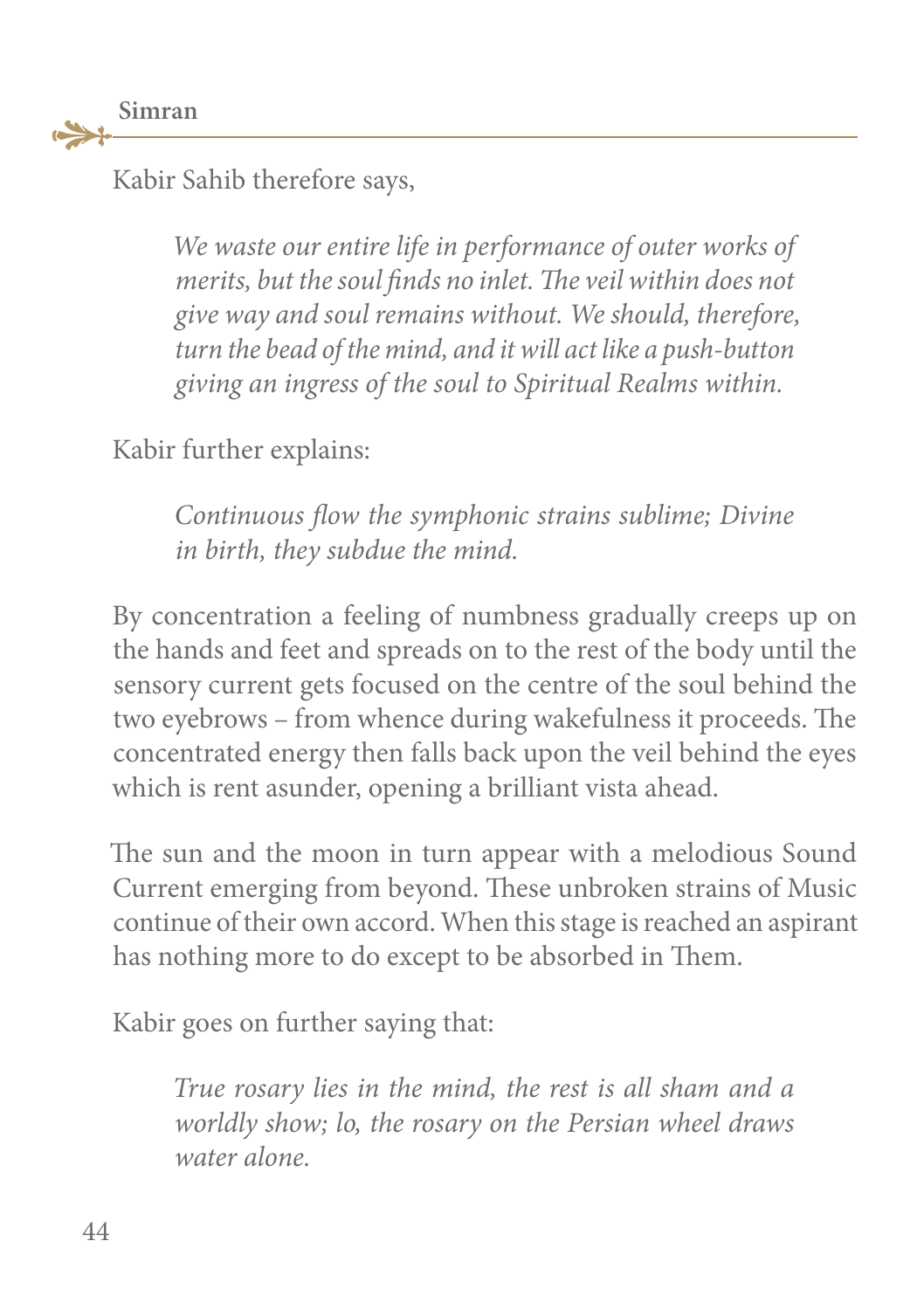Simran to be effective should be characterised by Love, affection and devotion. If the rosary alone were to lead to God, then the big rosary on the Persian wheel could as well do the same thing. But our daily experience shows that they fail to achieve any such thing – rosaries on the Persian wheel are the ropes to which the water pots are attached and they fetch water only and nothing else.

Similarly, the Chinese have invented what is called the *Wheel of Prayer*. If it is once put in motion it makes about a thousand rounds. They transcribe a mantra or a holy hymn on a piece of paper and put it on the wheel and set it into motion and feel satisfied that they have repeated the holy name a thousand times – but to no avail.

Simran done parrot-like by repeating a mantra thousands of times in this way cannot bear any fruit.

Among orthodox Hindus there is a practice of writing the word , Ram, Ram' or the Word of God on paper in thousands every day. After some time they scissor down each word Ram and put it in a pill of flour and consign the pills to the waters of some running stream and believe that they have gained religious merit. It gives only a little remembrance of Ram. If one were to tell them that Real Ram is within them, they would not believe it. So they neither find Ram nor do they get any substantial thing.

Similarly, Purbias – an orthodox sect who attach great importance to outer rituals and try to perform them with religious faith – generally take a bath early in the morning in the waters of a running stream, as an act of religious merit.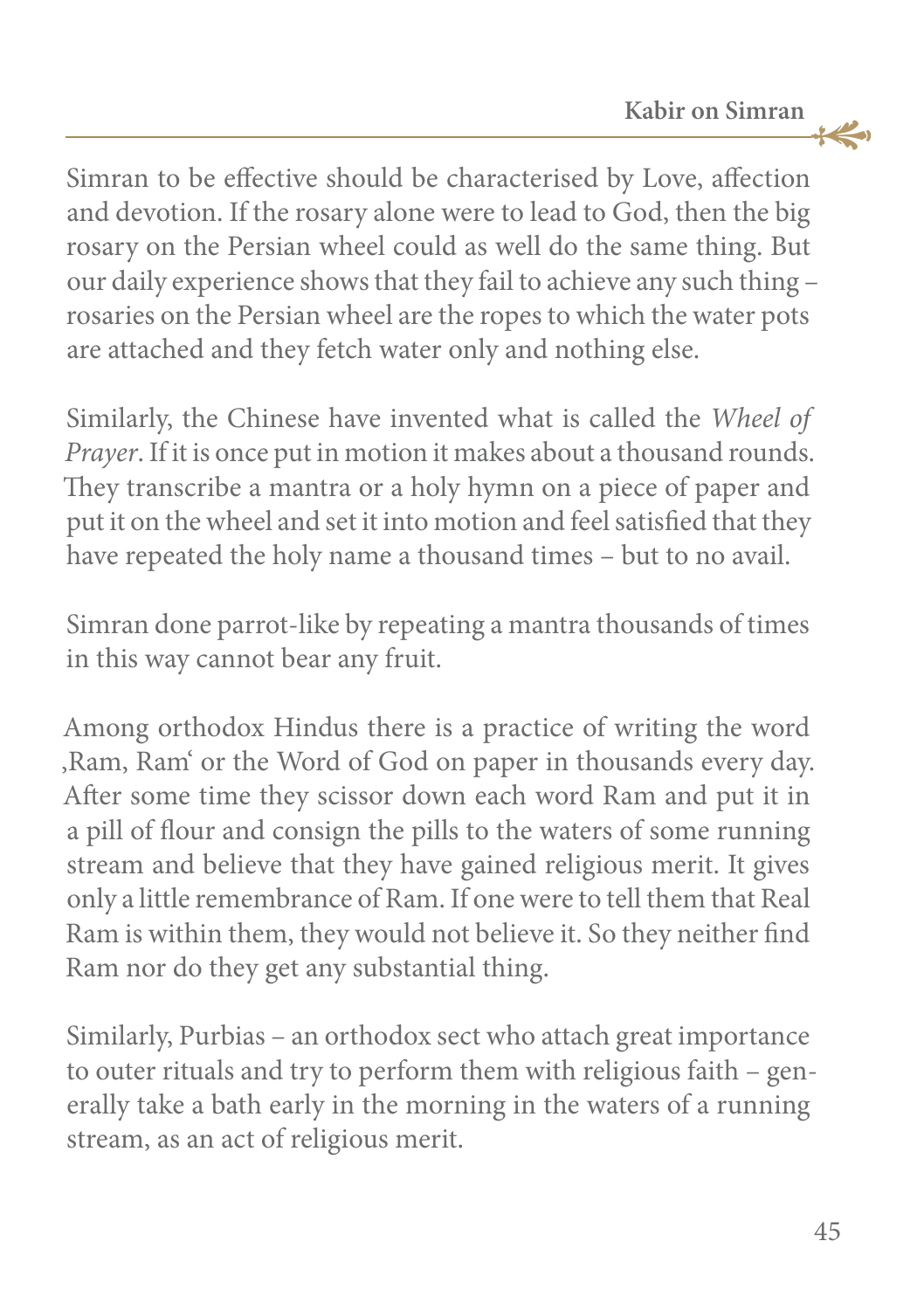بجانيها

Once a few Purbias went to Kabul in Afghanistan – a hilly country to the northwest of India – where the weather is generally very cold. Here one of them went for a bath in the Kabul River, but finding the water icy cold he hesitated to enter the stream. He thought of a good device to escape the ordeal and yet satisfy his scruples. He took up a pebble and threw it into the stream, saying *O pebble, thy bath shall also be mine*. After saying this he turned back and on the way met another Purbia going to the river for his morning ablutions. The latter asked him if he had taken the bath in the chilly bleak weather. The former informed him of the vicarious pebble-bath that he had had, and thereupon the other fellow embraced him saying, *Your bath is my bath as well*.

In this the blind leads the blind and both fall into the ditch by performing deeds blindly.

Kabir Sahib further refers to the rosary, saying:

*Over the wooden rosary you have wasted much time; now take to the mental rosary, that has no knot on the end.*

*Oh Kabir, the telling of the wooden-beaded rosary is a great laborious task, but continuous mental rosary, as of the breath beads – incoming and outgoing – is a natural phenomenon. It goes on endlessly without any effort.*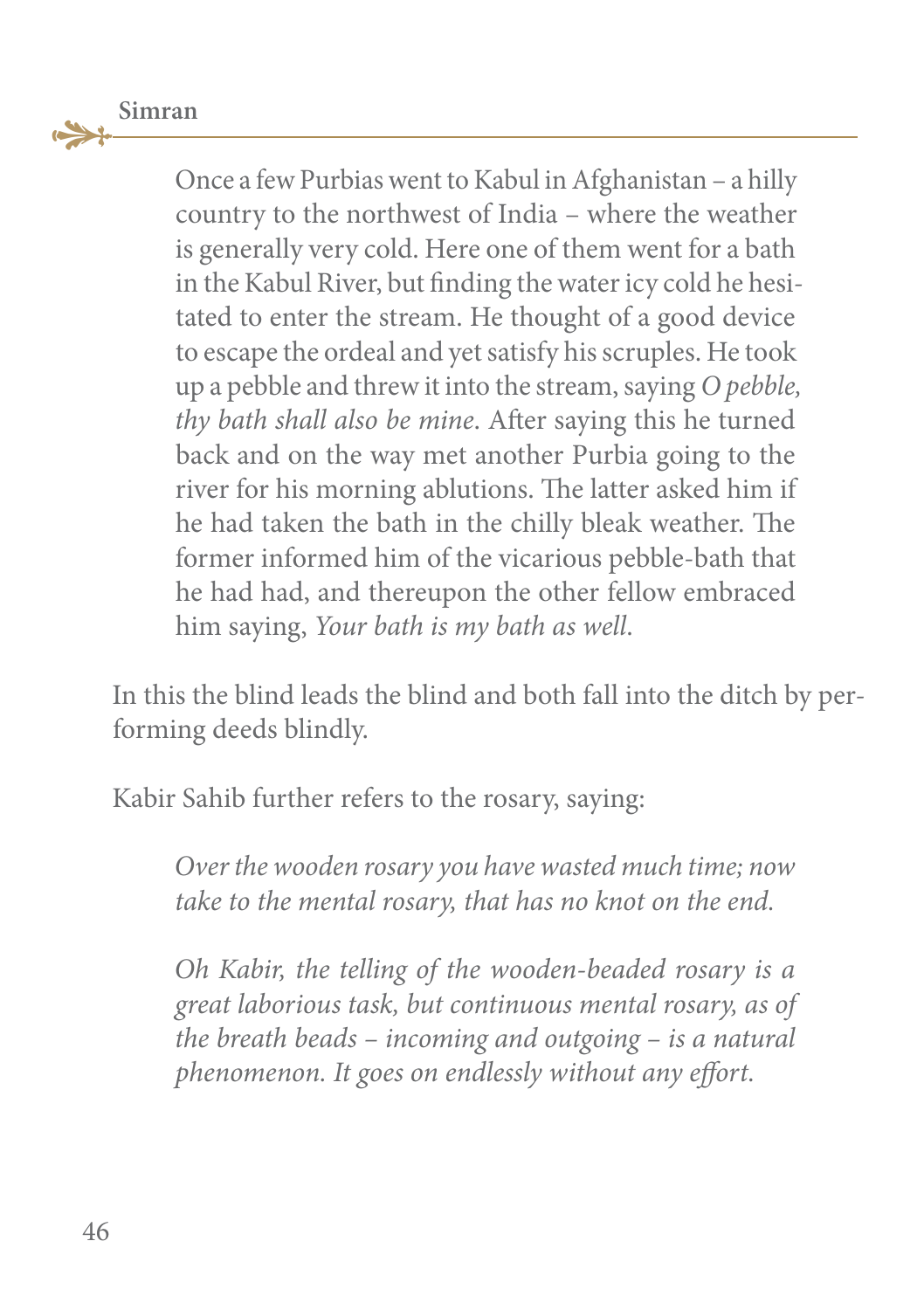In the rosary there is the head knot. When one round is completed it is to be reversed so as not to neutralise the effect, for beads are to be told in one direction only. So Kabir advises that we should take to the natural rosary of the breath which being an endless continuation has no knots and needs no reversal at all.

Further He says:

*On continuous fruitless revolution, the rosary cried out quarrelling, 'Why do you turn me round and round?' Turn mental rosary should you want a Master guide. Telling beads and counting the turns on fingers, hollow are such deeds of merit, performed with wandering mind. How can God be found with an insensate mind?*

Kabir says,

*When doing all ablutions or purificatory exercises like telling the beads, etc., your mind is not still, what is the good of doing them after all? While you are telling the beads and counting the number of rosary revolutions performed on your fingers, the mind like an unbridled colt is wandering about. All such deeds are, therefore, of no avail. You can meet God through a Living Master only when, according to His instructions, you learn to bridle the mind and turn it the other way – i.e., inward and upward from its usual way of looking at things outward and downward.*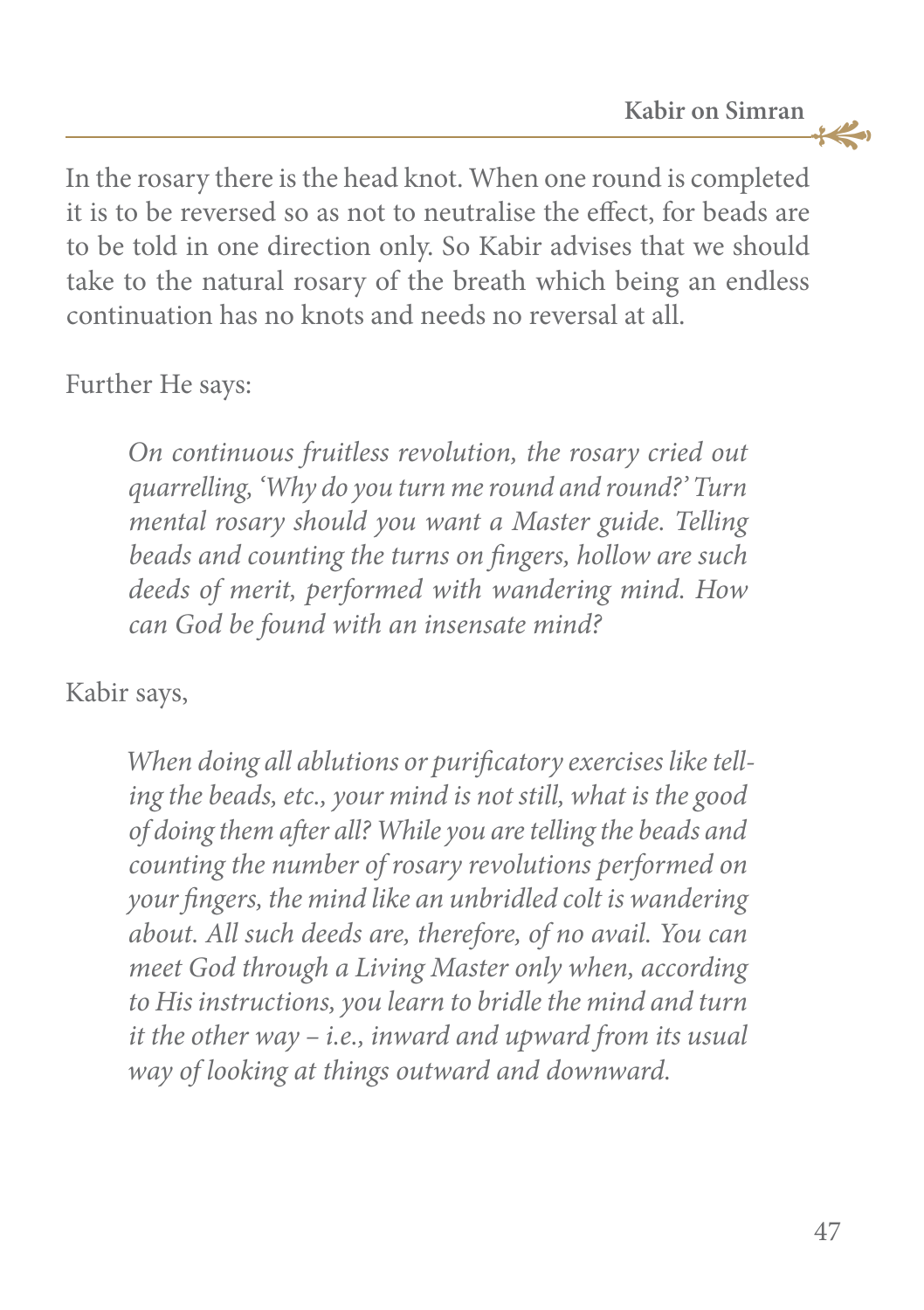بجانيها

The practice of concentration and focusing of the mind can only be achieved through Simran as enjoined by a Master-Soul and by nothing else.

Kabir Sahib further presses the point.

*In vain is the rosary that loosens not the mind knot. A True Heaven lies in the Master's feet alone. No outer shows are needed, all must be done within; why lose time with the outside world? I am now engaged in my Lord within.*

Simran as said above is a mental or Inner Process and as such the rosary or any other aid cannot be of any use in this behalf. By concentration at the Blessed Feet of the Master, by implicit faith in His instructions, and by putting them into actual practice, we can attain a stage of perfect bliss. There is no short cut but that of Simran as enjoined by the Master.

The Bible too says,

*Be ye the doers of the Word and not the hearers only,*

and then you will enter New Jerusalem.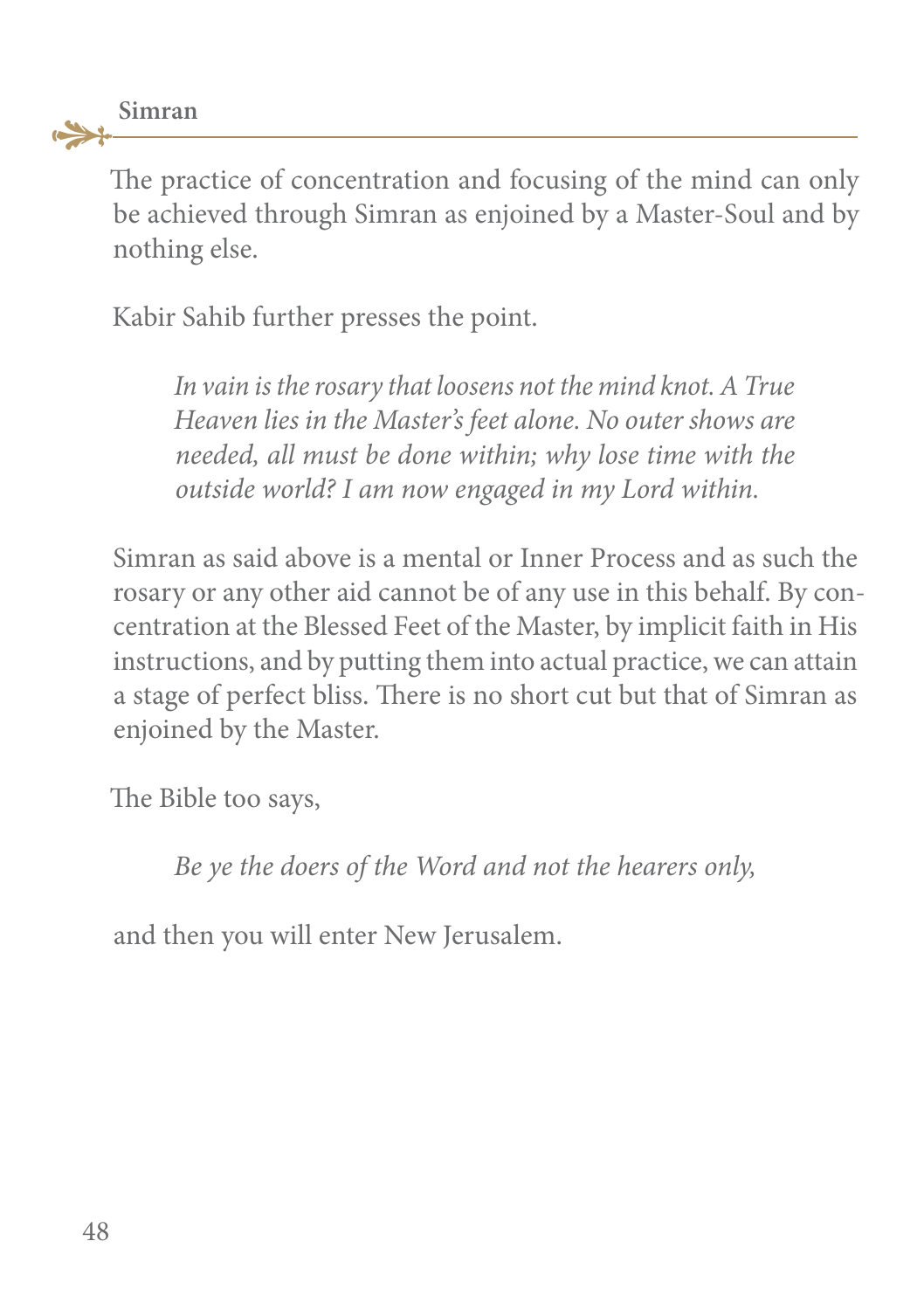$+$ 

### **Conclusion**

The Naam or Word is within you. This is to be contacted within. The observance of the outer rituals and performance of so-called meritorious deeds cannot be of any help in this matter. While the untold treasure of Divinity lies hidden within, we search for It without and so all our efforts go in vain.

Emerson in this connection says,

*The human body is a temple of God and as such God can only be made manifest from within.*

The contact between an individual spirit or human soul and the Oversoul is of course established by a Master-Soul by means of the Sound Current or Word.

Another Saint, Bikha, says:

*Oh Bikha, there is no man starving in this world. Everybody has a diamond of precious value within. They do not know how to withdraw from the body and concentrate the sensory current and transcend the lower chakras in the body, or just analyse oneself from the body. That is why they feel hungry. They have the thing within them but they do not know how to come out of the body to contact it.*

The Sound Current or Word is contacted through the medium of Simran, which withdraws the spirit current from the body. When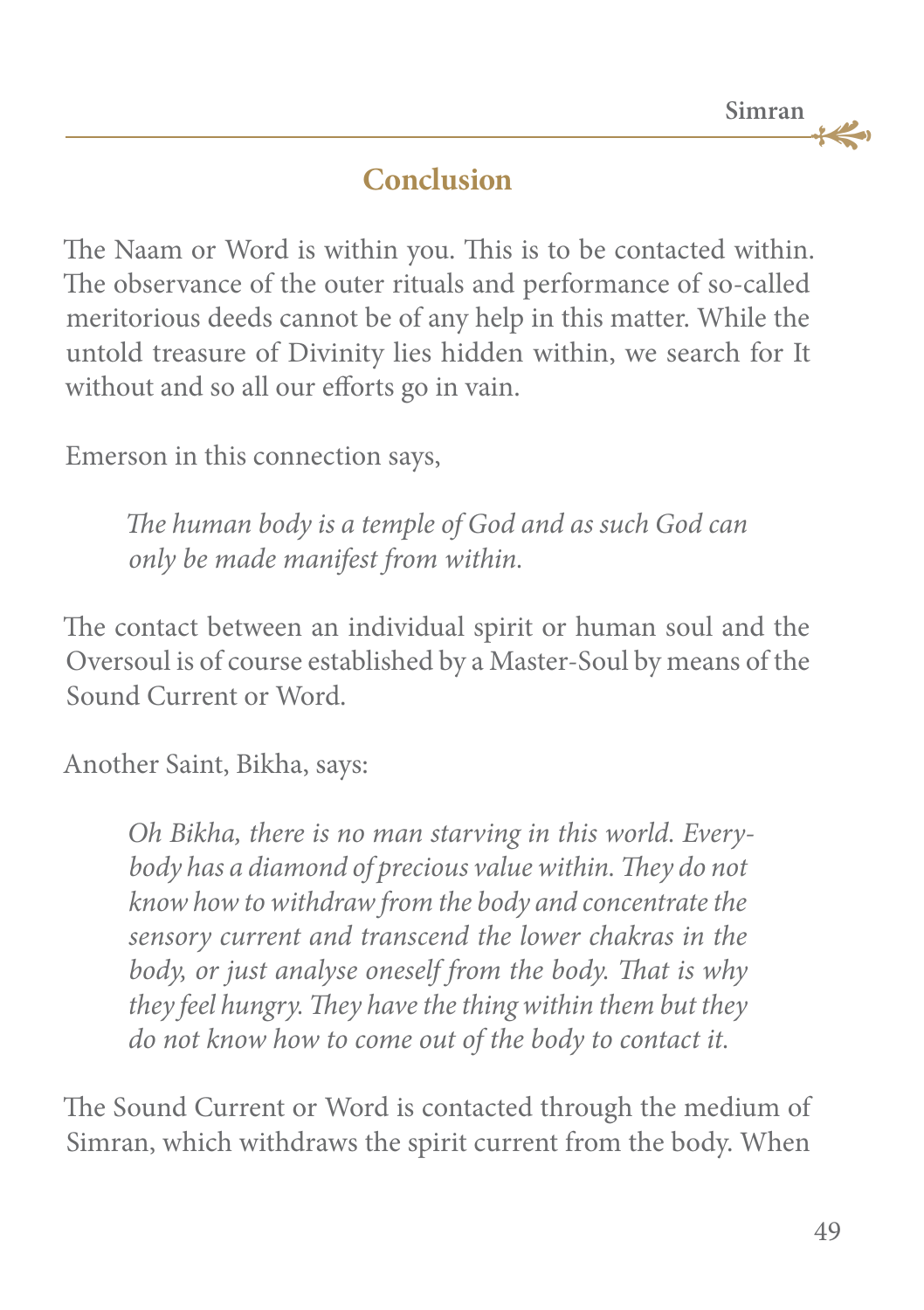بجانيها

the current comes up to the seat of the soul in the waking state, only then it contacts the Conscious Power working throughout the whole creation. It will therefore appear that Simran or the process of the sweet remembrance of the Word is the stepping-stone to contacting the Word within. The first step is therefore to do the Simran or repetition of the charged words given by a Competent Master, and the second step is, when the soul is withdrawn to its seat in the body at the back of the two eyes, it contacts the Word Which is called *Naam*, *Shabd*, *Nad*, *Akash Bani*, *Kalma*, *Sraosha*, etc.

This Word has two phases: one is of Light and the other of Sound, which the soul experiences when it comes in contact with that Power. He sees the Light of God and hears sweet symphonies of the rapturous strains of the Sound Current going on within Which gives Its sweetness very sublime and ineffable; so sweet that no words can convey.

Farid, a Muslim Saint, says:

*Oh Lord, there are so many sweet things in the world such as honey, buffalo milk, sugar, but the sweetness that Your Name conveys, oh Lord, is far sweeter than all these.*

It is a subject to be done practically and tasted by the individual self. It is not a matter of routine only nor of mere talking. It is a matter to be experienced by contact within. Those Who have tasted the sweet elixir of It have talked about It in glowing terms.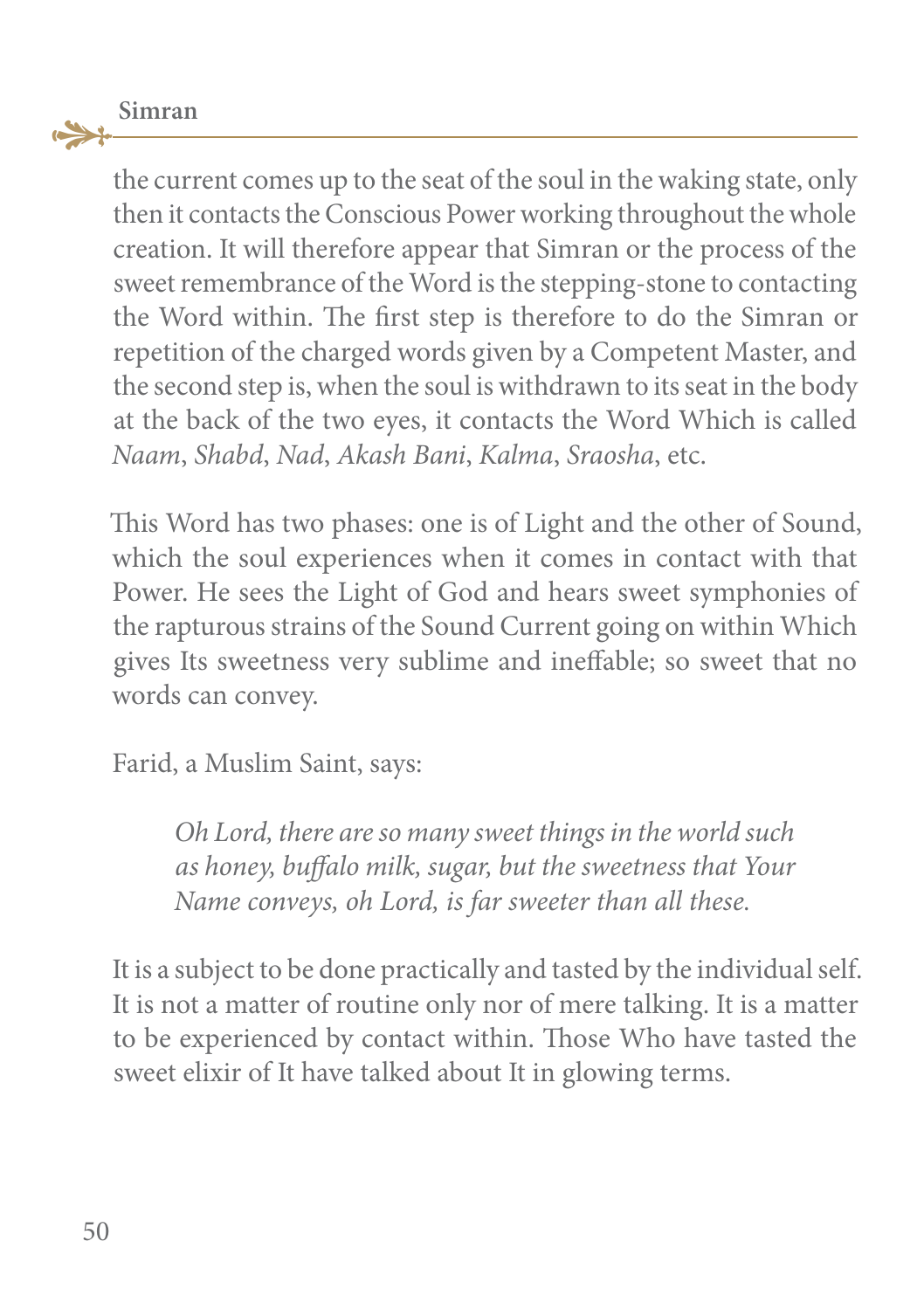Once Guru Nanak met Babar, the great King of India, who was taking an intoxicant. He offered it to Guru Nanak Who told him,

*Babar, this drug that you are taking loses its intoxication, but the intoxication I have by contacting the Word of God is everlasting and cannot be diminished.*

So it is an interesting subject. Those who have once tasted a bit of It can never forget It. All the world's enjoyments and other things lose their weight and value in their own eyes. Constant remembrance of the Lord further gives a wakefulness to the man who is engaged in it.

Tennyson in his Memoirs gives an instance of his experience of a waking trance he had, which could be interesting to know. He says:

*A kind of waking trance I have frequently had quite up from boyhood, when I have been all alone. This has generally come upon me through repeating my own name two or three times to myself silently till all at once, as it were out of the intensity of consciousness of individuality, the individuality seemed to dissolve and fade away into boundless being and this is not a confused state but the clearest of the clearest, the surest of the surest, the wisest of the wisest, utterly beyond words, where death was a laughable impossibility, the loss of personality – if so it were – seemingly but the only True Life. I am ashamed of*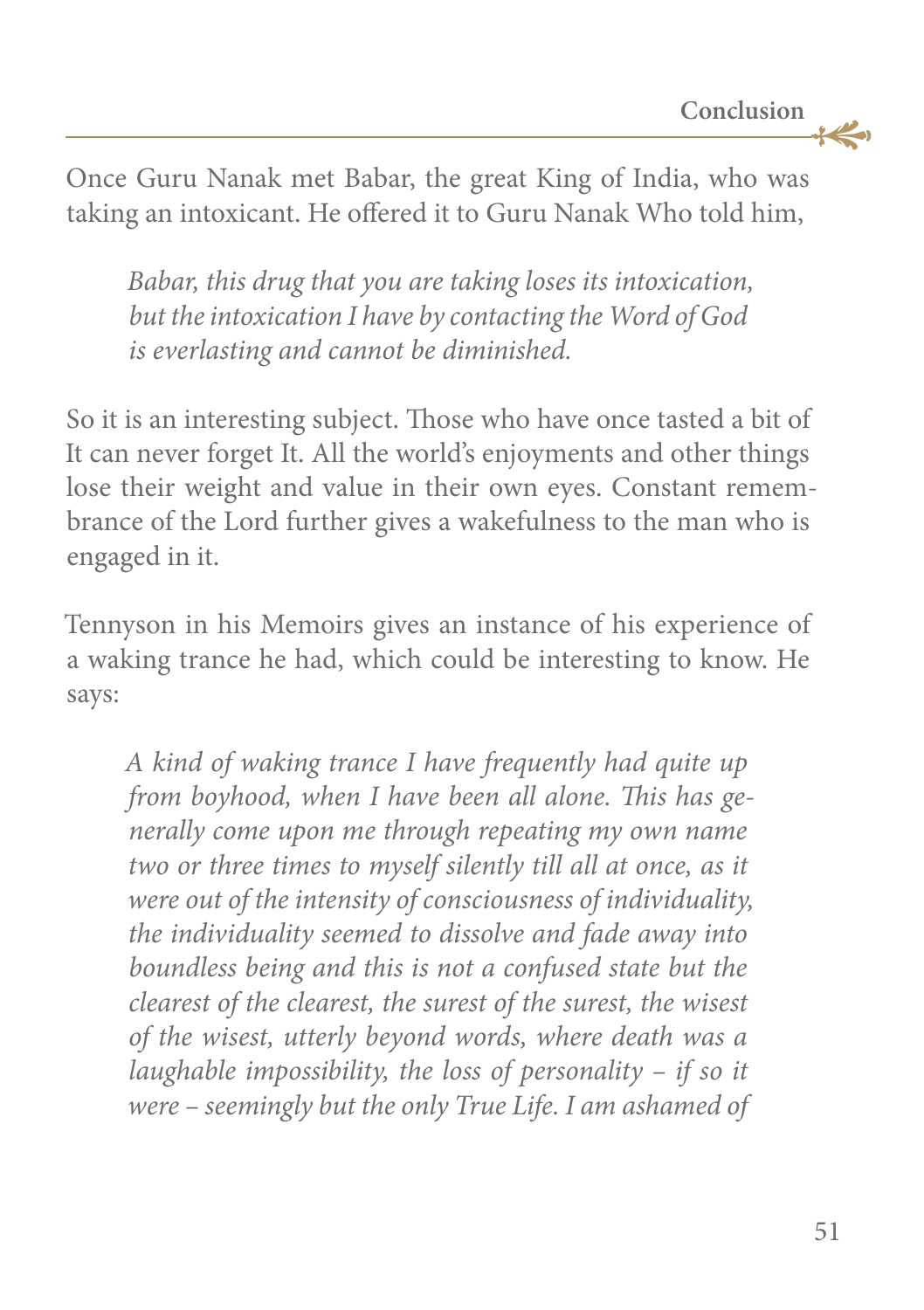بجانيها

*my feeble description, have I not said the state is utterly beyond words.*

This wakefulness Tennyson had by remembering his own name two or three times, quite calmly; this was, as it were, dipping into his own self, the soul. If we but dip in our source – God – by constant remembrance, losing our own selves into the whole, how much greater consciousness and wakefulness full of intoxication we would have. We can well consider all this.

Thank you for your patient hearing.

Kirpal Singh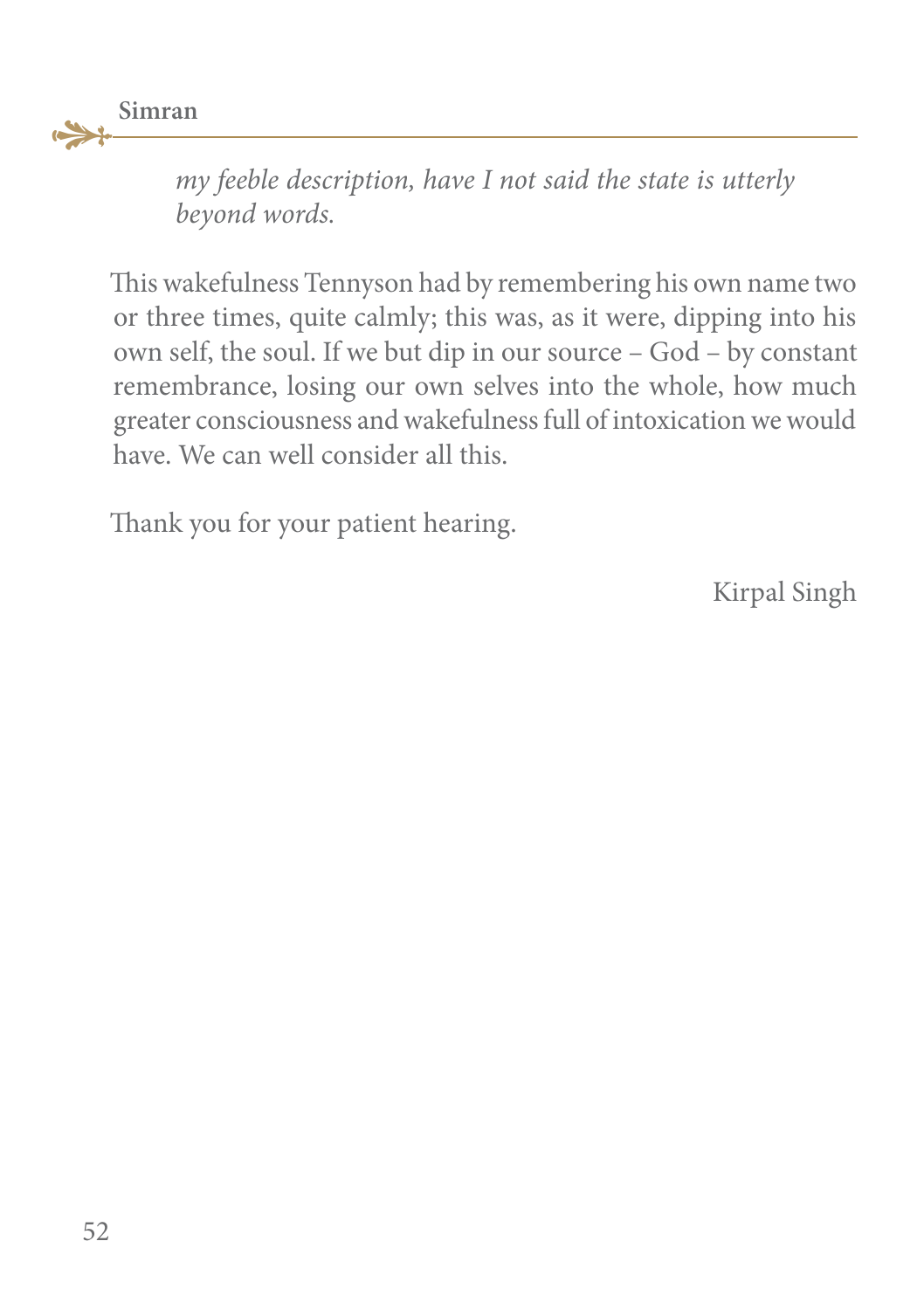

*Naam is available for all those truly longing to reach God. With the Grace of the one God and the God working through our Master Kirpal Singh, initiation into Sant Mat, the Surat Shabd Yoga, is still nowadays given as a free gift.*

*So, whoever believes in the gospel of the Unity of Man, may ask for initiation!*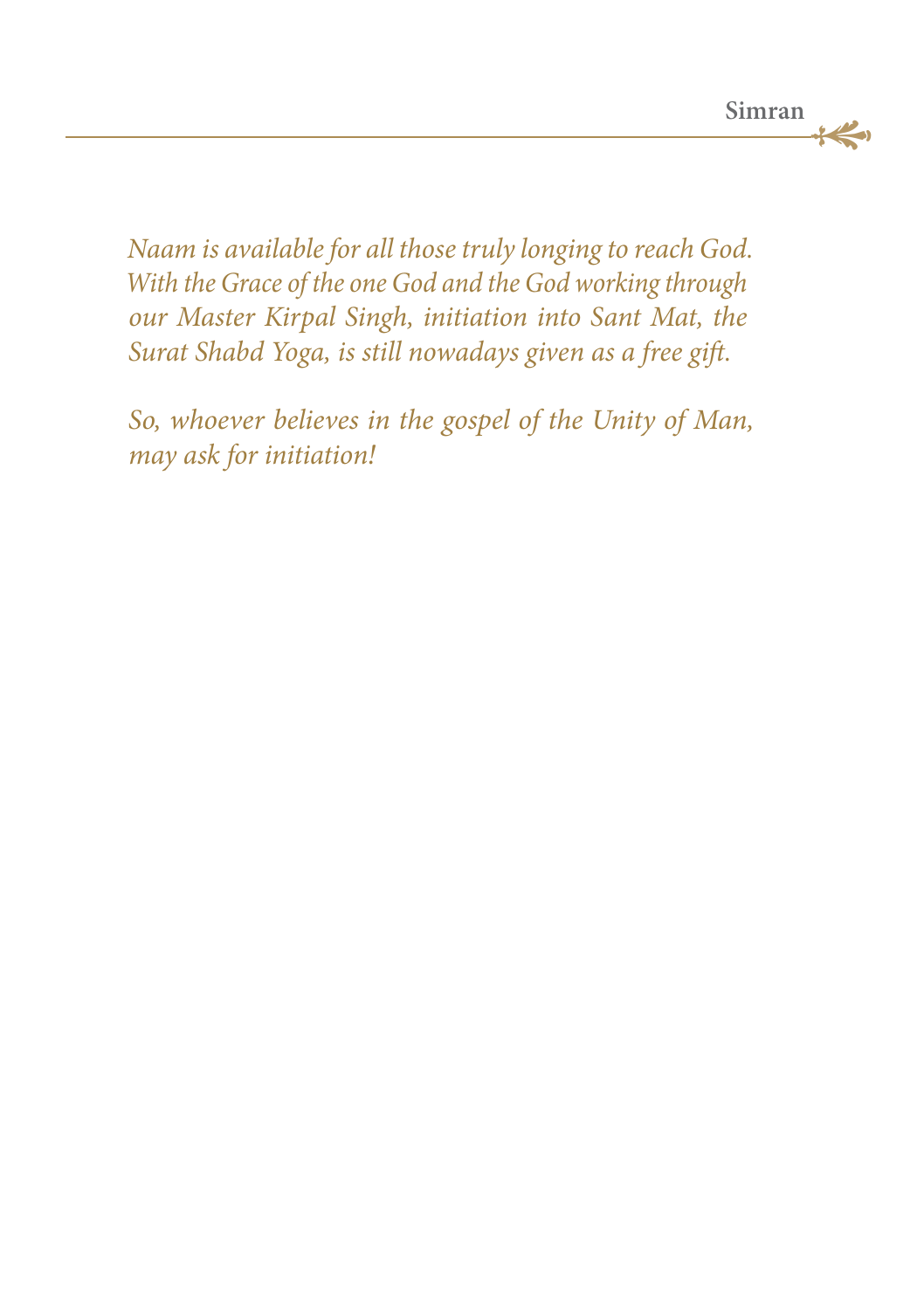First Edition 2000 Second Edition 2006 Third Edition 2010

Layout and Setting : Medienlogistik R-M Domain Printed in Leipzig for the service of mankind

For further information please see the site: www.konferenz1974-unity-of-man.de The English version of this site is in progress.

Reprint permitted